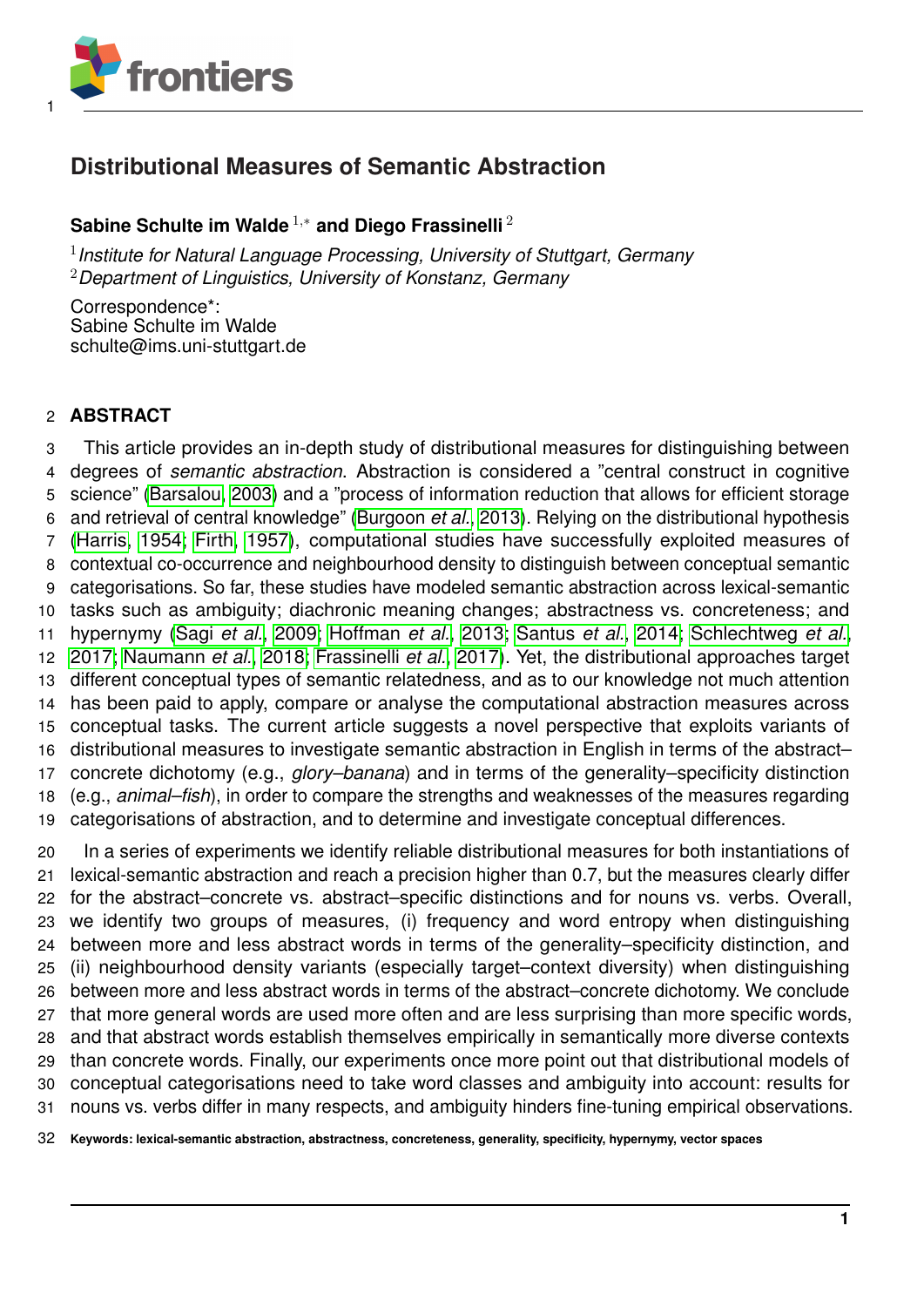## **1 INTRODUCTION**

 Over the years, interdisciplinary research on lexical semantics has seen multiple definitions of conceptual abstraction. For example, [Barsalou](#page-28-0) [\(2003\)](#page-28-0) considers abstraction as a *"central construct in cognitive science"* regarding categorical organisation in memory, and distinguishes between various types of abstraction. [Burgoon](#page-29-0) *et al.* [\(2013\)](#page-29-0) provide an extensive list and descriptions of past definitions of abstraction across research fields and research studies, and summarise the common core of abstraction types as *"a process of information reduction that allows for efficient storage and retrieval of central knowledge [\(](#page-29-0)e.g., categorization)"*. Among the various types of abstraction described by [Barsalou](#page-28-0) [\(2003\)](#page-28-0) and [Burgoon](#page-29-0) *[et al.](#page-29-0)* [\(2013\)](#page-29-0), we find two types that have repeatedly been connected to each other across disciplines, i.e., abstraction in terms of the abstract–concrete dichotomy (e.g., *glory* is more abstract than *banana*), and abstraction in terms of the generality–specificity distinction (e.g., *animal* is more abstract than *fish*). For example, one of the earliest datasets that collected abstractness ratings generated by humans was performed by [Spreen and Schulz](#page-33-2) [\(1966\)](#page-33-2), who in turn exploited two previously suggested tasks for abstractness ratings on a scale, to quantify abstractness (a) in contrast to concreteness in the sense of *"not perceived through senses"*, and (b) in contrast to specificity in the sense of *"general, generic"*. While the sense perception in task (a) was adopted as the standard task for collecting abstractness ratings in the following decades, these two categorisations demonstrate alternative instantiations of semantic abstraction, which were once more targeted in recent empirical studies. [Theijssen](#page-33-3) *et al.* [\(2011\)](#page-33-3) investigated annotations [r](#page-29-1)egarding (a) vs. (b) for noun senses in a corpus and for noun labels in dative alternations, and [Bolognesi](#page-29-1) *[et al.](#page-29-1)* [\(2020\)](#page-29-1) correlated degrees of abstraction in collections of human-annotated concreteness vs. generality. Both studies were performed for English nouns and relied on existing norms of concreteness ratings [\(Coltheart, 1981;](#page-29-2) [Brysbaert](#page-29-3) *et al.*, [2014,](#page-29-3) respectively) and the hierarchical organisation of hypernymy in WordNet [\(Miller and Fellbaum, 1991;](#page-31-1) [Fellbaum, 1998b\)](#page-30-4).

 In a similar manner but with yet different distinctions, we also find various instantiations of abstraction across sub-fields of computational lexical-semantic research. Relying on the distributional hypothesis that words which are similar in meaning also occur in similar linguistic distributions [\(Harris, 1954;](#page-30-0) [Firth, 1957\)](#page-30-1), these studies successfully exploited distributional measures of contextual co-occurrence and [n](#page-32-0)eighbourhood density to distinguish between conceptual semantic categorisations. For example, [Sagi](#page-32-0) *[et al.](#page-32-0)* [\(2009\)](#page-32-0) applied a measure of neighbourhood density to quantify diachronic lexical semantic change; [Hoffman](#page-30-2) *et al.* [\(2013\)](#page-30-2) proposed semantic diversity as a measure of lexical semantic ambiguity; [Santus](#page-33-0) *et al.* [\(2014\)](#page-33-0) utilised the information-theoretic measure entropy to distinguish hypernyms from their hyponyms; [Frassinelli](#page-30-3) *et al.* [\(2017\)](#page-30-3) and [Naumann](#page-31-0) *et al.* [\(2018\)](#page-31-0) applied variants of neighbourhood density and entropy to distinguish between abstract and concrete words. While these studies address different lexical-semantic tasks, all tasks have in common that they involve and model some notion of semantic abstraction, i.e., diachronic innovative and reductive meaning change; lexical ambiguity; abstractness vs. concreteness in word meaning; and hypernymy. Yet, as to our knowledge, not much attention has been paid to the shared common meta-level task of quantifying abstraction across computational approaches, except for [Rimell](#page-32-1) [\(2014\)](#page-32-1) and [Schlechtweg](#page-33-1) *et al.* [\(2017\)](#page-33-1) using hypernymy measures for semantic entailment and diachronic change, respectively. Furthermore, a closer look into distributional neighbourhood variants reveals that the types of applied neighbourhoods are conceptually different, exploiting similarity between context words (Sagi *[et al.](#page-32-0)*, [2009;](#page-32-0) [Hoffman](#page-30-2) *et al.*, [2013;](#page-30-2) [Naumann](#page-31-0) *et al.*, [2018\)](#page-31-0) vs. exploiting similarity between nearest neighbours [\(Frassinelli](#page-30-3) *et al.*, [2017\)](#page-30-3). In sum, most researchers involved in the respective sub-fields are not necessarily aware of each other, such that up to now we do not find a comprehensive application and comparison of distributional abstraction measures across semantic abstraction tasks.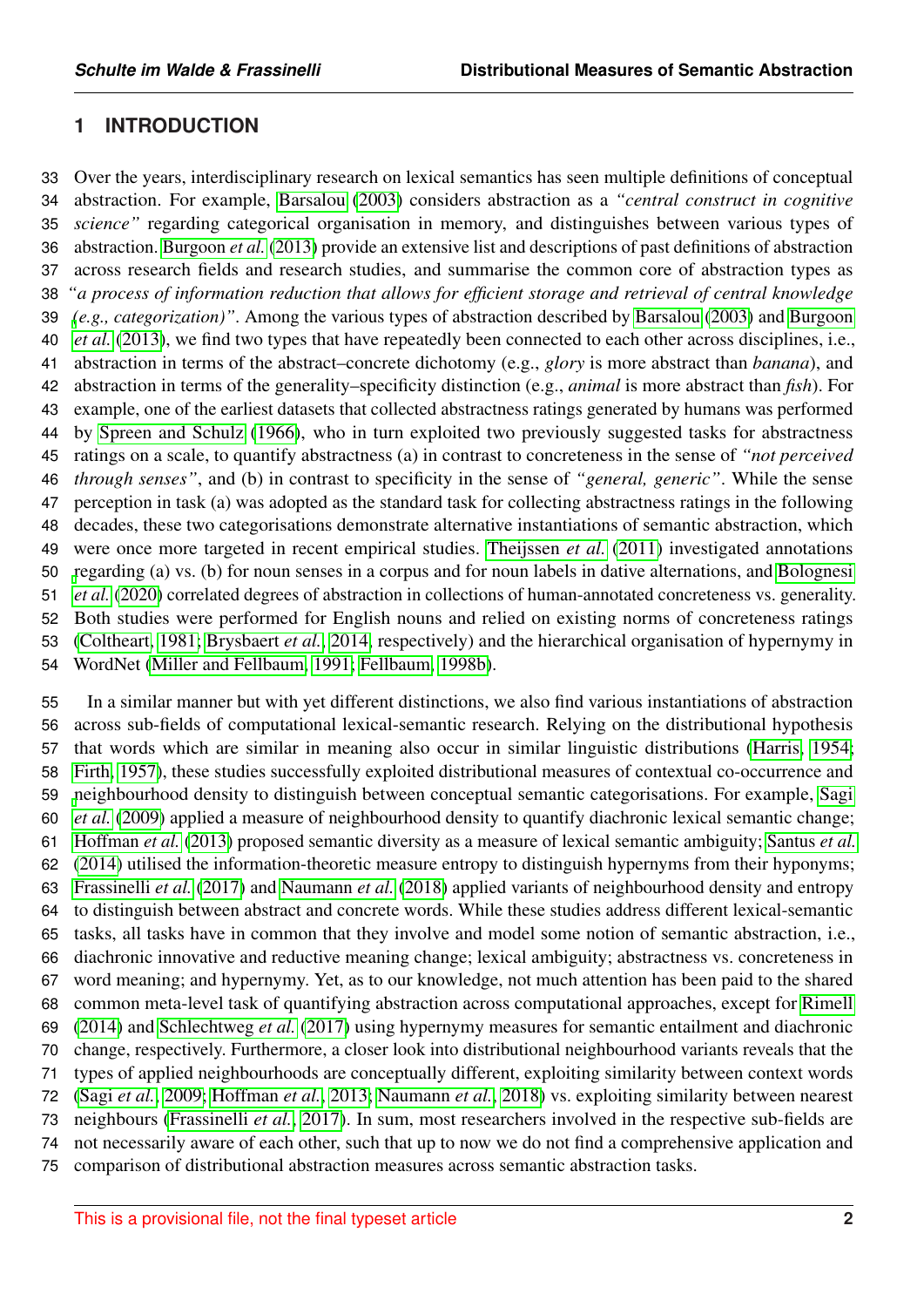The current article aims to fill this critical gap and provides a series of empirical studies that investigate conceptual categories of abstraction through variants of distributional measures. Focusing on the two types [o](#page-33-3)f abstraction originally suggested by [Spreen and Schulz](#page-33-2) [\(1966\)](#page-33-2), and brought back to attention by [Theijssen](#page-33-3) *[et al.](#page-33-3)* [\(2011\)](#page-33-3) and [Bolognesi](#page-29-1) *et al.* [\(2020\)](#page-29-1), we distinguish abstraction in terms of the abstract–concrete 80 dichotomy and in terms of the generality–specificity distinction. More specifically, we apply a selection of distributional measures to distinguish between English (i) abstract and concrete words and (ii) hypernyms [a](#page-29-3)nd their hyponyms. As resources for our target words, we rely on the concreteness ratings in [Brysbaert](#page-29-3) *[et al.](#page-29-3)* [\(2014\)](#page-29-3) and hypernymy relations in *WordNet* [\(Fellbaum, 1998b\)](#page-30-4). Furthermore, we distinguish between noun and verb targets, given that lexical representations of word classes differ in their semantic abstraction regarding both concreteness and hypernymy [\(Miller and Fellbaum, 1991;](#page-31-1) [Frassinelli and Schulte im Walde,](#page-30-5) [2019;](#page-30-5) [Schulte im Walde, 2020\)](#page-33-4). The specific measures we apply are variants of neighbourhood densities (context-based and neighbour-based), the distributional inclusion measure *WeedsPrec* [\(Weeds](#page-34-0) *et al.*, [2014\)](#page-34-0) and the information-theoretic measure *entropy* [\(Santus](#page-33-0) *et al.*, [2014;](#page-33-0) [Shwartz](#page-33-5) *et al.*, [2017\)](#page-33-5). The underlying 89 distributional vector spaces are induced from the ENCOW web corpus (Schäfer and Bildhauer, 2012).

 Overall, we thus suggest a novel perspective that brings together and effectively exploits empirical computational measures across two types of lexical-semantic abstraction. In this way, our studies enable us to compare the strengths and weaknesses of the distributional measures regarding categorisations of abstraction, and to determine and investigate conceptual differences as captured by the measures. In the remainder of this article, Section [2](#page-2-0) introduces previous research perspectives and studies on the two types of semantic abstraction we focus on, both from a cognitive and from a computational perspective. Section [3](#page-6-0) then describes the data and methods we use in our study, before Section [4](#page-11-0) provides the actual experiments and results which are then discussed in Section [5.](#page-25-0)

## <span id="page-2-0"></span>**2 RELATED WORK**

 In the following, we introduce previous research perspectives and studies on the two types of semantic abstraction we focus on, i.e., abstraction in terms of the abstract–concrete dichotomy and in terms of the generality–specificity distinction. In this vein, Section [2.1](#page-2-1) looks into abstraction from a cognitive perspective, while Section [2.2](#page-5-0) provides an overview of computational models of abstraction. In Section [2.3](#page-6-1) we describe previous empirical investigations across the two types of abstraction. From a terminological perspective, we will use the word "concepts" when referring to mental representations, and "words" when referring to the corresponding linguistic surface forms humans are exposed to. Given the distributional nature of our studies, we will always refer to words as the targets of our analyses.

### <span id="page-2-1"></span>**2.1 Cognitive Perspectives on Abstraction**

 [Barsalou](#page-28-0) [\(2003\)](#page-28-0) considers abstraction as a *"central construct in cognitive science"* regarding the organization of categories in the human memory. He attributes six different senses to abstraction: (i) abstracting a conceptual category from the settings it occurs in; (ii) generalising across category members; (iii) generalising through summary representations which are necessary for the behavioural generalisations in (ii); (iv) sparse schematic representations; (v) flexible interpretation; and (vi) abstractness in contrast to concreteness. Barsalou's classification illustrates that the term "semantic abstraction" as well as its featural and inferential implications for memory representations are vague in that different instantiations go along with different representations; he himself focuses on summary representations (iii).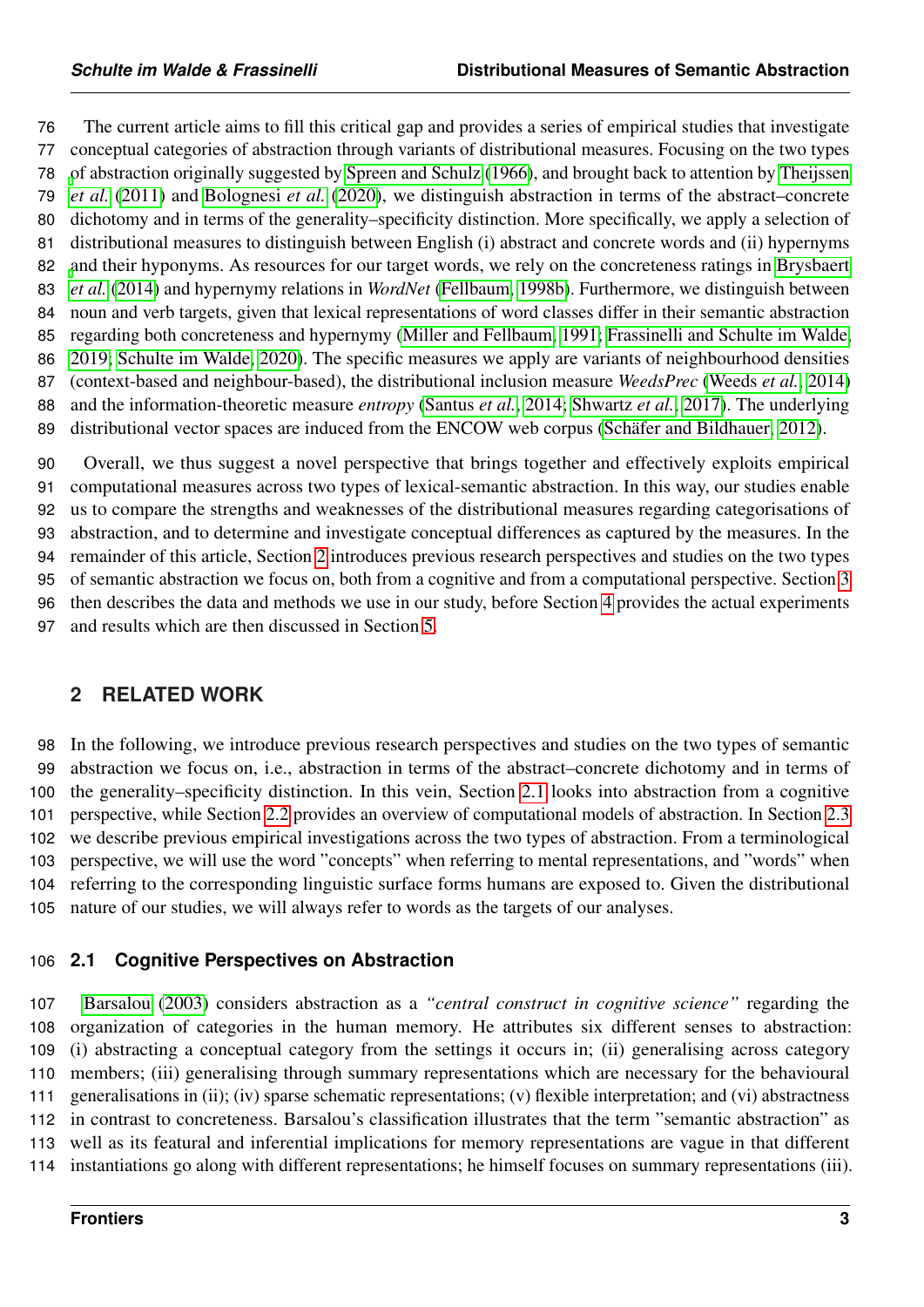[Burgoon](#page-29-0) *et al.* [\(2013\)](#page-29-0) provide an extensive list and description of past definitions of abstraction across research fields and research studies, and state that, at the meta level, the term abstraction is referred to as *"a process of information reduction that allows for efficient storage and retrieval of central knowledge (e.g., categorization)"*. For their own study, they define abstraction as *"as a process of identifying a set of invariant central characteristics of a thing"*, and in what follows they compare existing definitions of abstraction regarding their roots, developments, antecedents, consequences, and methods for studying.

 The distinction of the two abstraction types adopted in the current study comes from [Spreen and Schulz](#page-33-2) [\(1966\)](#page-33-2) indicating that the *"definition of abstractness or concreteness in previous studies shows that at least two distinctly different interpretations can be made"*, and pointing back to previous collections with judgements on generality by [Gorman](#page-30-6) [\(1961\)](#page-30-6) and judgements on concreteness as well as generality by [Darley](#page-29-4) *et al.* [\(1959\)](#page-29-4). [Spreen and Schulz](#page-33-2) themselves collected ratings on both abstractness–concreteness and abstractness–specificity (among others) for 329 English nouns, and found a correlation of 0.626 between the ratings of the two abstraction variables. The two-fold distinction of abstraction outlined in the work by [Spreen and Schulz](#page-33-2) [\(1966\)](#page-33-2) is also included in the various instantiations of abstraction in [Barsalou](#page-28-0) [\(2003\)](#page-28-0) and [Burgoon](#page-29-0) *et al.* [\(2013\)](#page-29-0). In the following, we describe the lines of research involved in the representation and processing of abstract vs. concrete concepts and then those involved in general vs. specific concepts.

#### 2.1.1 Abstract vs. Concrete Concepts

 The most influential proposal about the processing, storing and comprehension of abstract concepts in contrast to concrete concepts can be traced back to [Paivio](#page-32-2) [\(1971\)](#page-32-2). He suggested the *dual-route theory* where a verbal system is primarily responsible for language aspects of linguistic units (such as words), while a non-verbal system, in particular imagery, is primarily responsible for sensory-motor aspects. Even though, in the meantime, a range of alternative as well as complementary theories have been suggested, Paivio's theory offers an explanation why concrete concepts (which are supposedly accessed via both routes) are generally processed faster in lexical memory than abstract concepts (which are supposedly accessed only via the non-verbal system) across tasks and datasets, cf. [Pecher](#page-32-3) *et al.* [\(2011\)](#page-32-3) and [Borghi](#page-29-5) *et al.* [\(2017\)](#page-29-5) for comprehensive overviews.

 Further than the dual-route theory, cognitive scientists have investigated other dimensions of abstractness. Most notably, [Schwanenflugel and Shoben](#page-33-7) [\(1983\)](#page-33-7) suggested the *context availability theory* where they compared the processing of abstract and concrete words in context and demonstrated that in appropriate contexts neither reading times nor lexical decision times differ, thus emphasising the role of context in conditions of abstractness. In addition, a number of properties have been pointed out where abstract and concrete concepts differ. (i) There is a strong consensus and experimental confirmation that concrete concepts are more *imaginable* than the abstract ones, and that it takes longer to generate images for abstract than for concrete concepts [\(Paivio](#page-32-4) *et al.*, [1968;](#page-32-4) [Paivio, 1971;](#page-32-2) [Paivio and Begg, 1971,](#page-32-5) i.a.). (ii) Abstract concepts are considered to be more *emotionally valenced* than concrete concepts [\(Kousta](#page-31-2) *et al.*, [2011;](#page-31-2) [Vigliocco](#page-34-1) *et al.*, [2014;](#page-34-1) [Pollock, 2018\)](#page-32-6). (iii) *Free associations* to abstract concepts are assumed to differ from free associations to concrete concepts in terms of the number of types, but at the same time associations to [c](#page-29-6)oncrete concepts have been found weaker and more symmetric than for abstract concepts [\(Crutch and](#page-29-6) [Warrington, 2010;](#page-29-6) Hill *[et al.](#page-30-7)*, [2014\)](#page-30-7). (iv) Based on a *feature generation task*, features of abstract concepts are less property- and more situation-related than features of concrete words [\(Wiemer-Hastings and Xu,](#page-34-2) [2005\)](#page-34-2). (v) Accordingly, an appropriate embedding into *situations* has been identified as crucial for abstract [v](#page-32-3)s. concrete meaning representations [\(Barsalou and Wiemer-Hastings, 2005;](#page-28-1) [Hare](#page-30-8) *et al.*, [2009;](#page-30-8) [Pecher](#page-32-3) *[et al.](#page-32-3)*, [2011;](#page-32-3) [Frassinelli and Lenci, 2012;](#page-30-9) [Recchia and Jones, 2012\)](#page-32-7).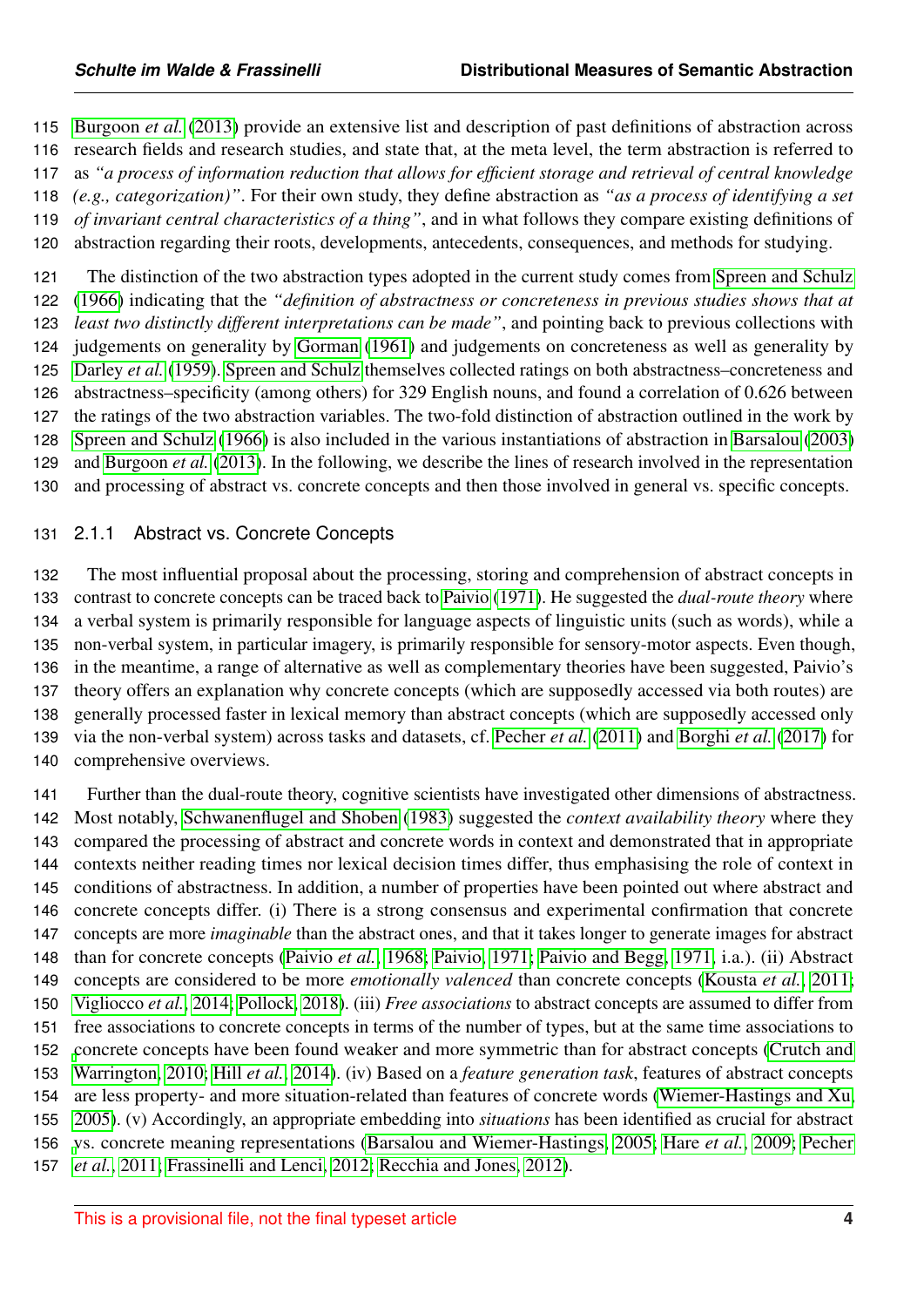Hand in hand with defining and investigating hypotheses about dimensions of abstract and concrete concepts, a number of data collections have been created. To name just a prominent subset of the large number of existing resources, [Spreen and Schulz](#page-33-2) [\(1966\)](#page-33-2) collected ratings of concreteness and specificity (among others) for 329 English nouns (see above); [Paivio](#page-32-4) *et al.* [\(1968\)](#page-32-4) collected ratings for 925 English nouns on concreteness, imagery and meaningfulness; [Coltheart](#page-29-2) [\(1981\)](#page-29-2) put together the *MRC Psycholinguistic Database*, mostly comprising pre-existing information for almost 100,000 English words including concreteness, imageability, familiarity as well as frequency, semantic, syntactic and phonological information; [Warriner](#page-34-3) *et al.* [\(2013\)](#page-34-3) extended the *ANEW* norms from [Bradley and Lang](#page-29-7) [\(1999\)](#page-29-7) with 1,034 English words to almost 14,000, capturing emotion-relevant norms of valence, arousal and dominance; a similar collection for 20,000 English words regarding the same variables but using best–worst scaling instead of ratings has been done by [Mohammad](#page-31-3) [\(2018\)](#page-31-3); [Brysbaert](#page-29-3) *et al.* [\(2014\)](#page-29-3) created the so far largest human-generated collection containing concreteness ratings for 40,000 English words. The work by Connell and Lynott differs slightly on the variable depth, by focusing on the individual perception modalities and interoception [\(Lynott and Connell, 2009,](#page-31-4) [2013;](#page-31-5) [Lynott](#page-31-6) *et al.*, [2020\)](#page-31-6). While the vast amount of abstractness/concreteness datasets has been created for English, we also find collections for other languages, such as those for 2,654/1,000 nouns in German (Lahl *[et al.](#page-31-7)*, [2009;](#page-31-7) [Kanske and Kotz, 2010,](#page-30-10) respectively); 16,109 Spanish words [\(Algarabel](#page-28-2) *et al.*, [1988\)](#page-28-2); 417 Italian words [\(Della Rosa](#page-29-8) *et al.*, [2010\)](#page-29-8); and 1,659 French words [\(Bonin](#page-29-9) *et al.*, [2018\)](#page-29-9). While traditional collections have been pen-and-paper-based, the collections from the last decade have moved towards crowd-sourcing platforms. As alternative to human-generated ratings, previous research suggested semi-automatic algorithms to create large-scale [n](#page-31-10)orms [\(Mandera](#page-31-8) *et al.*, [2015;](#page-31-8) [Recchia and Louwerse, 2015;](#page-32-8) Köper and Schulte im Walde, 2016; Köper and [Schulte im Walde, 2017;](#page-31-10) [Aedmaa](#page-28-3) *et al.*, [2018;](#page-28-3) [Rabinovich](#page-32-9) *et al.*, [2018\)](#page-32-9).

### 2.1.2 General vs. Specific Concepts

 Differently to the above distinction of semantic abstraction in terms of degrees of concreteness as opposed to abstractness, where concepts may be judged more or less abstract in comparison to otherwise semantically unrelated concepts (e.g., *banana–glory*), semantic abstraction in terms of generality is typically established in contrast to a semantically related concept (e.g., *animal–fish*). The lexical-semantic relation of interest here is hypernymy, where the more general concept represents the hypernym of the more specific hyponym.

 An enormous body of work discusses hypernymy next to further semantic relations in the mental lexicon. For example, a seminal description of lexical relations can be found in [Cruse](#page-29-10) [\(1986\)](#page-29-10), who states that lexical relations *"reflect the way infinitely and continuously varied experienced reality is apprehended and controlled through being categorised, subcategorised and graded along specific dimensions of variation"*. [Murphy](#page-31-11) [\(2003\)](#page-31-11) focuses on the representation of semantic relations in the lexicon and discusses synonymy, antonymy, contrast, hyponymy and meronymy, across word classes. Most of her discussions concern linguistic vs. meta-linguistic representations of relations, reference of relations to words vs. concepts, and lexicon storage. The most extensive resource that systematically explores and compares types of lexical- semantic relations across word classes is established by the taxonomy of the Princeton *WordNet*, where hypernymy represents a key organisation principle of semantic memory [\(Fellbaum, 1990;](#page-30-11) [Gross and Miller,](#page-30-12) [1990;](#page-30-12) [Miller](#page-31-12) *et al.*, [1990\)](#page-31-12). [Miller and Fellbaum](#page-31-1) [\(1991\)](#page-31-1) provide a meta-level summary of relational structures and decisions. As basis for the WordNet organisation, they state that *"the mental lexicon is organised by semantic relations. Since a semantic relation is a relation between meanings, and since meanings can be represented by synsets, it is natural to think of semantic relations as pointers between synsets"*. The semantic relations in WordNet include the paradigmatic relations synonymy, hypernymy/hyponymy,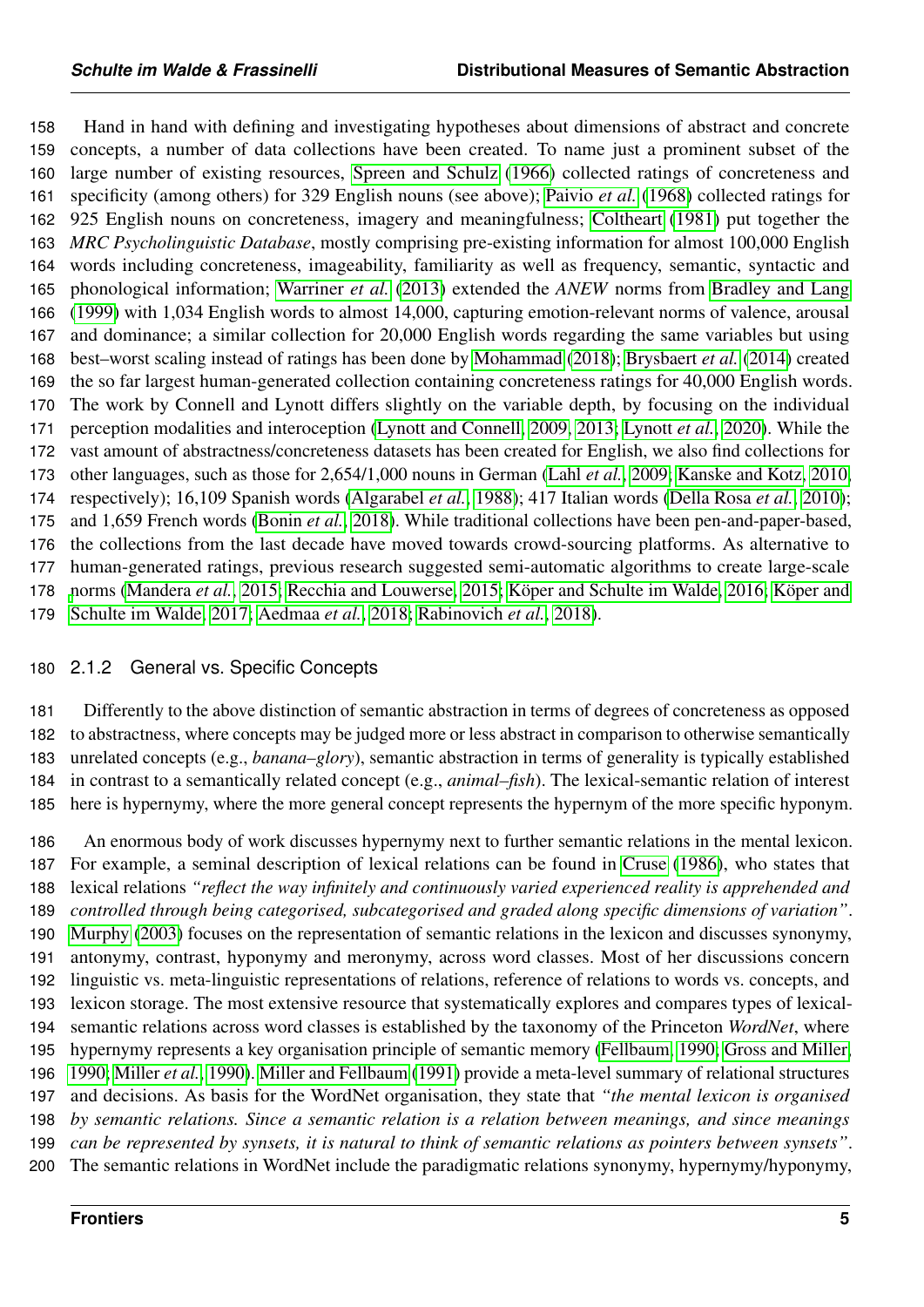antonymy, and meronymy. For nouns, WordNet implements a hierarchical organisation of synsets (i.e., sets of synonymous word meanings) relying on hypernymy relations. Verbs are considered the most complex 203 and polysemous word class; they are organised on a verb-specific variant of hypernymy, i.e., *troponymy*:  $v_1$ *is to*  $v_2$  *in some manner*, that operates on semantic fields instantiated through synsets. Troponymy itself is conditioned on entailment and temporal inclusion.

#### <span id="page-5-0"></span>**2.2 Computational Models of Abstraction**

 Across both types of semantic abstraction, computational models have been suggested to automatically characterise or distinguish between more and less abstract words. They have been intertwined with cognitive perspectives to various degrees.

#### 2.2.1 Abstract vs. Concrete Words

 A common idea in this research direction is the exploitation of corpus-based co-occurrence information to infer textual distributional characteristics of cognitive semantic variables, including abstractness as well as further variables such as emotion, imageability, familiarity, etc. These models are large-scale data approaches to explore the role of linguistic information and textual attributes when distinguishing between abstract and concrete words. A subset of these distributional approaches is strongly driven by a cognitive perspective, thus aiming to explain the organisation of human semantic memory and lexical processing effects by the contribution of linguistic attributes. Common techniques for organising the textual information are semantic vector spaces such as Latent Semantic Analysis (LSA) [\(Salton](#page-32-10) *et al.*, [1975\)](#page-32-10), the Hyperspace Analogue to Language (HAL) [\(Burgess, 1998\)](#page-29-11), and more recent variants of standard Distributional Semantic Models (DSMs) [\(Baroni and Lenci, 2010;](#page-28-4) [Turney and Pantel, 2010\)](#page-33-8), in combination with measures of distributional similarity and clustering approaches [\(Glenberg and Robertson,](#page-30-13) [2000;](#page-30-13) [Vigliocco](#page-33-9) *et al.*, [2009;](#page-33-9) [Bestgen and Vincze, 2012;](#page-28-5) [Troche](#page-33-10) *et al.*, [2014;](#page-33-10) [Mandera](#page-31-8) *et al.*, [2015;](#page-31-8) [Recchia](#page-32-8) [and Louwerse, 2015;](#page-32-8) [Lenci](#page-31-13) *et al.*, [2018\)](#page-31-13). Finally, our own studies provide preliminary insights into co- occurrence characteristics of abstract and concrete words with respect to linguistic parameters such as window size, parts-of-speech and subcategorisation conditions [\(Frassinelli](#page-30-3) *et al.*, [2017;](#page-30-3) [Naumann](#page-31-0) *et al.*, [2018;](#page-31-0) [Frassinelli and Schulte im Walde, 2019\)](#page-30-5). Overall, these studies agree on tendencies such that concrete words tend to have less diverse but more compact and more strongly associated distributional neighbours than abstract words.

#### 2.2.2 General vs. Specific Words

 From a computational perspective, hypernymy –which we take as instantiation to represent degrees of generality vs. specificity– is central to solving a number of NLP tasks such as automatic taxonomy creation [\(Hearst, 1998;](#page-30-14) [Cimiano](#page-29-12) *et al.*, [2004;](#page-29-12) [Snow](#page-33-11) *et al.*, [2006;](#page-33-11) [Navigli and Ponzetto, 2012\)](#page-32-11) and textual entailment [\(Dagan](#page-29-13) *et al.*, [2006;](#page-29-13) [Clark](#page-29-14) *et al.*, [2007\)](#page-29-14). An enormous body of computational work has applied variants of lexico-syntactic patterns in order to distinguish hypernymy among word pairs from other lexical [s](#page-33-12)emantic relations [\(Hearst, 1992;](#page-30-15) [Pantel and Pennacchiotti, 2006;](#page-32-12) [Yap and Baldwin, 2009;](#page-34-4) [Schulte im](#page-33-12) 236 Walde and Köper, 2013; [Roth and Schulte im Walde, 2014;](#page-32-13) [Nguyen](#page-32-14) et al., [2017,](#page-32-14) i.a.). More closely related to the current study, [Shwartz](#page-33-5) *et al.* [\(2017\)](#page-33-5) provide an extensive overview and comparison of unsupervised distributional methods. They distinguish between families of distributional approaches, i.e., *distributional similarity measures* (assuming asymmetric distributional similarities for hypernyms and their hyponyms regarding their contexts, e.g., [Santus](#page-33-13) *et al.* [\(2016\)](#page-33-13)), *distributional inclusion measures*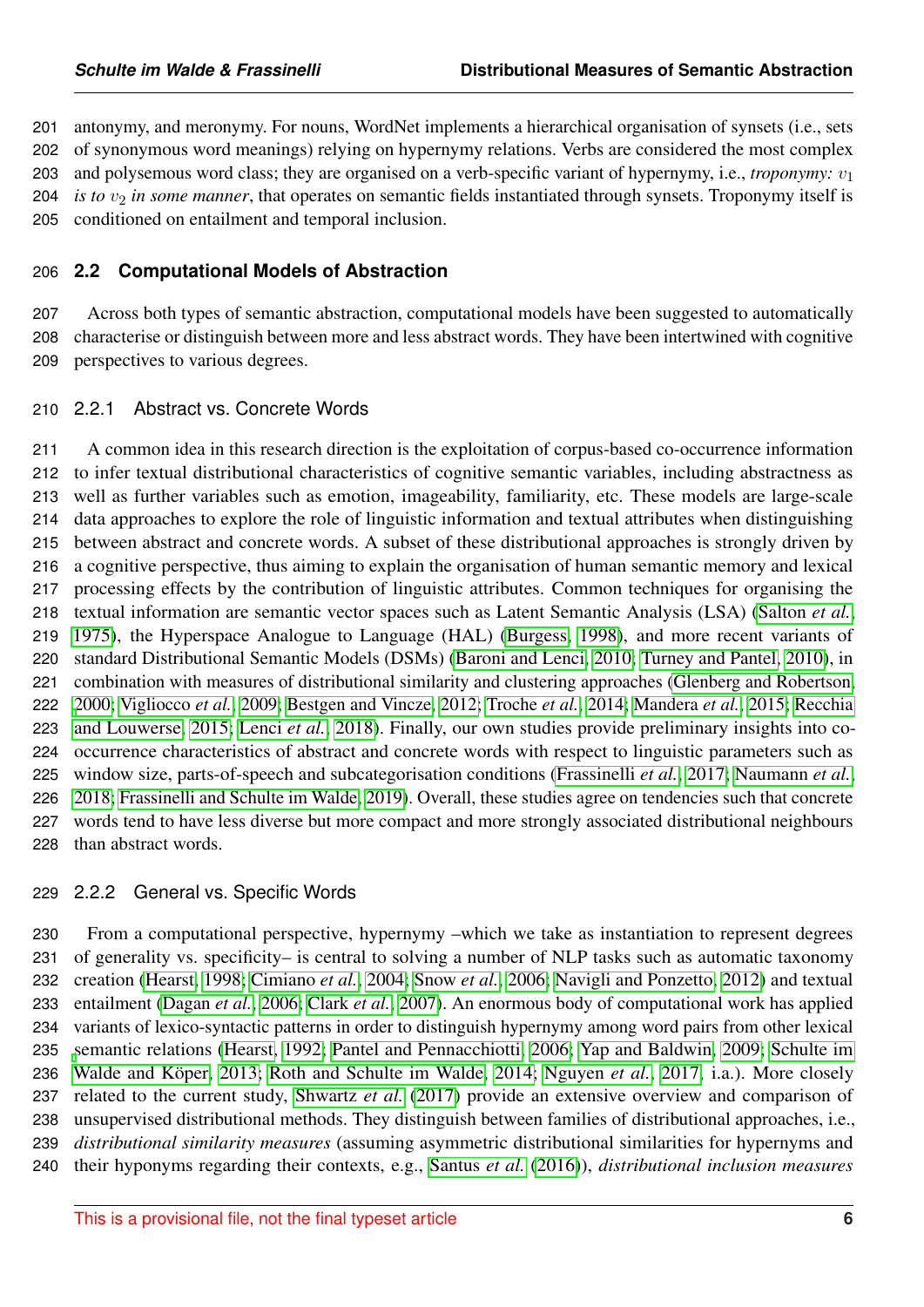[\(](#page-31-14)comparing asymmetric directional overlap of context words, e.g., [Weeds and Weir](#page-34-5) [\(2005\)](#page-34-5); [Kotlerman](#page-31-14) *[et al.](#page-31-14)* [\(2010\)](#page-31-14); [Lenci and Benotto](#page-31-15) [\(2012\)](#page-31-15)) and *distributional informativeness measures* (assuming different degrees of contextual informativeness, e.g., [Rimell](#page-32-1) [\(2014\)](#page-32-1); [Santus](#page-33-0) *et al.* [\(2014\)](#page-33-0)). Across modelling systems, most approaches model hypernymy between nouns; hypernymy between verbs has been addressed less extensively from an empirical perspective [\(Fellbaum, 1990;](#page-30-11) [Fellbaum and Chaffin, 1990;](#page-30-16) [Fellbaum, 1998a\)](#page-30-17).

### <span id="page-6-1"></span>**2.3 Empirical Models Across Types of Abstraction**

 In addition to interdisciplinary empirical research targeting concreteness or hypernymy that has been mentioned above, we find at least two empirical studies at the interface of cognitive and computational linguistics that brought together our two target types of abstraction beforehand, [Theijssen](#page-33-3) *et al.* [\(2011\)](#page-33-3) [a](#page-33-2)nd [Bolognesi](#page-29-1) *et al.* [\(2020\)](#page-29-1). Similarly to the current work, [Theijssen](#page-33-3) *et al.* used the observation in [Spreen](#page-33-2) [and Schulz](#page-33-2) [\(1966\)](#page-33-2) defining abstraction in terms of concreteness and specificity as their starting point. They provide two empirical experimental setups to explore and distinguish between the abstraction types in actual system implementations, (1) based on existing annotations of noun senses in a corpus, and (2) based on human judgements on labelling nouns in English dative alternations. As resources they used the MRC database [\(Coltheart, 1981\)](#page-29-2) and WordNet. Overall, they found cases where concreteness and specificity overlap and cases were the two types of abstraction diverge. [Bolognesi](#page-29-1) *et al.* looked into the [s](#page-29-3)ame two types of abstraction to correlate degrees of abstraction in the concreteness norms by [Brysbaert](#page-29-3) *[et al.](#page-29-3)* [\(2014\)](#page-29-3) and in the WordNet hierarchy, and to investigate interactions between the four groups of 259 more/less concrete  $\times$  more/less specific English nouns from the two resources. Their studies illustrate that concreteness and specificity represent two distinct types of abstraction.

 Further computational approaches zoomed into statistical estimation of contextual diversity/neighbourhood density, in order to distinguish between degrees of semantic abstraction across types of abstraction. For example, [McDonald and Shillcock](#page-31-16) [\(2001\)](#page-31-16) applied the information-theoretic measure *relative entropy* to determine the degree of informativeness of words, where word-specific probability distributions over contexts were compared with distributions across corresponding sets of words. The contextual diversity measure by [Adelman](#page-28-6) *et al.* [\(2006\)](#page-28-6) is comparably more simple: they determined the number of documents in a corpus that contain a word. More recently, [Danguecan and Buchanan](#page-29-15) [\(2016\)](#page-29-15), [Reilly and Desai](#page-32-15) [\(2017\)](#page-32-15) and our own work in [Naumann](#page-31-0) *et al.* [\(2018\)](#page-31-0) explored variants of neighbourhood density measures for abstract and concrete words, i.e., the number of (different) context words and the distributional similarity between context words. Additional approaches to determine contextual diversity/neighbourhood density have arisen from other fields of research concerned with semantic abstraction, i.e., regarding ambiguity and diachronic meaning change (Sagi *[et al.](#page-32-0)*, [2009;](#page-32-0) [Hoffman](#page-30-2) *et al.*, [2013;](#page-30-2) [Hoffman and Woollams, 2015\)](#page-30-18). Overall, these studies demonstrated that contextual density/diversity differs for more vs. less abstract words and across types of abstraction, even though the applications of the measures were rather diverse.

## <span id="page-6-2"></span><span id="page-6-0"></span>**3 MATERIALS AND METHODS**

#### **3.1 Abstraction Data: Concreteness and Hypernymy**

 In the following, we introduce the resources we used for creating variants of abstraction data for our distributional experiments in Section [4.](#page-11-0) As motivated above, we distinguish semantic abstraction in terms of the abstract–concrete and the generality–specificity distinctions.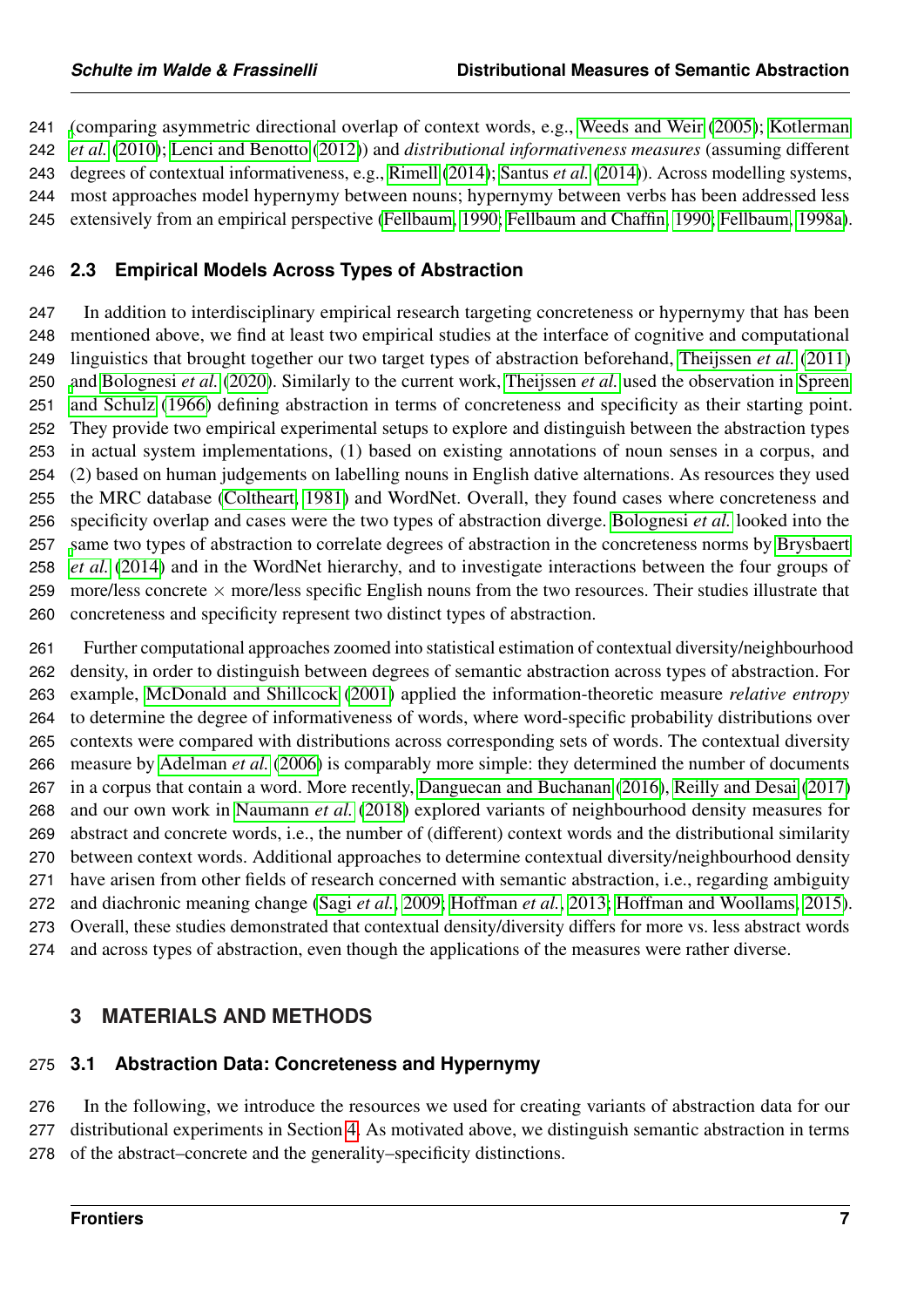#### 3.1.1 Concreteness Targets

 Regarding abstraction in terms of the abstract–concrete dichotomy (henceforth referred to as concreteness condition), we rely on the concreteness ratings for approximately 40,000 English words and two-word expressions from [Brysbaert](#page-29-3) *et al.* [\(2014\)](#page-29-3). The ratings were collected via Amazon Mechanical Turk by asking at least 25 participants to judge the concreteness vs. abstractness of the targets on a 5-point rating scale from 1 (abstract) to 5 (concrete) regarding how strongly the participants thought the meanings of the targets can(not) be experienced directly through their five senses. The overall targets' scores of abstractness vs. concreteness are represented by the mean values. For example, the concrete word *banana* received the highest possible average rating of 5.0 because it is strongly perceived by human senses, while the abstract word *glory* received a rather low average rating of 1.45.

 The ratings had been collected for the targets out-of-context and without any further word-class disambiguating information. In a post-processing step, [Brysbaert](#page-29-3) *et al.* added part-of-speech (POS) and frequency information from the SUBTLEX-US corpus [\(Brysbaert](#page-29-16) *et al.*, [2012\)](#page-29-16). We repeated their post-processing step, however relying on the ENCOW corpus data we also use in our studies (see below for details), i.e., we automatically assigned each target its most frequently occurring POS tag in the ENCOW.

 If this POS did not represent an overall proportion of at least 95% of all POS tags of that target or if our most-frequent POS was not identical to the POS tag assigned by [Brysbaert](#page-29-3) *et al.*, we discarded the target in order to minimise POS ambiguity among targets. We also discarded target words with an ENCOW frequency below 10,000. Our final concreteness set of targets contains 5,448 nouns and 1,280 verbs. Henceforth, we will refer to this selection of datapoints as the full concreteness collection. We also created target subsets of the 500 most concrete and the 500 most abstract nouns, and ditto for the 200 most concrete/abstract verbs. We will refer to these subsets as the concreteness extremes subsets. Figure [1](#page-7-0) illustrates the distributions of concreteness scores across the full and extreme target sets; the underlying files are provided in the supplement.

<span id="page-7-0"></span>

Figure 1. Distributions of concreteness scores on a 5-point rating scale from 1 (abstract) to 5 (concrete) for our full concreteness sets of 5,448/1,280 nouns/verbs and for the 500/200 most extreme abstract and concrete nouns/verbs.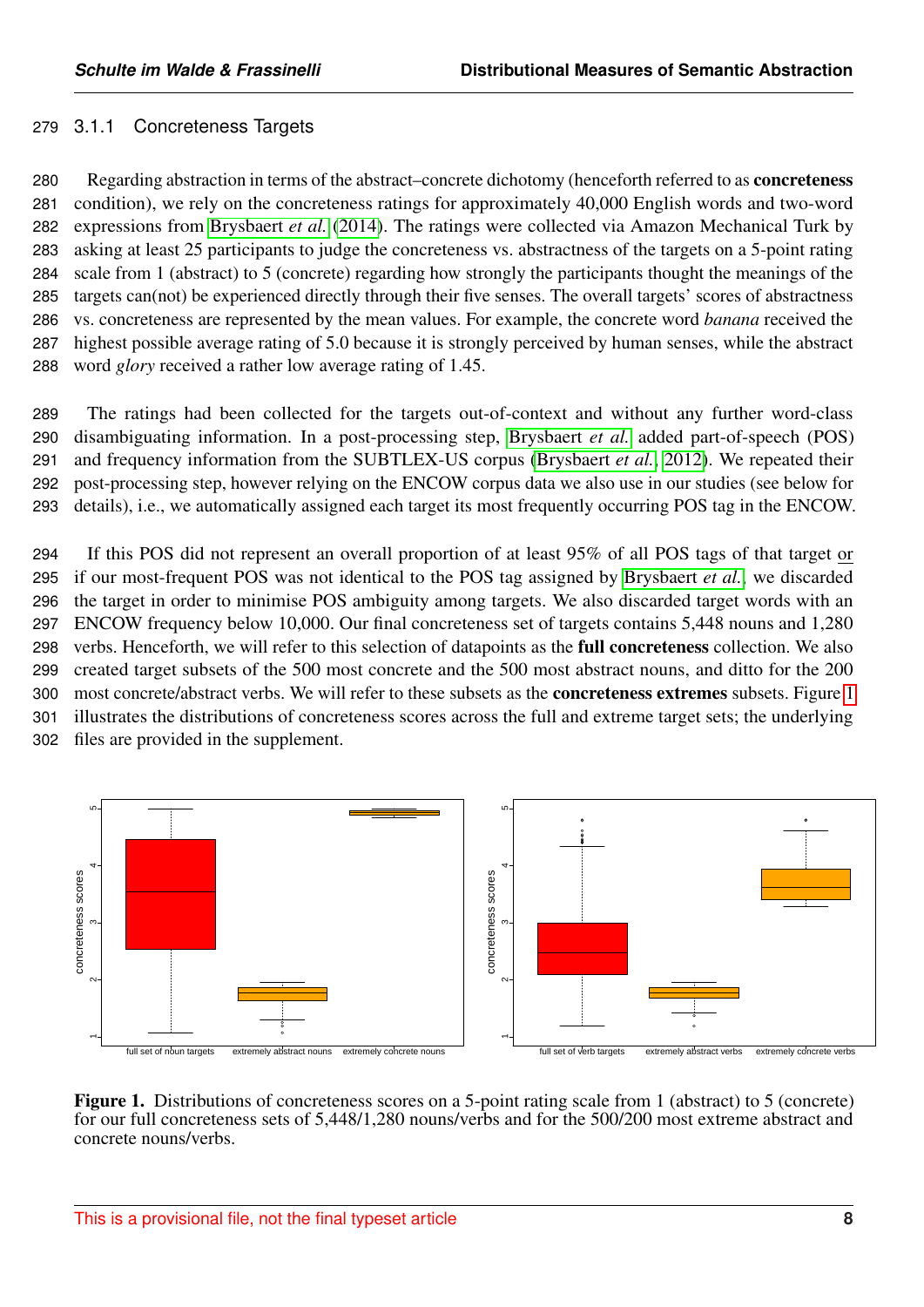### 3.1.2 Hypernymy Targets

 Regarding abstraction in terms of generality (henceforth referred to as hypernymy condition), we rely [o](#page-31-1)n WordNet, a standard lexical semantic taxonomy for English developed at Princeton University [\(Miller](#page-31-1) [and Fellbaum, 1991;](#page-31-1) [Fellbaum, 1998b\)](#page-30-4) that was also used by previous work on the generality–specificity abstraction distinction [\(Theijssen](#page-33-3) *et al.*, [2011;](#page-33-3) [Bolognesi](#page-29-1) *et al.*, [2020\)](#page-29-1). The lexical database was inspired by psycholinguistic research on human lexical memory and organises English nouns, verbs, adjectives and adverbs into classes of synonyms *(synsets)*, which are connected by lexical and conceptual semantic relations. Words with several senses are assigned to multiple synsets. As mentioned above, WordNet implements a hierarchical organisation of noun synsets relying on hypernymy relations, and verbs are 312 organised by a verb-specific variant of hypernymy, i.e., *troponymy:*  $v_1$  *is to*  $v_2$  *in some manner*, which itself is conditioned on entailment and temporal inclusion.

 We extracted all noun and verb synset pairs from WordNet version 3.0 that are in a hyponym–hypernymy relation and paired all nouns/verbs from the respective subsets (such as *trout–fish* and *swim–move*, where the first word in the pairs is the semantically more specific hyponym and the second word in the pairs is the semantically more general hypernym), resulting in a total of 295,963/67,586 word pairs for nouns/verbs. We then discarded any pairs containing multiword targets (such as *edible fruit*) as well as targets starting with a capital letter (mostly proper names such as *Xhosa*) or starting with a number, leaving a total of ≈110,000/47,500 noun/verb pairs containing ≈38,000/8,500 different nouns/verbs. Figure [2](#page-8-0) shows the number of synsets per level in the noun hierarchy, with level 1 representing the top-most and therefore most general synset {*entity*}. For verbs this analysis is not straightforward, as many synsets do not have a hypernym, and the top levels are not consistently connected downwards (also see [Richens](#page-32-16) [\(2008\)](#page-32-16) on "anomalies in the WordNet verb hierarchy"); this is the reason why some hypernymy-level-related analyses in Section [4](#page-11-0) will not be performed for verbs.

<span id="page-8-0"></span>

Figure 2. Number of synsets per hypernymy level in the WordNet noun hierarchy, with level 1 representing the top-most and therefore most general synset {*entity*}.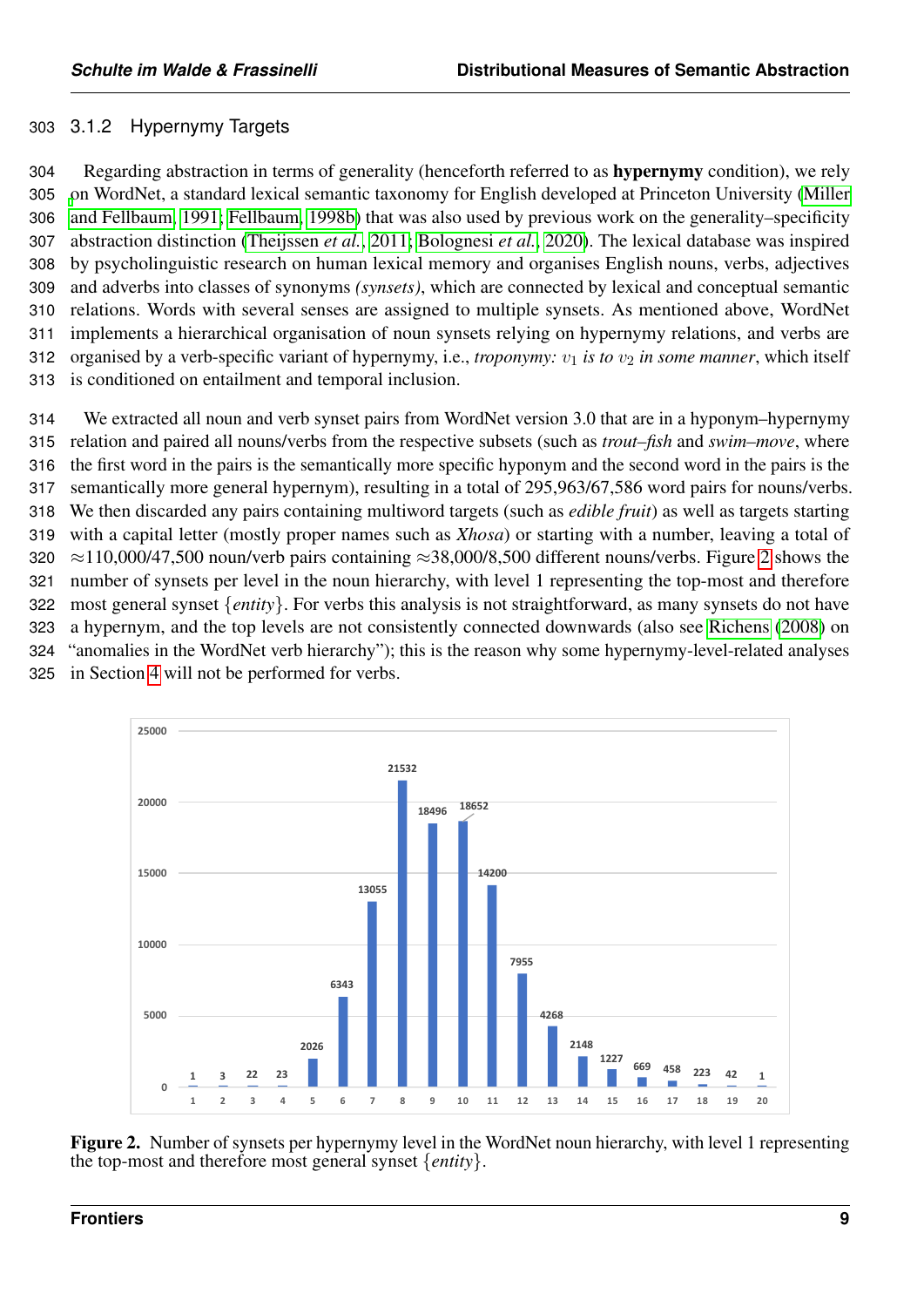#### <span id="page-9-2"></span>326 **3.2 Vector Space Variants**

 The basis for our experiments is represented by the POS-tagged version of the sentence-shuffled English 328 COW corpus ENCOW[1](#page-0-0)6AX<sup>1</sup>, containing  $\approx$ 10 billion words (Schäfer and Bildhauer, 2012; Schäfer, 2015). From the corpus, we extracted co-occurrences (i.e., context words) for all nouns and verbs in the corpus by applying a standard range of co-occurrence options: We relied on 2-word and 20-word symmetric windows (left+right) across the lemmatised version of the corpus and distinguished between (a) taking only co-occurring noun context words into account (henceforth: N space) and (b) taking all co-occurring nouns, verbs and adjectives into account (henceforth: N-V-A space), when creating our noun–context and verb–context matrices. The windows were applied within-sentence because the corpus is sentence-shuffled for copyright reasons, such that going beyond sentence border is not meaningful. Furthermore, to reduce noise in the co-occurrence data, we restricted the corpus lemmas to words starting with at least two letters; by using a co-occurrence frequency cut-off of 50; and by discarding the most frequent content words: *people, time, year* (nouns); *be, do, have* (verbs); and *other, more, many, such, same, few, most* (adjectives), given that high-frequency words are notorious hubs and popular nearest neighbours in the vector spaces 340 (Radovanović *et al.*, [2010;](#page-32-17) [Dinu](#page-30-19) *et al.*, [2015;](#page-30-19) Köper *et al.*, [2016,](#page-31-17) i.a.). The raw co-occurrence frequency counts were weighted by the association measure *local mutual information (lmi)*, cf. [Evert](#page-30-20) [\(2005\)](#page-30-20). LMI is an information-theoretic associationm easure that compares observed frequencies O with expected 343 frequencies E, taking marginal frequencies into account:  $LMI = O \times log \frac{O}{E}$ , with E representing the product of the marginal frequencies over the sample size.[2](#page-0-0) 344

 Our co-occurrence matrices are general-purpose and not prone to our specific resource-induced targets, which is required by some abstraction measures (see following Section [3.3\)](#page-9-0). Table [1](#page-9-1) shows the sizes of our vector space matrix variants in numbers of targets and dimensions, i.e., context words. Table [2](#page-10-0) shows co-occurrence frequencies and lmi scores for a sample noun, i.e., *fish*, and a selection of its context words 349 within a window of  $\pm 20$  words.

<span id="page-9-1"></span>

| target POS | window size | dimension POS | $\overline{H}$ targets | $\overline{\text{# dimensions}}$ |
|------------|-------------|---------------|------------------------|----------------------------------|
|            |             |               | 22,017                 | 22,017                           |
| N          |             | $N-V-A$       | 24,279                 | 40,571                           |
|            | 20          |               | 29,721                 | 29,721                           |
|            |             | $N-V-A$       | 30,748                 | 51,249                           |
|            |             |               | 6,259                  | 16,373                           |
|            |             | $N-V-A$       | 6,544                  | 28,736                           |
|            | 20          |               | 7,338                  | 25,254                           |
|            |             | $N-V-A$       | 7,530                  | 43,329                           |

Table 1. Sizes of vector space variants in terms of numbers of target types and dimension types in the co-occurrence (context) matrices.

#### <span id="page-9-0"></span>350 **3.3 Abstraction Measures**

351 The following subsections introduce our selection of distributional methods to measure abstraction both 352 in terms of the abstractness–concreteness dichotomy and in terms of the generality–specificity distinction.

 $\frac{1}{1}$  https://corporafromtheweb.org/encow16/ provides details on corpus version and toolchains.

<sup>&</sup>lt;sup>2</sup> See <http://www.collocations.de/AM/> for a detailed description of association measures.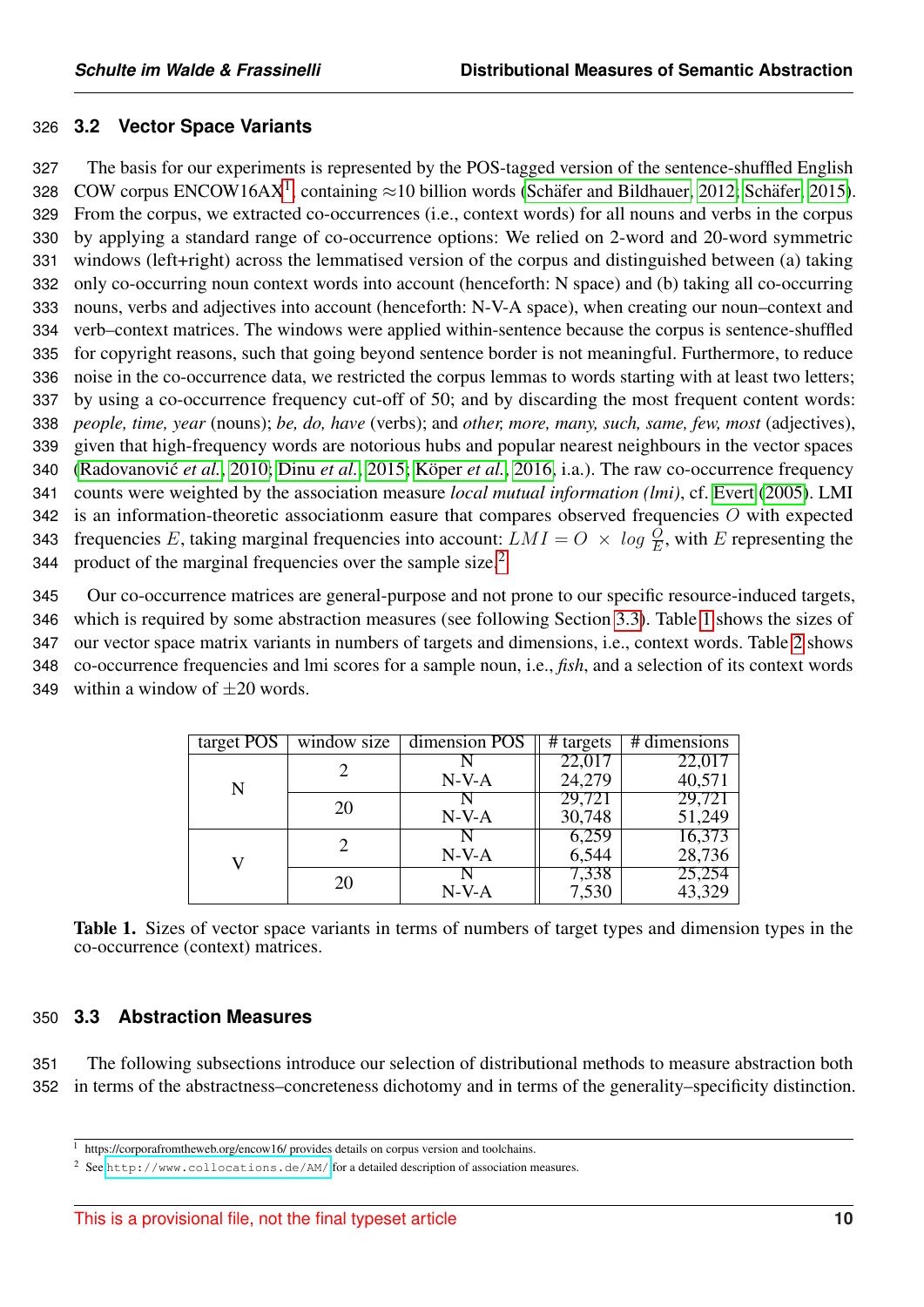<span id="page-10-0"></span>

|          | context word & POS | frequency | lmı        |
|----------|--------------------|-----------|------------|
|          |                    |           |            |
| water    | <b>NN</b>          | 56,049    | 133,387.53 |
| tank     | <b>NN</b>          | 39,118    | 150,223.00 |
| catch    | V                  | 37,003    | 117,624.73 |
| eat      | V                  | 31,558    | 87,119.87  |
| small    | <b>ADJ</b>         | 30,864    | 45,470.63  |
| big      | <b>ADJ</b>         | 24,835    | 37,067.61  |
| chip     | <b>NN</b>          | 19,407    | 72,473.17  |
| oil      | <b>NN</b>          | 18,404    | 41,075.69  |
| salmon   | <b>NN</b>          | 8,983     | 38,461.76  |
| tropical | ADJ                | 6,629     | 23,600.64  |
| serve    | V                  | 6,571     | 4,433.21   |
| eye      | NN                 | 4,052     | 1,701.02   |

**Table 2.** Example context words for the target noun *fish* within a window of  $\pm 20$  words, accompanied by co-occurrence frequencies and local mutual information (lmi) scores.

#### 353 3.3.1 Neighbourhood Densities

 Our main focus regarding vector space measures of abstraction lies on variants of neighbourhood densities. As described in Section [2,](#page-2-0) previous work has applied such measures to a number of tasks involving semantic abstraction (not necessarily using the identical term "neighbourhood density"), such as lexical semantic ambiguity [\(Hoffman](#page-30-2) *et al.*, [2013\)](#page-30-2), lexical semantic change (Sagi *[et al.](#page-32-0)*, [2009\)](#page-32-0), hypernymy [\(Santus](#page-33-0) *et al.*, [2014\)](#page-33-0) and lexical concreteness [\(Frassinelli](#page-30-3) *et al.*, [2017;](#page-30-3) [Naumann](#page-31-0) *et al.*, [2018\)](#page-31-0). The underlying assumption of the empirical models across tasks is that the neighbourhood density of more abstract words is lower than the neighbourhood density of less abstract (i.e., more specific/concrete) words, because conceptual connections between abstract words and their semantically associated words are more diverse/variable and less meaning-specific than conceptual connections between more specific/concrete words and their semantically associated words.

 In this vein, neighbourhood density measures score the variability of contexts in which words occur in different ways. They either (i) measure neighbourhood density by relying on context words, assuming that more abstract words co-occur with a larger variety of context words, or they (ii) measure neighbourhood 367 density by relying on neighbour words, assuming that more abstract words have a larger variety of distributionally similar words. As mentioned above, these types of neighbourhood densities are conceptually rather different, exploiting similarity between context words vs. exploiting similarity between nearest neighbours. In addition, neighbourhood density measures differ with respect to involving (or not involving) 371 the respective target words in the calculation. Finally, all variants of measures need to define the number  $k$  of context/neighbour words that are taken into account, i.e., how many words are involved as "strongest" context/neighbour words. The four variants are defined and computed as follows.

- 374 CC The neighbourhood density of a target word  $t$  is defined as the average vector-space distance **between** 375 the k strongest context words of  $t$ .
- 376 TC The neighbourhood density of a target word  $t$  is defined as the average vector-space distance **between** 377  $t$  and its k strongest context words.
- 378 NN The neighbourhood density of a target word  $t$  is defined as the average vector-space distance **between** 379 the k nearest neighbours of  $t$ .
- 380 TN The neighbourhood density of a target word  $t$  is defined as the average vector-space distance **between** 381  $t$  and its k nearest neighbours.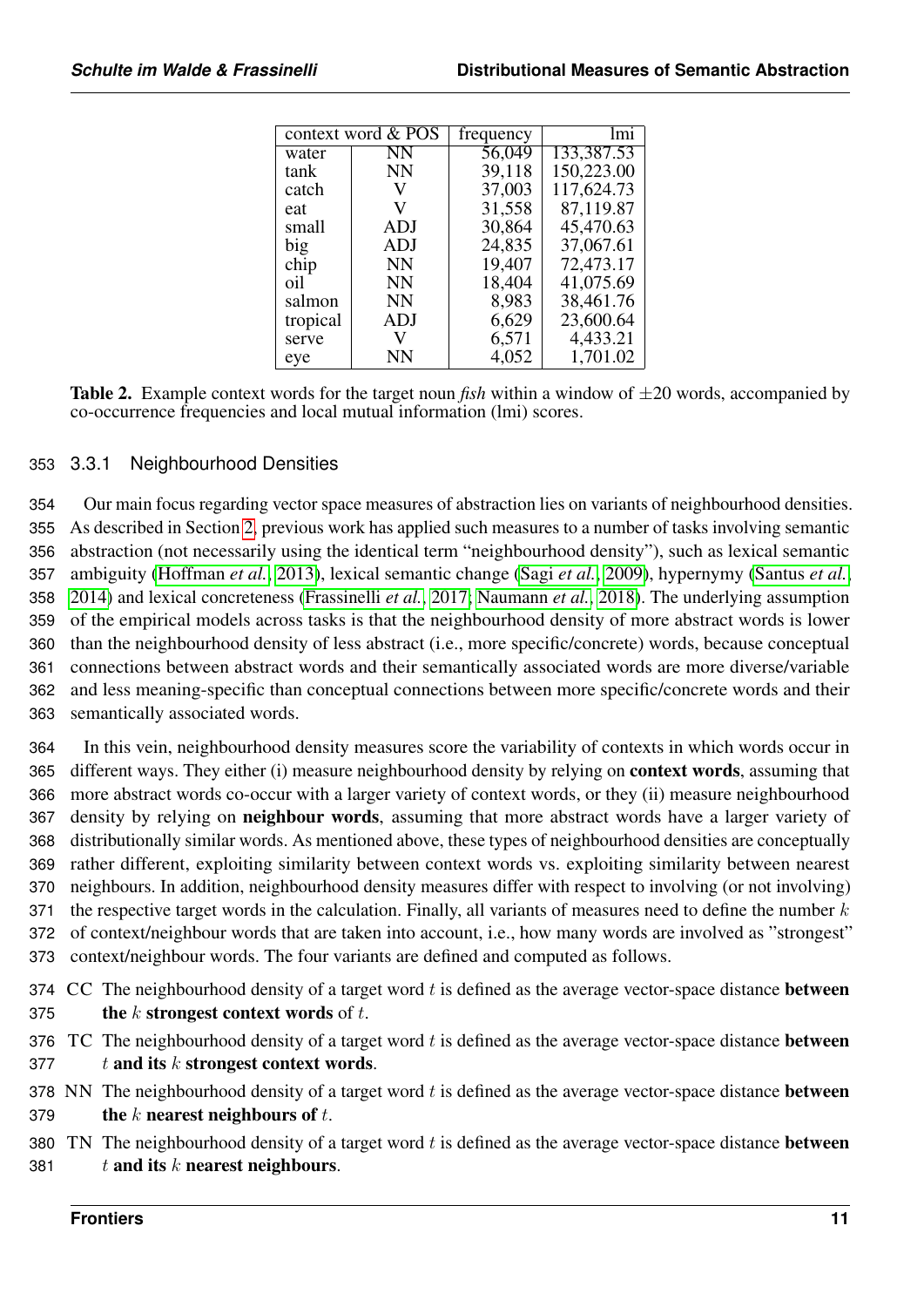The strongest context words are determined on the basis of the local mutual information strength of co-occurrence (see previous Section [3.2\)](#page-9-2). Vector-space distance between words in order to determine nearest neighbours is computed by calculating the *cosine* of the angle between the respective word vectors. See Table [7](#page-35-0) in the Appendix 1 for examples of strongest context and neighbour words regarding a selection of target nouns and verbs.

#### 387 3.3.2 Contextual Entropy

 For measuring the contextual entropy of a target word we rely on standard word entropy, which has been suggested as an asymmetric method for hypernymy prediction by [Shwartz](#page-33-5) *et al.* [\(2017\)](#page-33-5), inspired by a previous second-order co-occurrence variant [\(Santus](#page-33-0) *et al.*, [2014\)](#page-33-0). The underlying assumption is that more abstract words are more uncertain (and therefore receive a higher entropy value) than less abstract 392 (i.e., more specific/concrete) words. For each target word  $w$  in our vector spaces we calculated the word 393 entropy  $H(w)$ , taking all of w's context words c from our vector spaces into account, see Equation [\(1\)](#page-11-1). The computation requires per-target probabilities over context words, which we calculated based on the raw target–context co-occurrence frequencies.

<span id="page-11-1"></span>
$$
H(w) = -\sum_{c} p(c|w) \cdot log_2(p(c|w))
$$
\n(1)

#### 396 3.3.3 Weeds Precision

397 Weeds Precision (WeedsPrec) represents an asymmetric method suggested by [Weeds](#page-34-6) *et al.* [\(2004\)](#page-34-6) that 398 quantifies the weighted inclusion of the features of word  $w_1$  in the features of word  $w_2$ . In our case the 399 features refer to the words' context words  $c$ . The underlying assumption is that more context words  $c$  of the 400 more specific hyponym are among its hypernym's context words than there are context words of the more 401 general hypernym among its hyponym's context words. If  $WeedsPrec(w_1, w_2) > WeedsPrec(w_2, w_1)$ , 402 then  $w_1$  is predicted as the hyponym and  $w_2$  as the hypernym, and vice versa, see Equation [\(2\)](#page-11-2). For example, 403 one would expect more context words of the hyponym *cat* also as context words of its hypernym *animal* 404 (such as *eyes, fur, tail*) than vice versa, because the hypernym also co-occurs with words relevant for other 405 animals (such as *flapper* for *fish*) that are however not relevant for *cats*.

406 The computation requires raw target–context co-occurrence frequencies  $|w_{ic}|$ . Next to the original 407 weighted, token-based version of WeedsPrec in Equation [\(2\)](#page-11-2) we also apply a non-weighted, type-based 408 version (WeedsPrec') where we compute *whether* a context word is included in a specific vector, rather 409 than *how often* it is included, see Equation [\(3\)](#page-11-3).

<span id="page-11-2"></span>
$$
WeedsPrec(w_1, w_2) = weeds-token = \frac{\sum_{c \in (\overrightarrow{w_1} \cap \overrightarrow{w_2})} |w_{1c}|}{\sum_{c \in \overrightarrow{w_1}} |w_{1c}|}
$$
(2)

<span id="page-11-3"></span><span id="page-11-0"></span>
$$
WeedsPrec'(w_1, w_2) = weeds-type = \frac{\sum_{c \in (\overrightarrow{w_1} \cap \overrightarrow{w_2})} 1}{\sum_{c \in \overrightarrow{w_1}} 1}
$$
(3)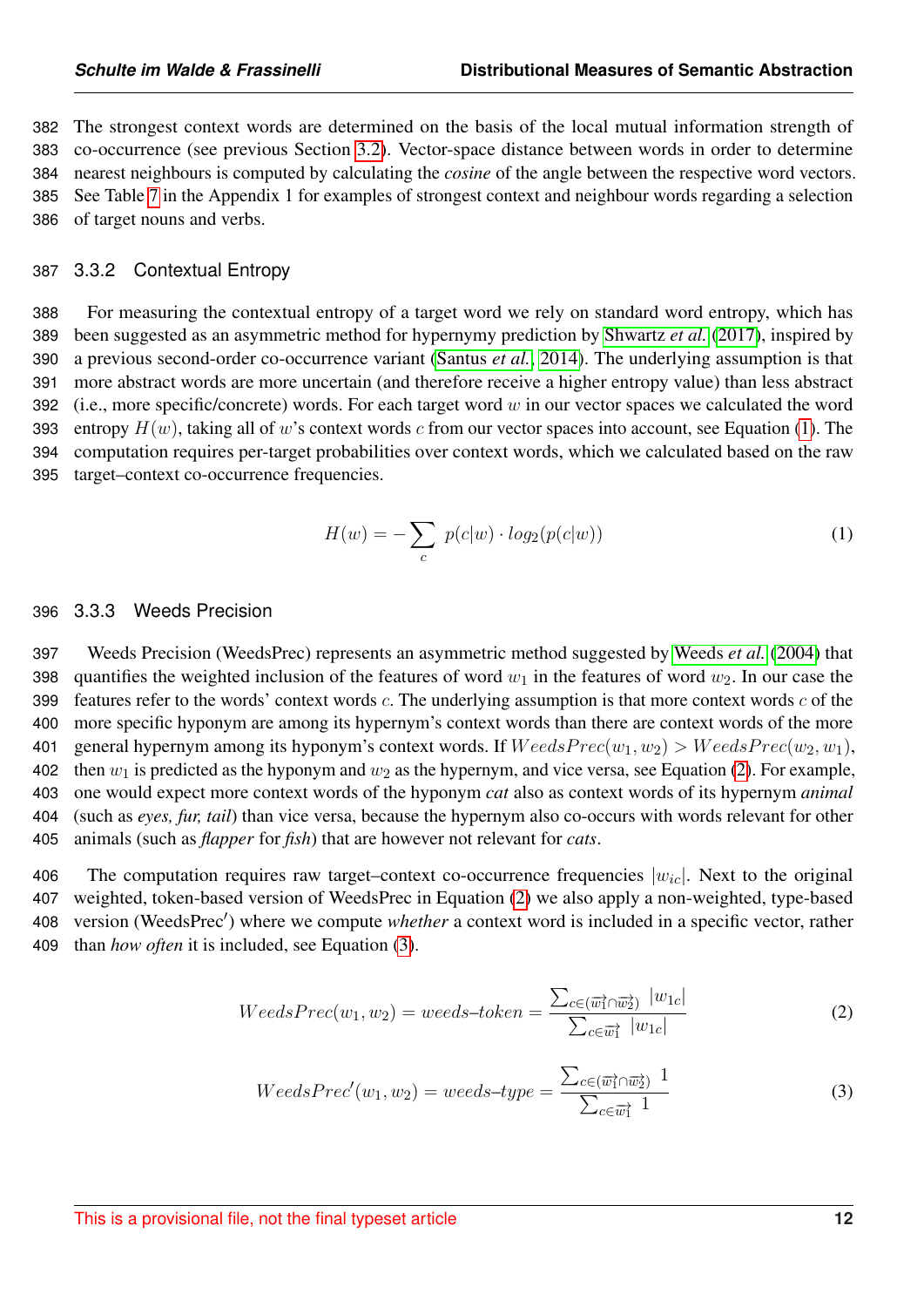## **4 DISTRIBUTIONAL ABSTRACTION EXPERIMENTS**

 In this section we report our empirical experiments on distributional models of abstraction. Subsection [4.1](#page-12-0) describes the setup of the experiments, and subsection [4.2](#page-14-0) presents the results of distinguishing between degrees of abstraction in terms of concreteness and hypernymy.

#### <span id="page-12-0"></span>**4.1 Abstraction Experiments: Setup**

 *Main experiments:* The nature of our target datasets differs with respect to the underlying type of abstraction. For this reason, we defined a common strategy to make the results comparable across datasets: 416 As a major point of comparison we rely on **pairs** of target words, which combine abstract with concrete words, and hypernyms with their hyponyms. For the hypernymy pairs, the two words are directly provided by the resource: we paired each word in a synset with each word in the superordinated synset(s), see Section [3.1;](#page-6-2) for the concrete–abstract pairs, we followed our previous work [\(Naumann](#page-31-0) *et al.*, [2018;](#page-31-0) [Frassinelli and Schulte im Walde, 2019\)](#page-30-5) and took our collection of extremes with 500+500 nouns and 200+200 verbs to create 250,000/40,000 concrete–abstract noun/verb word pairs. Note that Figure [1](#page-7-0) already included the distributions of concreteness scores for these extreme target subsets.

 The task for our measures regarding target pairs was to identify the more abstract word in each pair. The results are computed by determining precision (which in this setup is identical to accuracy), i.e., the proportion of empirically identified abstract words that were indeed the more abstract words in the pairs. We focus on precision here because the differences of our vector spaces regarding the proportions of target words they cover (i.e., their recall) is only marginal. We nevertheless include the numbers of retrieved distinctions per measure and target space in the full results in Appendix 2.

 In addition to this first set of experiments where we compared all of our abstraction measures on noun and verb concreteness and hypernymy pairs across vector spaces, we then focused on specific aspects in the experimental paradigm, as follows.

 *Strength of abstraction:* We hypothesised that the measures are more or less successful with respect to how "different" the concrete and abstract words are in their degrees of concreteness (again, for noun and verb targets), and how "different" the hypernyms and hyponyms are in their degrees of specificity (for nouns only, cf. Section [3.1\)](#page-6-2). Similarly to the previous experiments, this setup also relies on concrete–abstract and hyponym–hypernym pairs but the target sets were created in a different way.

 For concreteness, we took our full concreteness dataset (see Section [3.1\)](#page-6-2) and divided the 5,448/1,280 nouns/verbs (separately for each word class) into five equally-sized subsets, after having sorted them by their concreteness scores. Figure [3](#page-13-0) shows the distributions of concreteness scores across the five 20% dataset proportions. Then we created pairs using the targets in subset 1 and the targets in subset 2 (i.e., pairing the 20% most abstract words with each of the targets in the second 20% most abstract words), for each of the targets in subset 1 with each of the targets in subset 3, etc., resulting in a total of 1,187,010 pairs per range combination for nouns, and 65,536 pairs per range combination for verbs. In this way, we compare distinctions for pairs that are more or less similar in their degrees of concreteness, rather than the most extreme subsets. Note, in this respect, that the sizes of the boxes in Figure [3](#page-13-0) indicate that we are facing a large number of very concrete nouns, while for verbs the majority is located in the range [2; 3].

 For hypernymy, we took into account the hierarchical levels of nouns when creating pairs, by pairing the top-level noun in the hierarchy (*entity*) with all second-level nouns, then with all third-level nouns, etc., and by pairing all second-level nouns with all third-level nouns, then with all forth-level nouns, etc.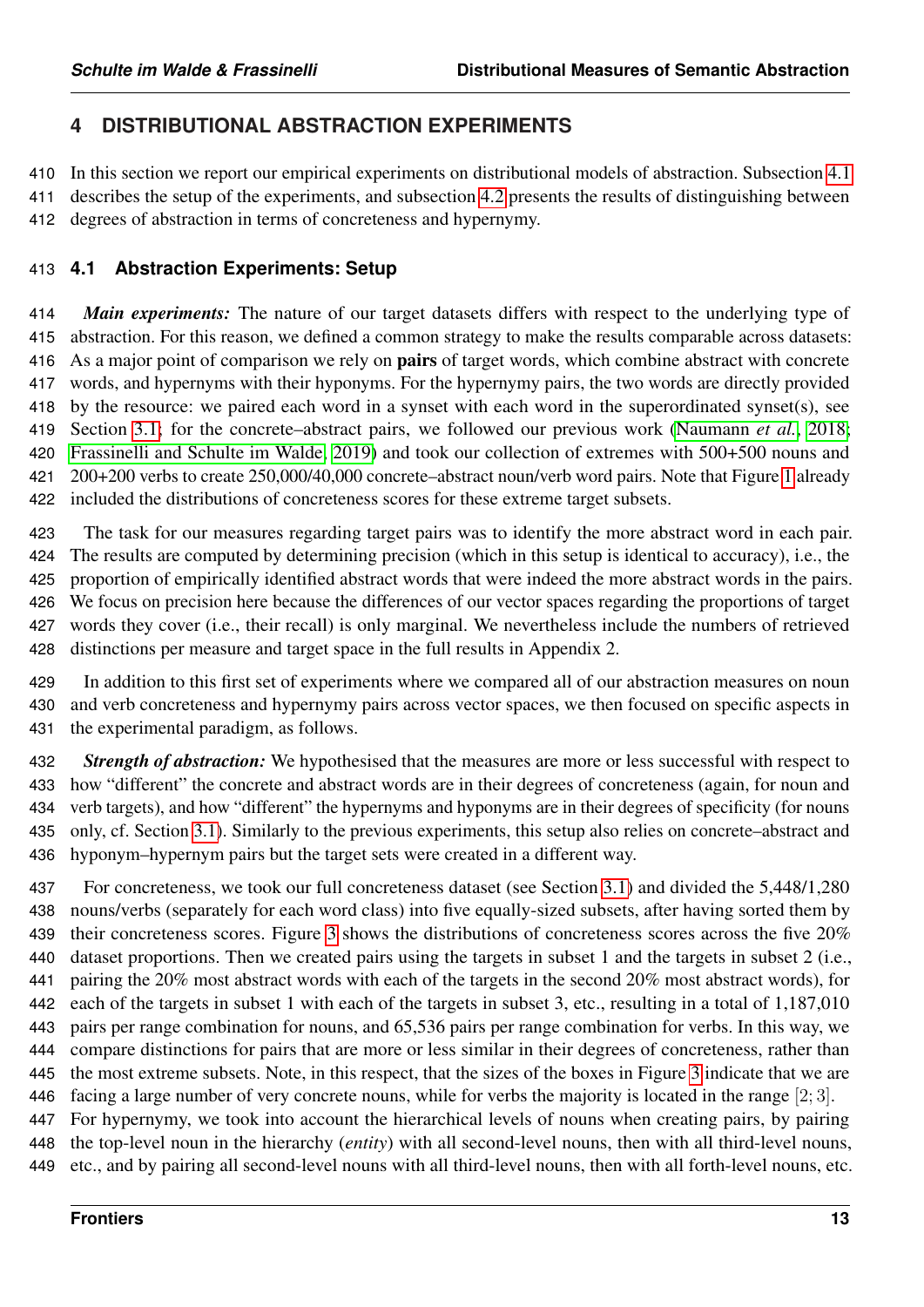Figure [4](#page-13-1) shows the numbers of pairs after combining words from synsets of specific hierarchical hypernymy levels. Note that we go down to level 11 in the WordNet hierarchy for this specific analysis. In the actual experiments we will however disregard the level combinations with <100 pairs (i.e., 1–2, 1–3, 2–3).

<span id="page-13-0"></span>

Figure 3. Concreteness ranges of noun and verb subsets (each containing 20% of respective total data).

<span id="page-13-1"></span>

Figure 4. Numbers of word pairs in synset combinations across hierarchical levels.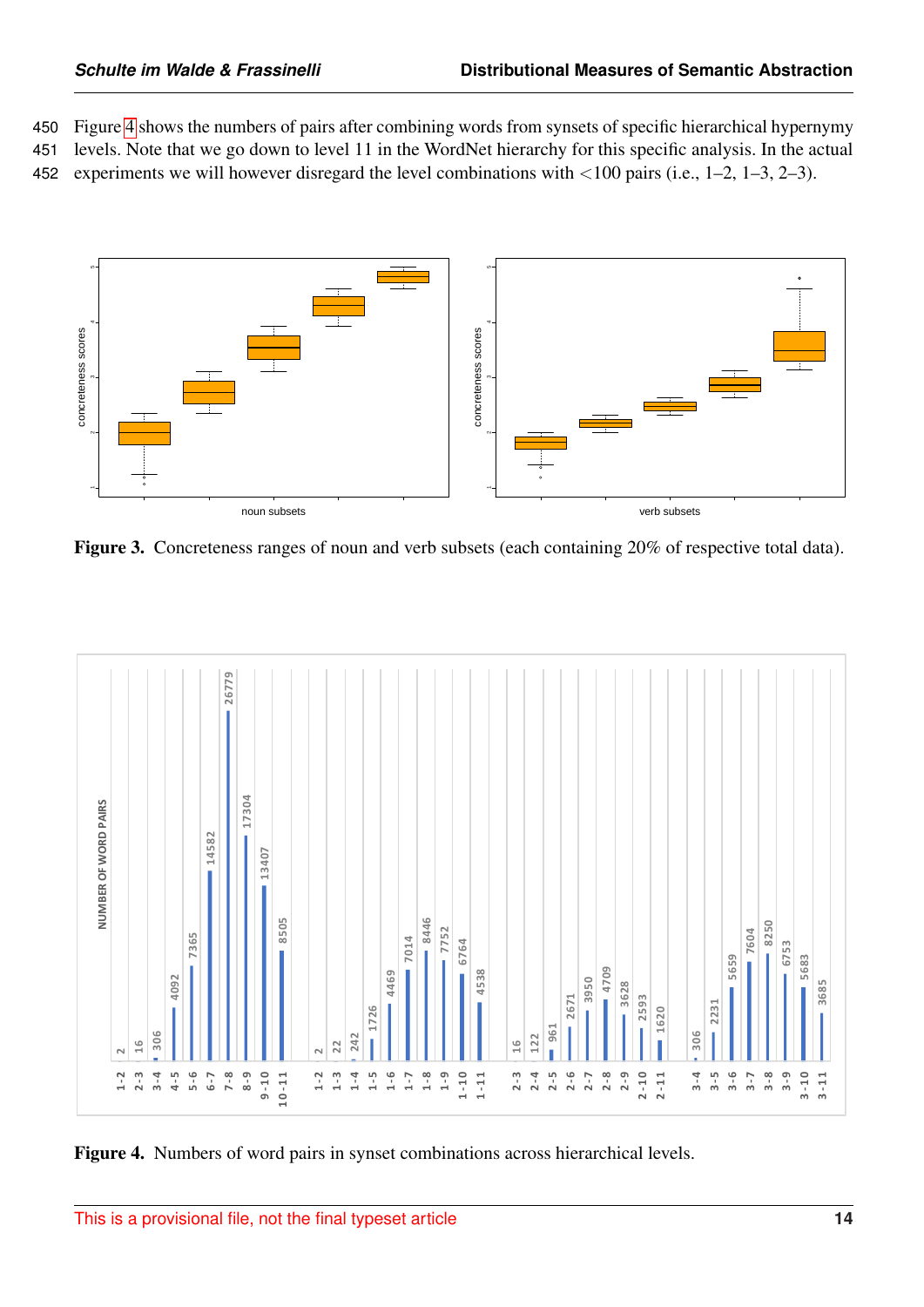*Correlations and interactions between measures:* We zoomed into correlations and interactions of abstraction distinctions across measures, in order to see whether the actual decisions of the measures are more or less strongly correlated with corpus frequency and with each other, and how they interact and complement each other. For this set of experiments we only used the concreteness targets (both nouns and verbs), which provide scores on a scale, differently to the pair-wise organised hierarchical hypernymy targets (which we could organise into hypernymy-based chains of levels but this would add a level of interpretation to the actual human categorisations that we do not judge appropriate). In addition, we used the 329 noun targets from [Spreen and Schulz](#page-33-2) [\(1966\)](#page-33-2) which are rated on a scale for both concreteness and [s](#page-33-15)pecificity. For this set of experiments we exploit Spearman's rank-order correlation coefficient  $\rho$  [\(Siegel](#page-33-15) [and Castellan, 1988\)](#page-33-15) and regression models.

 We now describe how we apply the abstraction measures to the pair-wise distinction between degrees of abstraction in concrete–abstract pairs and hyponym–hypernym pairs. For measuring contextual word entropy and WeedsPrec, we follow a straightforward one-step procedure: Relying on one of our vector- space matrices, we compute the extent of feature inclusion (WeedsPrec) regarding both words' dimensions, and we compute the word entropy for both words; the comparison of the respective two values then decides which word in a word pair is predicted as the more/less abstract one, see Section [3.3.](#page-9-0) For measuring neighbourhood density, two-step procedures are required: Regarding the CC and TC variants, we first need 470 to identify the k strongest context words (i.e., co-occurrence dimensions) for each target word, and then compute the respective average cosine distances between the strongest context words (CC) or between the target and the strongest context words (TC). Regarding the NN and TN variants, we first need to identify the 473 k nearest neighbour words for each target word, and then compute the respective average cosine distances between the strongest neighbour words (NN) or between the target and the strongest neighbour words (TN). For all four neighbourhood density variants we rely on one of our vector-space matrices in the first step (i.e., N vs. N-V-A dimensions), and in step two we again face the same choice between the vector-space matrix variants. See Appendix 1 for a selection of noun and verb targets and their strongest context and neighbour words.

### <span id="page-14-0"></span>**4.2 Abstraction Experiments: Results**

#### 4.2.1 Main Experiments

 Figures [5](#page-16-0)[–8](#page-17-0) present the results when distinguishing between degrees of abstraction across measures in terms of precision, i.e., the proportion of abstract words suggested by the measures that were indeed the more abstract words in the pairs. As baseline we use frequency, assuming that a word in a word pair is more abstract if it is more frequent. The weighted vs. non-weighted variants of WeedsPrec are referred to as "weeds-token" vs. "weeds-type", respectively. For neighbourhood density we report results for 5, 10, 20 and 50 contexts/neighbours across our four variants CC, TC, NN and TN, and we distinguish between 487 taking into account only nouns or only verbs (depending on the target  $POS$ )<sup>[3](#page-0-0)</sup> as contexts/neighbours vs. *all* nouns, verbs and adjectives (N-V-A). We only show results using the N-V-A vector spaces induced from a co-occurrence window of 20 words, and the density variants that take only single-POS words as contexts/neighbours into account, because these generally provided the best results; the full result tables are available in Appendix 2.

<sup>&</sup>lt;sup>3</sup> When taking into account a single POS for context/neighbour words, as context words we use nouns for both noun and verb targets, and as nearest neighbours we use same-POS neighbour words (i.e., noun nearest neighbours for noun targets and verb nearest neighbours for verb targets).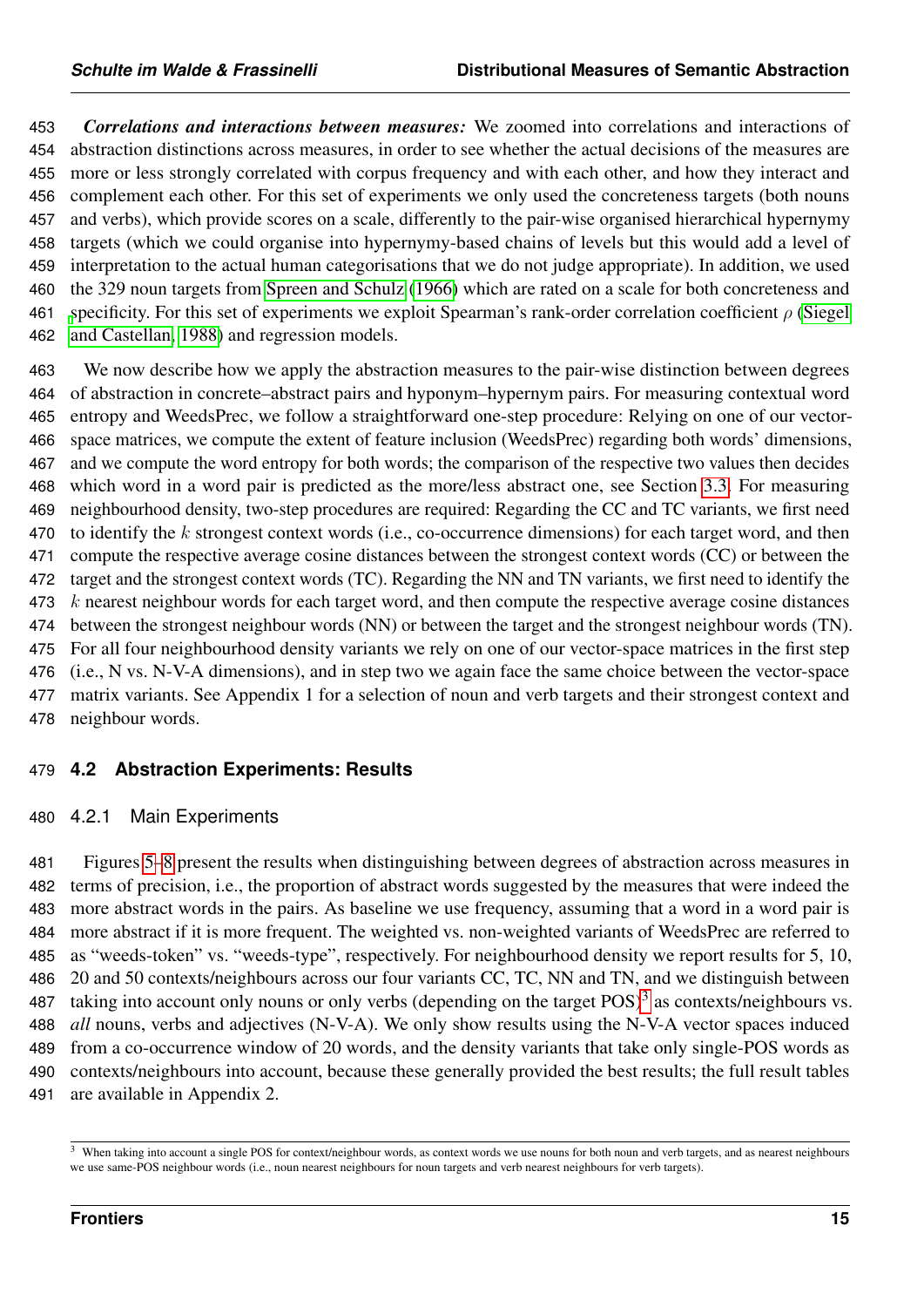For both noun and verb targets, distinguishing between degrees of concreteness in Figures [5](#page-16-0) and [6](#page-16-1) is performed best when applying the neighbourhood density measure TC: the strength of distributional similarity between a target word and its strongest context words distinguishes between the most abstract and the most concrete words with a precision of up to 0.79 for nouns and 0.67 for verbs, respectively. This means that the distributionally most similar context words in relation to a target are most indicative of the target's concreteness, and the higher this average vector-space similarity is, the more concrete are the target words. The next-best variants differ across the two POS types of our targets: for noun targets, the density measures are generally better than the baseline, weeds-token/-type and entropy, with density-NN representing the worst of the four density variants; for verb targets, the other density variants are at most en par with the baseline, weeds-token/-type and entropy, and overall the density variants are worse than for nouns, while the other measures perform better distinctions than for nouns. I.e., the baseline, weeds-token and entropy achieve 0.46/0.42/0.53 for nouns and 0.54/0.54/0.57 for verbs; for nouns the frequency baseline is even below the random baseline of 0.5. An additional insight from the figures is that in the vast majority of cases the strongest five or ten contexts/neighbours are the most indicative of their degrees of concreteness: in most cases the results worsen when more contexts/neighbours are taken into account. Including as contexts/neighbours only nouns/same-POS words (as in Figures [5](#page-16-0) and [6,](#page-16-1) cf. footnote 3) vs. nouns, verbs and adjectives (see "all" in the full result tables in the Appendix) does not seem to strongly influence the qualities of the distinctions.

 The prediction of hypernymy in Figures [7](#page-17-1)[–8](#page-17-0) provides a totally different pattern of results. For both noun and verb targets the best results are achieved by the frequency baseline (0.73/0.71), entropy (0.72/0.71), and the WeedsPrec variants: 0.72/0.73 for weeds-token and 0.73/0.71 for weeds-type, in comparison to the best density variants (for noun targets and density-NN-5: 0.52; for verb targets and density-NN-10: 0.56). Overall, most of the density-based results hardly beat the random baseline (0.5). Furthermore, the tendency that the density-based distinction results decrease when taking more context/neighbour words into account is visible only in some variants, and also not as clearly as in the results for distinguishing between degrees of concreteness.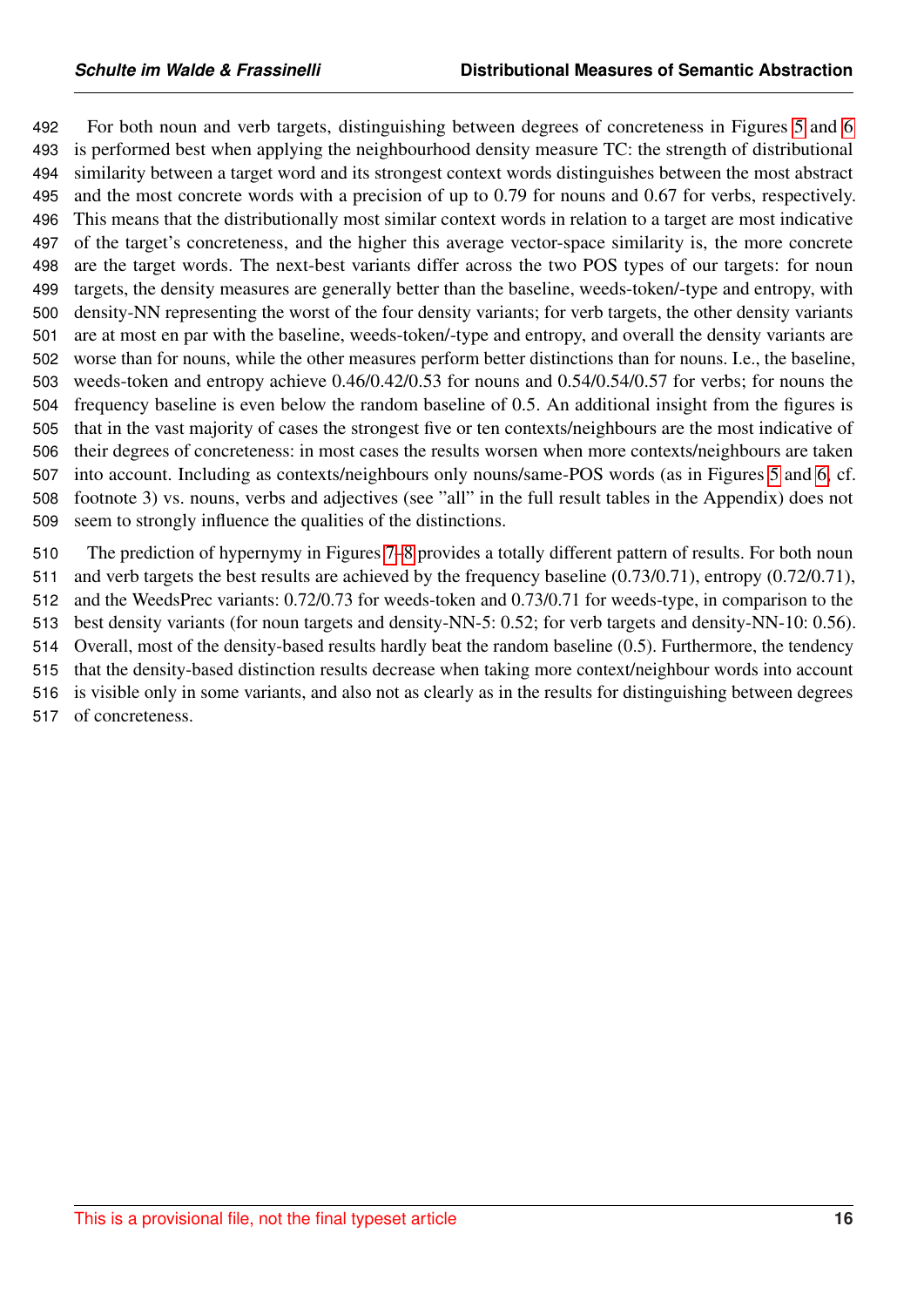<span id="page-16-0"></span>

Figure 5. Pair-wise precision results for concreteness of nouns relying on an N-V-A vector space. Densities take only nouns as context/neighbour words into account.

<span id="page-16-1"></span>

Figure 6. Pair-wise precision results for concreteness of verbs relying on an N-V-A vector space. Densities take only nouns as context/neighbour words into account.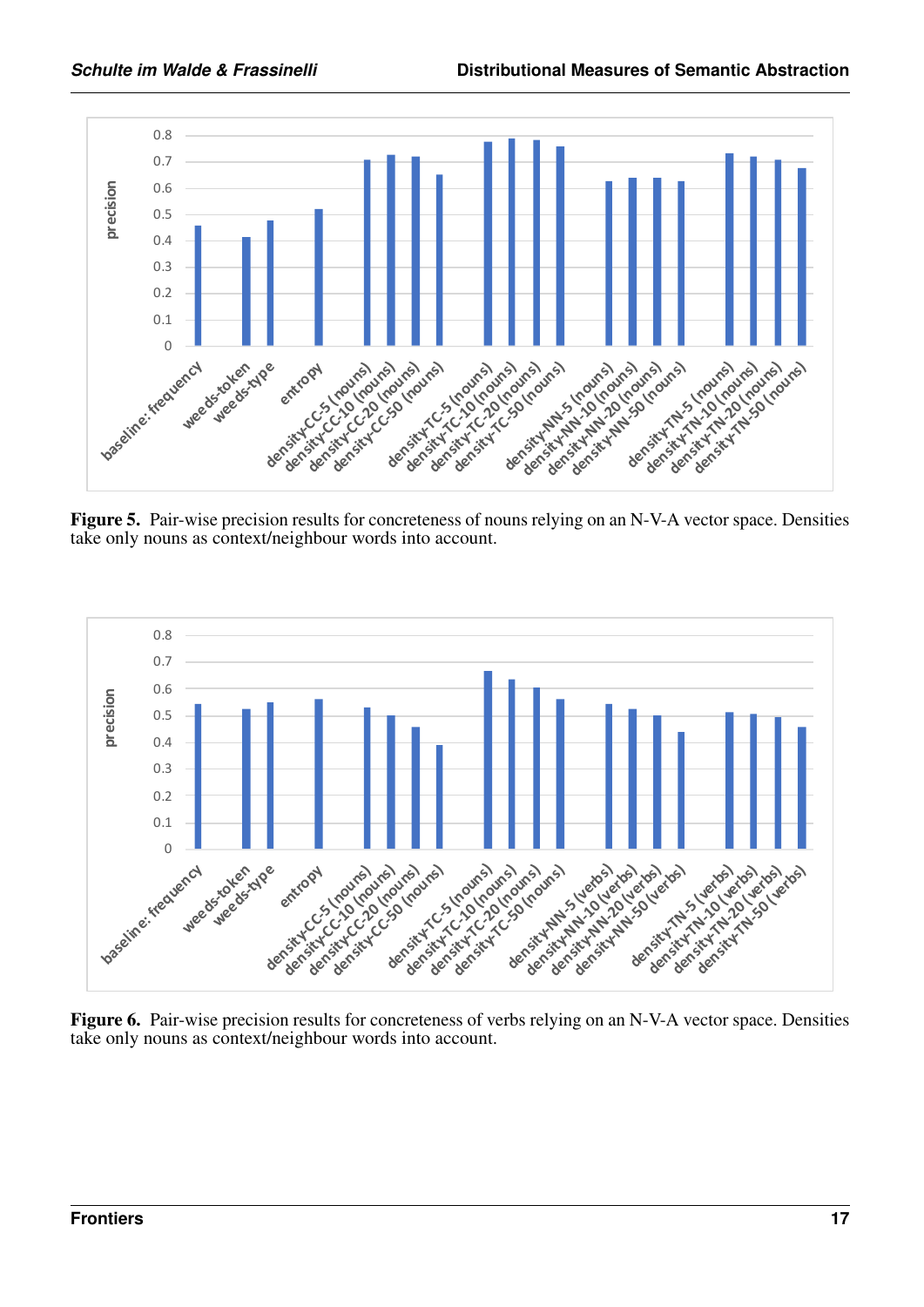<span id="page-17-1"></span>

Figure 7. Pair-wise precision results for hypernymy of nouns relying on an N-V-A vector space. Densities take only nouns as context/neighbour words into account.

<span id="page-17-0"></span>

Figure 8. Pair-wise precision results for hypernymy of verbs relying on an N-V-A vector space. Densities take only nouns as context/neighbour words into account.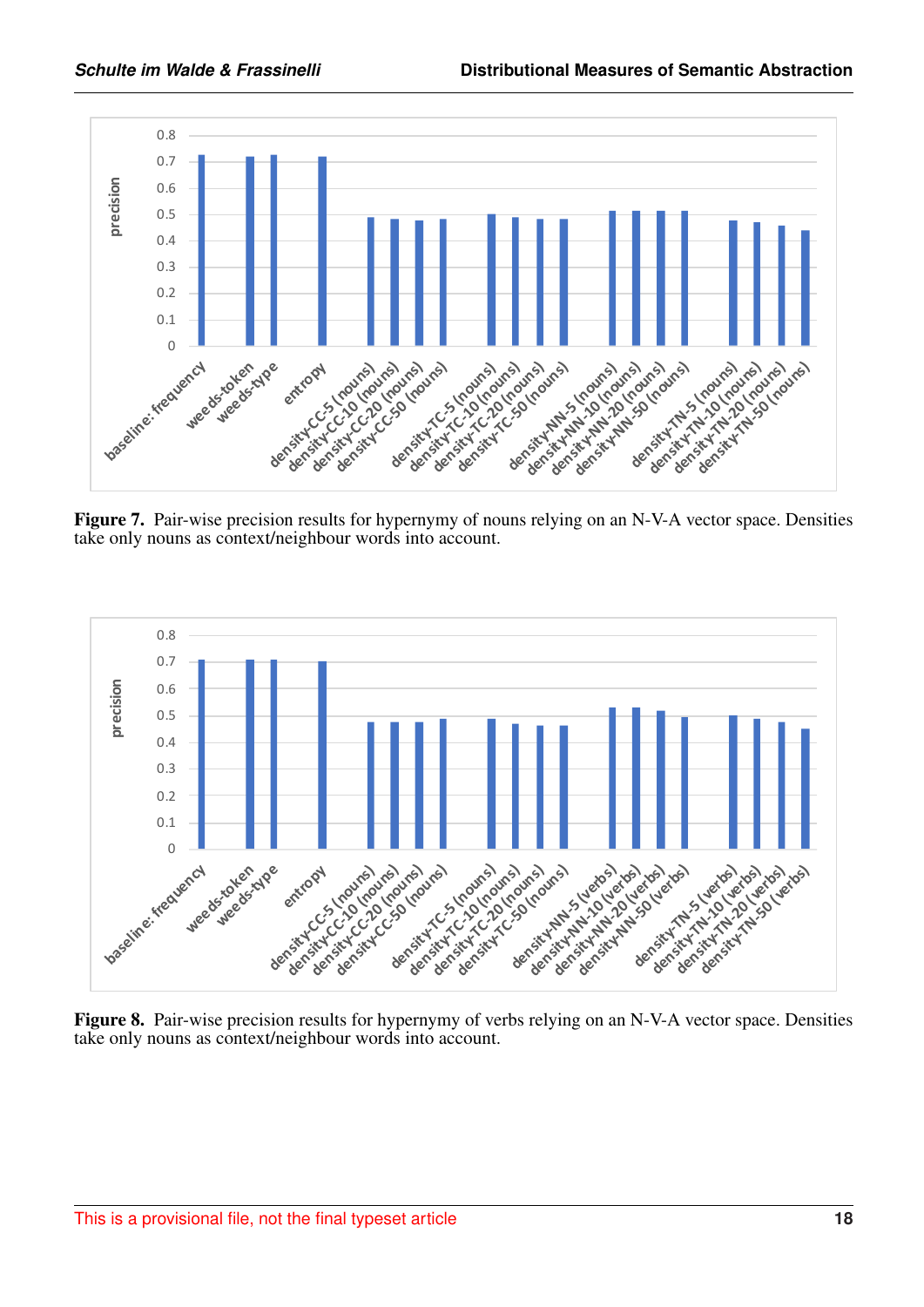#### 4.2.2 Strength of Abstraction

 Following the main set of experiments we now zoom into the role of differences in results according to the strengths of concreteness and the levels of hypernymy. We hypothesise that the measures are more or less successful with respect to how "different" the concrete and abstract words are in their degrees of concreteness, and how "different" the hypernyms and hyponyms are in their degrees of specificity. We once more compare the baseline, weeds-token/-type, and entropy; for the neighbourhood variants we present the results relying on the 10 strongest context/neighbour words, because these proved rather successful and stable in the main experiments, and here we are not interested in the best results but rather in tendencies across subsets.

527 Figure [9](#page-19-0) shows the results<sup>[4](#page-0-0)</sup> across four sets of combinations of concreteness degrees for nouns. Note that we use the interval [0.4; 0.8] for precision values on the y-axis, for better visibility of trends and differences in results. The left-most set of results compares the distinctions between the most abstract and the second most abstract 20% of the targets, then the second and the third most abstract 20% of the targets, etc. So in this first set, the distances between concreteness degrees are identical (i.e., we use adjacent levels), but the concreteness ranges of the involved subsets differ. We can see that for the best three measures (densities TC, CC and TN) there is a slight upward trend which only drops for a mid-range comparison (subsets 3–4), even though we always look at adjacent levels. The four measures frequency, entropy and weeds-token/-type are better for mid-range nouns than for extremely abstract/concrete nouns but overall obtain lower precision values than the above three density variants. Density-NN shows the most idiosyncratic pattern of results, with mid-range precision values.

 When comparing the results for nouns with increasing differences in concreteness degrees (see second, third and forth sets of results, using reference labels 1, 2, and 3), we can clearly see that for the four density variants the task becomes easier (and, accordingly, the results of the best measures improve) with stronger differences in concreteness scores. The overall best result (0.77) is obtained when distinguishing between nouns in levels 1 vs. 5, which represents the strongest difference in concreteness scores and is therefore similar to the previous extreme-range distinctions in the main experiments. The measures frequency, entropy and weeds-token/-type also show a slight increase in precision values but then drop for every comparison involving the most extreme concrete nouns (i.e., set 5).

 Regarding abstraction measures, our insights from the main experiments are confirmed: for distinguishing between degrees of noun concreteness, the neighbourhood density measure TC is the best and most consistent in all cases, density-TN and density-CC are the next-best measures, and density-NN as well as frequency, entropy and weeds-token/-type represent the least successful measures.

 Figure [10](#page-19-1) shows the results across four sets of combinations of concreteness degrees for verbs. Note that we now use the interval [0.4; 0.65] for precision values on the y-axis, for better visibility of trends and differences in results. The left-most set of results across concreteness ranges for adjacent subsets shows a less clear pattern than for nouns. Across measures, the best results are achieved for the most abstract and for the most concrete subset combinations (1–2 and 4–5) and drop for the middle range combinations (2–3 and 3–4).

 When comparing the results for verbs with increasing differences in concreteness degrees (see second, third and forth sets of results, again using reference lables 1, 2, and 3), we can see that the task is once more the easiest for the strongest differences in concreteness scores. But as for the adjacent-level comparisons

Note that even though the precision scores are discrete, we use lines to illustrate the results, for better visibility and comparison.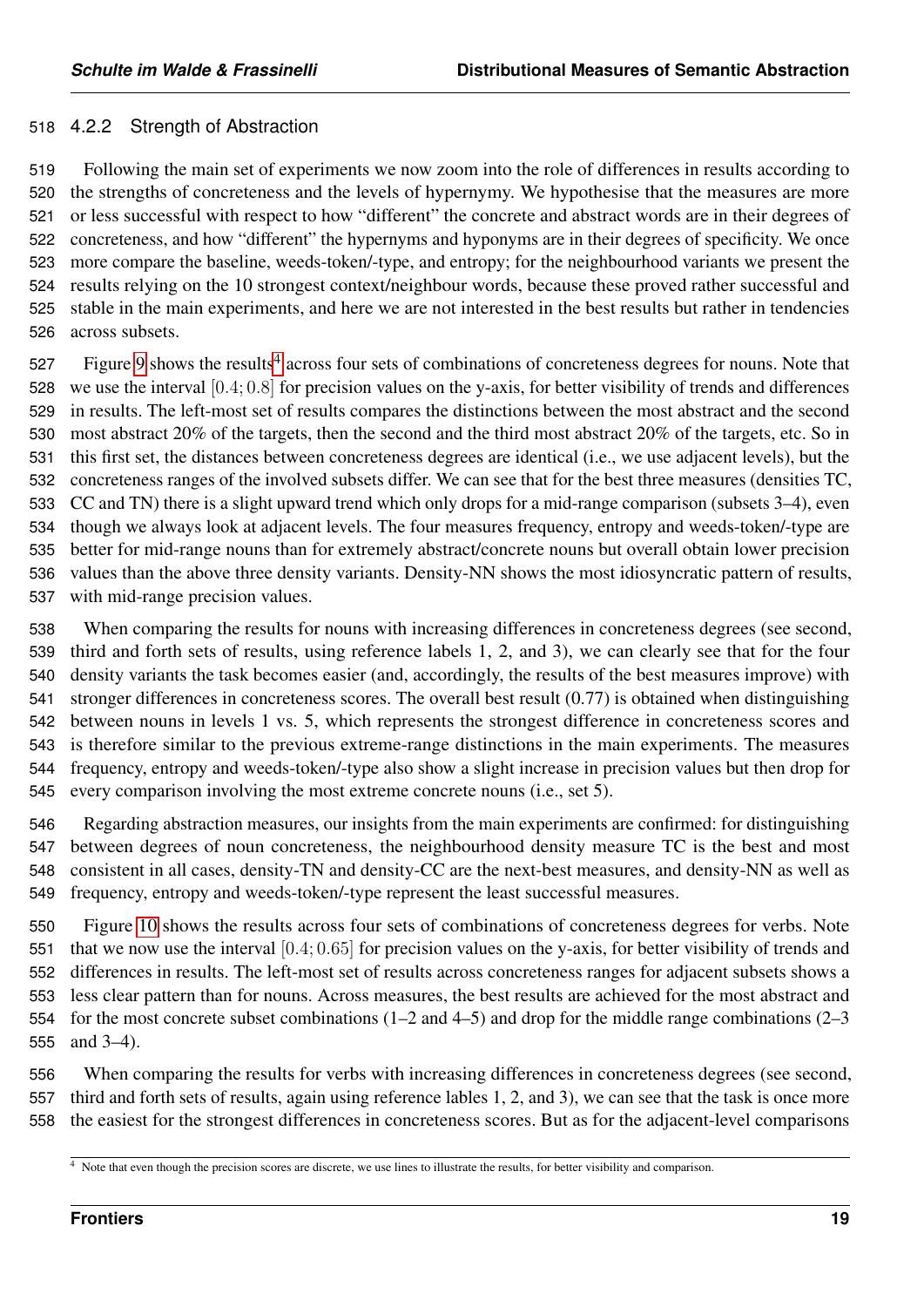559 for verb subsets, decisions involving the middle ranges are worse. Overall, the results are clearly below 560 those for nouns, with a best result of 0.62 obtained by density-TC when distinguishing between verbs in 561 levels 1 vs. 5.

 Regarding abstraction measures, our insights from the main experiments are confirmed to some extent: for distinguishing between degrees of verb concreteness, the neighbourhood measure density-TC is the best in most cases, and frequency, entropy and weeds-token/-type are extremely similar to each other and represent the next-best set of measures, however clearly below density-TC precision results and not much above the other density variants. Density-CC seems to be least influenced by the degree of concreteness, showing similar results across comparisons.

<span id="page-19-0"></span>

Figure 9. Results across combinations of concreteness ranges for nouns.

<span id="page-19-1"></span>

Figure 10. Results across combinations of concreteness ranges for verbs.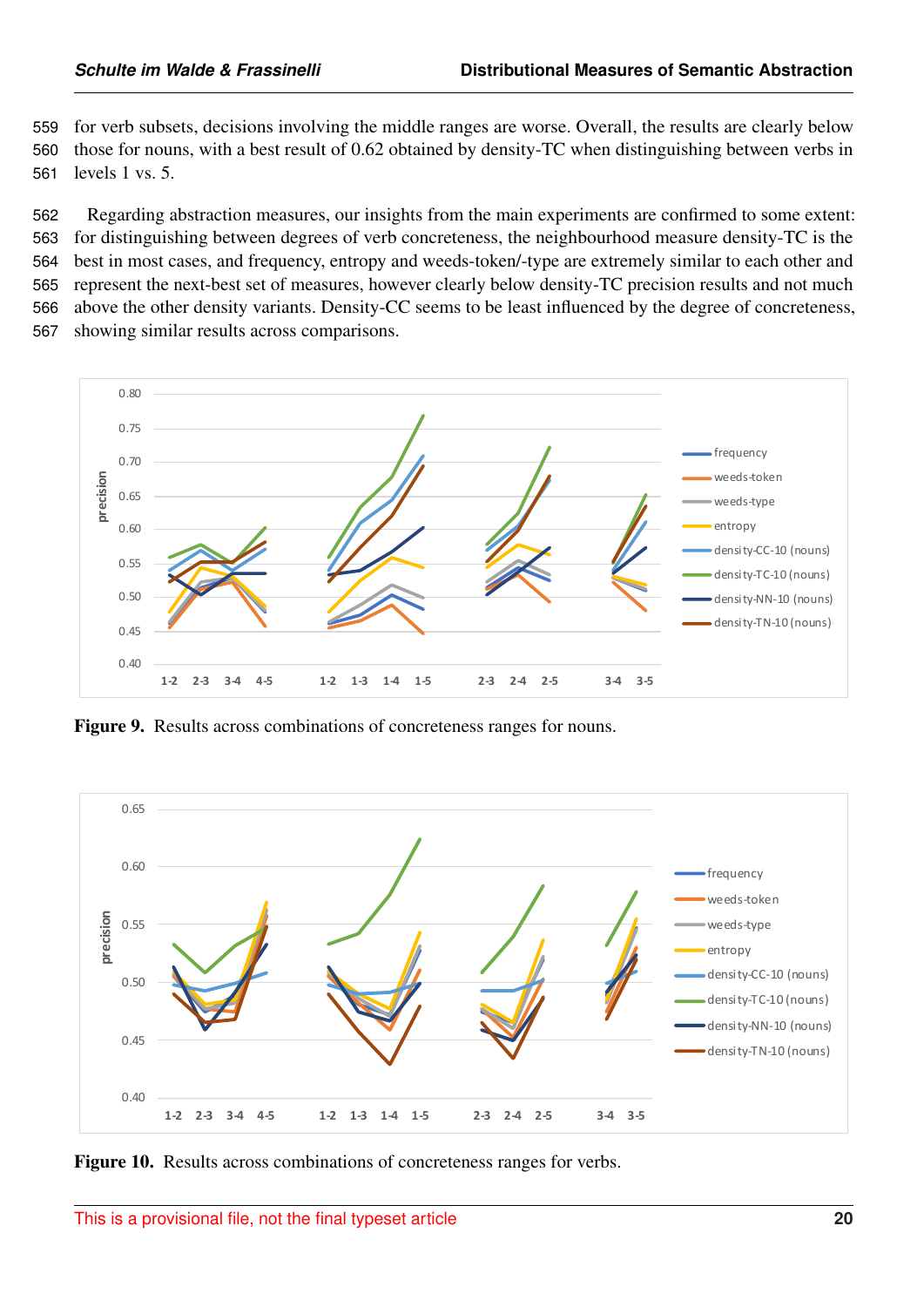Figure [11](#page-20-0) shows the results across four sets of combinations of hypernymy levels for nouns. Note that in this case we use the full interval [0; 1] for precision values on the y-axis. The left-most set of results compares the distinctions between pairs of related nouns from adjacent levels of hypernymy. Please remember that we omit the combinations 1-2, 1-3 and 2-3 because these sets of pairs contain only 2, 16, and 22 pairs, respectively. Differently to the noun concreteness distinctions, there seems to be a slight downward trend in precision. At the same time, there is more up and down across the level combinations, so the trends are also less clear overall. What is clearly visible, on the contrary, is that frequency, entropy and weeds- token/type are by far the best measures in this left-most set of distinctions for directly hypernymy-related nouns across levels in the hierarchy (down to level 11).

<span id="page-20-0"></span>

Figure 11. Results across combinations of hypernymy levels for nouns.

 Similarly, when comparing the results for related nouns with increasing differences in hypernymy levels (see second, third and forth sets of results, again using reference levels 1, 2, and 3), we can clearly see that also here the task becomes easier (and, accordingly, the results improve) with stronger differences in hypernymy levels. While this is clearly true for frequency, entropy and weeds-token/type, the patterns differ more strongly for the density variants which mostly show less variability in results. Similarly to the main results for hypernymy prediction, we once more observe that frequency, entropy and weeds-token/-type generally represent the best measures, while the density variants are worse.

#### 584 4.2.3 Correlations and Interactions between Measures

 Overall, when looking at the distributions of frequency, entropy, weeds-token/-type and the neighbourhood densities across types of abstraction and POS we see how subgroups of the measures are often extremely similar to each other (and possibly interchangeable) in terms of predictive power. We now zoom into correlations and interactions of abstractness distinctions across abstraction measures, in order to see whether the actual scores provided by the measures are more or less strongly correlated with corpus frequency and with each other, and how they interact and complement each other. For this set of experiments we thus compare scores for words rather than binary decisions for word pairs, and as mentioned above we use our concreteness targets (both nouns and verbs), which provide scores on a scale, and we use the 329 noun targets from [Spreen and Schulz](#page-33-2) [\(1966\)](#page-33-2) because those were rated on a scale for both concreteness and specificity. We disregard the weeds-token/-type precision measures, as they would require setting additional parameters in order to generate one score out of the two scores per pair.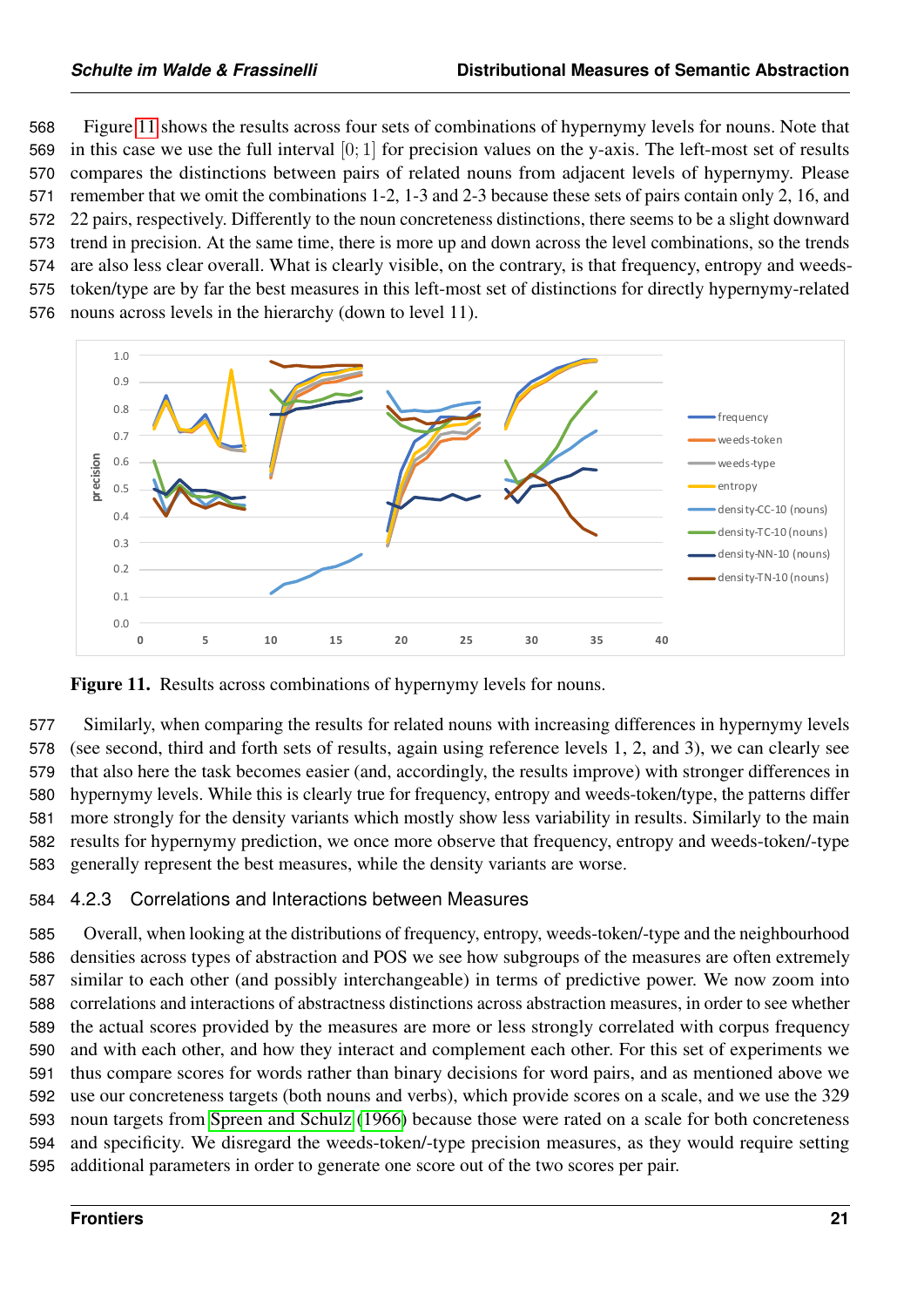*Correlations:* Figure [12](#page-22-0) shows the correlations between noun concreteness scores, corpus frequency, 597 entropy and our four neighbourhood density variants (once more relying on  $k=10$ ). As before, the measures use N-V-A spaces with a window of 20 words. First of all, we can see that the concreteness scores using 599 entropy are strongly correlated with corpus frequency ( $\rho$ =0.964), while the density measures show no or very low correlations with corpus frequency and entropy, so the density measures produce rather different scores for abstraction in comparison to frequency and entropy. Among themselves, the density measures show stronger agreement on their scores: regarding context densities, CC-10 and TC-10 correlate strongly 603 ( $\rho$ =0.814); regarding nearest neighbour densities, NN-10 and TN-10, we find  $\rho$ =0.719. In contrast, we 604 see low correlations for NN-10 with CC-10/TC-10 ( $\rho < 0.3$ ), while for TN-10 we find medium-level 605 correlations of  $\rho \approx 0.5$  with the two context variants.

 Figure [13](#page-22-1) shows the correlations between verb concreteness scores, corpus frequency, entropy and our 607 four neighbourhood density variants  $(k=10)$ . As for the nouns, we find extremely high correlations between corpus frequency and entropy; no correlations between these two measures and concreteness scores; strong correlations for CC-10/TC-10 and NN-10/TN-10; moderate correlations between TN-10 and the context variants; and low correlations between NN-10 and the context variants. Differently to the noun distinctions, we do not find any correlation between any of the abstraction measures and concreteness.

 Figures [14](#page-22-2) and [15](#page-22-3) look into correlations between abstraction ratings and abstraction measures for a subset of 226 noun targets from [Spreen and Schulz](#page-33-2) [\(1966\)](#page-33-2). These 226 targets represent the intersection of the nouns in [Spreen and Schulz](#page-33-2) [\(1966\)](#page-33-2) and our full concreteness subset [Brysbaert](#page-29-3) *et al.* [\(2014\)](#page-29-3). First of all, Figure [14](#page-22-2) shows the correlations between the concreteness and specificity ratings for these 226 noun targets in the two norms. The two sets of concreteness ratings, which represent the main point of comparison, 617 strongly correlate ( $\rho$ =0.939). Between the two sets of concreteness ratings and the specificity ratings we 618 find a lower but still meaningful correlation of  $\rho \approx 0.7$  for both resources. (Note that [Spreen and Schulz](#page-33-2) report a correlation of 0.626 between the concreteness and specificity ratings for their full set of 329 nouns.)

 As in Figure [12,](#page-22-0) Figure [15](#page-22-3) shows the correlations between noun concreteness scores, corpus frequency, 621 entropy and our four neighbourhood density variants (once more relying on  $k=10$ ) for the set of 226 nouns, once more using N-V-A spaces with a window of 20 words. The overall picture is very much the same as for our full set of 5,448 target nouns in Figure [12,](#page-22-0) for the concreteness ratings in [Brysbaert](#page-29-3) *et al.* [\(2014\)](#page-29-3) and the concreteness and specificity ratings in [Spreen and Schulz](#page-33-2) [\(1966\)](#page-33-2), with one exception: frequency and 625 entropy show a moderate negative correlation with all abstraction rating sets:  $-0.47 < \rho < 0.41$  for both sets 626 of concreteness ratings, and  $-0.65 < \rho < -0.51$  for specificity ratings. The outcome of this last analysis is in line with what we would have expected (but did not happen) to see in all three figures: generally, abstract nouns are more frequent/entropic than concrete nouns, as we will also see below in the regression analysis, so we expected a negative correlation between both frequency and entropy and the concreteness ratings.

 Overall, the correlations for nouns and verbs (and for our targets and the subset of the targets from [Spreen](#page-33-2) [and Schulz\)](#page-33-2) show similar patterns regarding strong frequency–entropy correlations and tendencies in the intra- and extra-density correlations. We however did not observe any meaningful correlation between the 633 abstraction measures and the concreteness scores of our verb targets, while we found correlations of  $\rho \approx 0.3$  between the abstraction measures and our noun ratings. This fits to our insights from the main experiments, where the pair-wise distinctions for concreteness of verbs were worse than for nouns, and often similar to a random baseline; nevertheless we reached precision scores of up to 0.79/0.67 for nouns/verbs, respectively. For the much smaller set of 226 nouns from [Spreen and Schulz](#page-33-2) [\(1966\)](#page-33-2) the picture is similar to that for our noun targets, but in addition frequency and entropy show a moderate negative correlation with both concreteness and specificity ratings.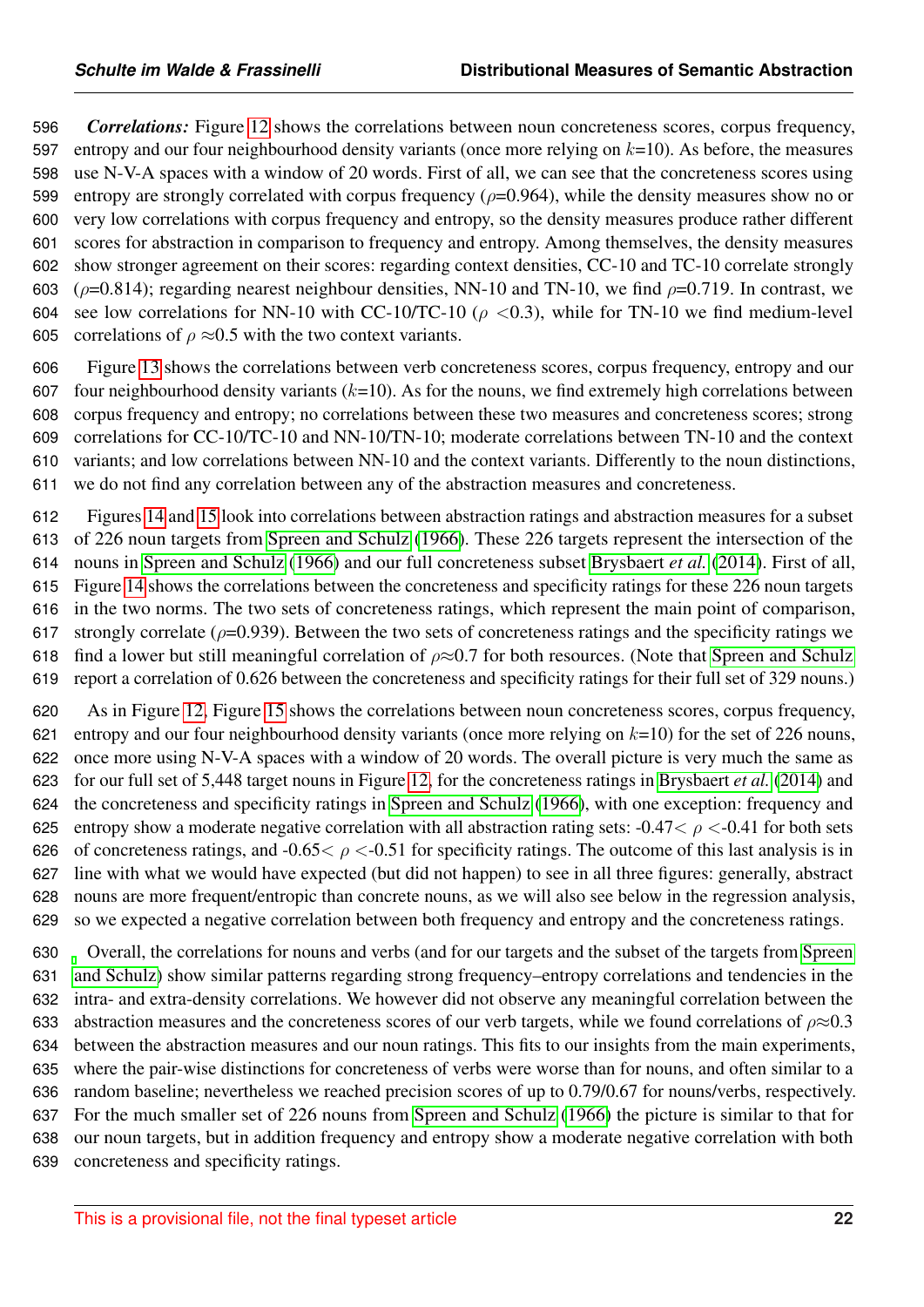<span id="page-22-0"></span>

|               | frequency | entropy  | density-CC-10 | density-TC-10 | density-NN-10 | density-TN-10 |
|---------------|-----------|----------|---------------|---------------|---------------|---------------|
| concreteness  | 0.000     | $-0.076$ | 0.263         | 0.335         | 0.126         | 0.248         |
| frequency     |           | 0.964    | 0.089         | 0.136         | 0.033         | 0.189         |
| entropy       |           |          | $-0.003$      | 0.065         | $-0.019$      | 0.095         |
| density-CC-10 |           |          |               | 0.814         | 0.234         | 0.490         |
| density-TC-10 |           |          |               |               | 0.255         | 0.552         |
| density-NN-10 |           |          |               |               |               | 0.719         |
|               |           |          |               |               |               |               |

**Figure 12.** Spearman's  $\rho$  correlations between noun concreteness measures (N-V-A space). **igure 12.** Spearman s  $\rho$  correlations between noun concreteness measures (18-8-48 space).

<span id="page-22-1"></span>

|               | frequency | entropy  | density-CC-10 | density-TC-10 | density-NN-10 | density-TN-10 |
|---------------|-----------|----------|---------------|---------------|---------------|---------------|
| concreteness  | $-0.009$  | $-0.032$ | $-0.004$      | 0.031         | 0.021         | $-0.046$      |
| frequency     |           | 0.970    | 0.002         | 0.141         | $-0.016$      | $-0.048$      |
| entropy       |           |          | 0.085         | 0.180         | $-0.029$      | 0.067         |
| density-CC-10 |           |          |               | 0.694         | 0.217         | 0.350         |
| density-TC-10 |           |          |               |               | 0.198         | 0.314         |
| density-NN-10 |           |          |               |               |               | 0.749         |

**concreteness (S&S) -0.416 -0.468 0.257 0.349 0.023 0.231 igure 15.** Spearman s  $\rho$  correlations between verb concreteness measures (N-V-A space). **Figure 13.** Spearman's *ρ* correlations between verb concreteness measures (N-V-A space). **Equiversity.** Spearman *s p* correlations between verb concreteness measures (1999) space).

<span id="page-22-2"></span>

**Figure 14.** Spearman's *ρ* correlations between the [Spreen and Schulz](#page-33-2) and the [Brysbaert](#page-29-3) *et al.* ratings for the subset of 226 nouns in the intersection. **igure 14.** Spearman's  $\rho$  correlations between the Spreen and Schulz and the Brysbaert *et al.* rating

<span id="page-22-3"></span>

|                         | frequency | entropy  | density-CC-10 | density-TC-10 | density-NN-10 | density-TN-10 |
|-------------------------|-----------|----------|---------------|---------------|---------------|---------------|
| concreteness (B et al.) | $-0.414$  | $-0.454$ | 0.255         | 0.336         | 0.027         | 0.224         |
| concreteness (S&S)      | $-0.416$  | $-0.468$ | 0.257         | 0.349         | 0.023         | 0.231         |
| specificity (S&S)       | $-0.506$  | $-0.647$ | 0.353         | 0.375         | 0.005         | 0.205         |
|                         |           |          |               |               |               |               |
| frequency               |           | 0.873    | 0.029         | 0.009         | 0.289         | 0.318         |
| entropy                 |           |          | $-0.239$      | $-0.220$      | 0.150         | 0.070         |
| density-CC-10           |           |          |               | 0.819         | 0.203         | 0.475         |
| density-TC-10           |           |          |               |               | 0.248         | 0.511         |
| density-NN-10           |           |          |               |               |               | 0.764         |

Figure 15. Spearman's  $\rho$  correlations between ratings and measures for the subset of 226 nouns in the intersection of [Spreen and Schulz](#page-33-2) and [Brysbaert](#page-29-3) *et al.*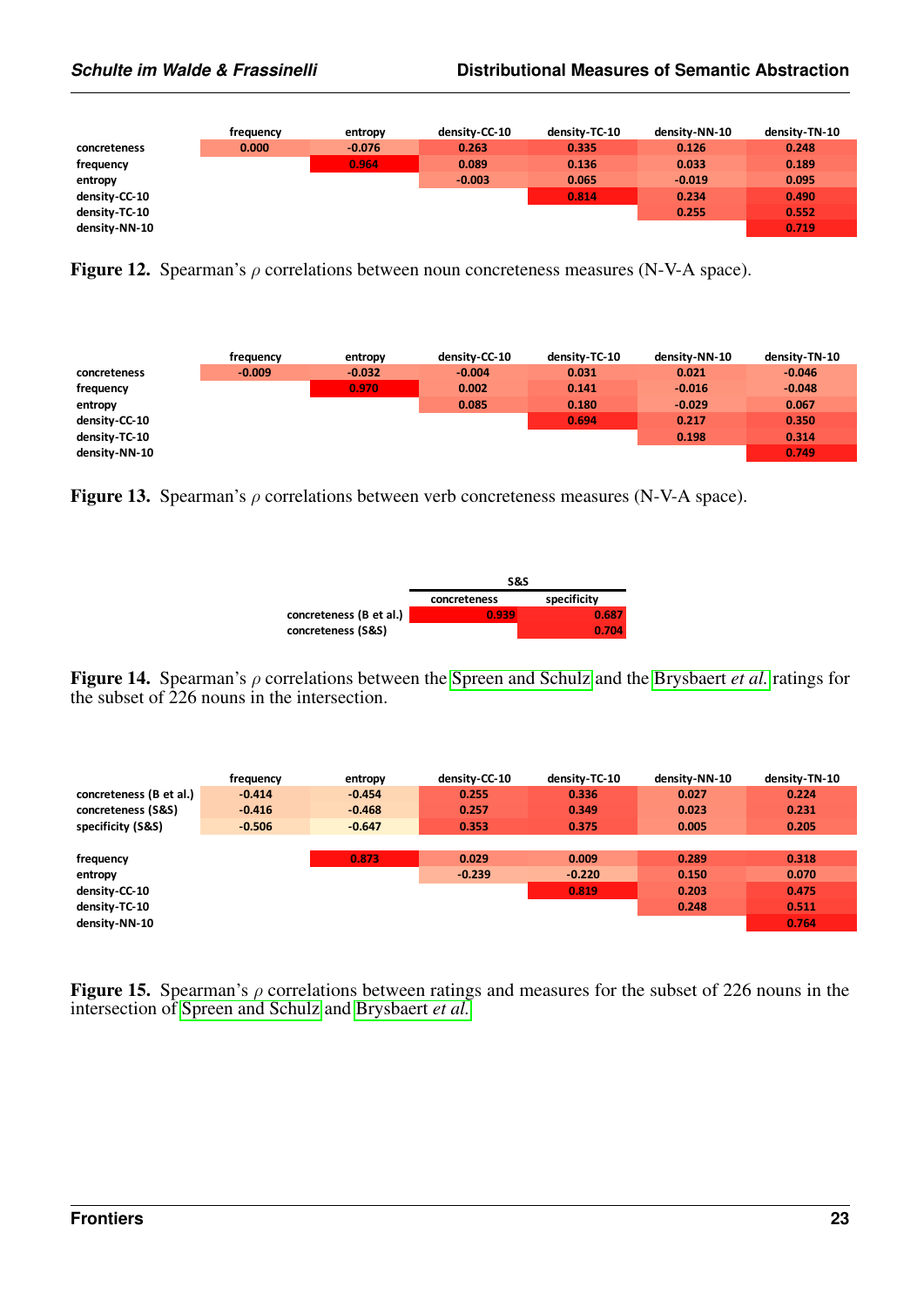*Interactions:* The correlation analysis reported in Figure [12](#page-22-0) shows a strong positive relationship for nouns in the N-V-A space between frequency and entropy as well as between the density variants TC, CC, TN and NN. For this reason, we must consider collinearity issues between the various predictors (features) when modeling concreteness using linear regression models. In the following analyses, we will model concreteness (as a continuous value ranging from 1 to 5) given different feature combinations. After centering around the mean all the predictors, to test which triplet of variables best captures variability in concreteness scores, we run eight independent models and select the one with the highest adjusted R-squared value, as a measure of explained variance in the data. For an overview of the performance of the eight models, see Table [3.](#page-23-0) The model including entropy, density-TC, and density-TN (highlighted by bold font) is the one explaining the highest amount of variance in the concreteness scores (adjusted 650 R-squared: 13.4%) and does not show any collinearity problem (VIF  $<$  1.64). For this reason, we will focus the following analysis on this model. The results discussed below are also fully in line with the results in the other seven models from Table [3.](#page-23-0) As shown in Table [4,](#page-24-0) all three predictors (entropy, density-TC, density-TN) are highly significant (p-value < 0.0001, after alpha correction because of multi-comparisons) when modeling the concreteness of a noun. Words that are more concrete show: significantly lower entropy scores, higher density-TC and higher density-TN; moreover, the interaction between the two density measures indicates a positive overall effect. In the same table, we also report the "relative importance" of each predictor (normalised to 100%) using the method developed by [Lindeman](#page-31-18) *et al.* [\(1980\)](#page-31-18). This measure indicates the contribution of each predictor to the total amount of variance explained by the model. Density-TC by itself explains 68.7% of the variance captured by the model, density-TN 20.7% and entropy only 7.3%. The contribution of the various features is very stable across models and in line with what has been discussed in the previous sections. When looking at all eight models, density measures involving contextual information like density-TC and density-CC always contribute the most, as opposed to nearest neighbour measures like density-NN and density-TN.

 In Table [5,](#page-24-1) we see similar patterns to those emerged for nouns also for verbs. Once again, the model including entropy, density-TC and density-TN is the one obtaining the highest R-squared value. However, compared to nouns, the explained variance is extremely low (only 2%). When zooming in on the effect of the single predictors on concreteness, Table [6](#page-24-2) indicates some differences. The model shows only a strong 668 significant positive effect of density-TC ( $p < 0.0001$ ; after alpha correction) indicating that the contextual 669 density of concrete words is higher than the abstract one. For verbs, entropy ( $p = 0.008$ ), density-TN ( $p =$ 670 0.031) and the interaction between the two density measures ( $p = 0.910$ ) do not reach significance. Once more, density-TC is the feature with the strongest effect on concreteness scores, both for nouns and verbs.

<span id="page-23-0"></span>

| Formula                                          | Adj. R-squared |
|--------------------------------------------------|----------------|
| freq (ENCOW) + (density-TC $\times$ density-TN)  | 12.5%          |
| freq (ENCOW) + (density-TC $\times$ density-NN)  | 11.9%          |
| freq (ENCOW) + (density- $CC \times$ density-TN) | 9.3%           |
| freq (ENCOW) + (density-CC $\times$ density-NN)  | 8.1%           |
| entropy + (density- $TC \times density-TN$ )     | $13.4\%$       |
| $entropy + (density-TC \times density-NN)$       | 12.8%          |
| $entropy + (density-CC \times density-TN)$       | 9.9%           |
| $entropy + (density-CC \times density-NN)$       | 8.5%           |

Table 3. Comparison of model variants processing noun targets in the N-V-A space, and their explained variance (represented in terms of adjusted R-squared). The dependent variable is concreteness (1–5).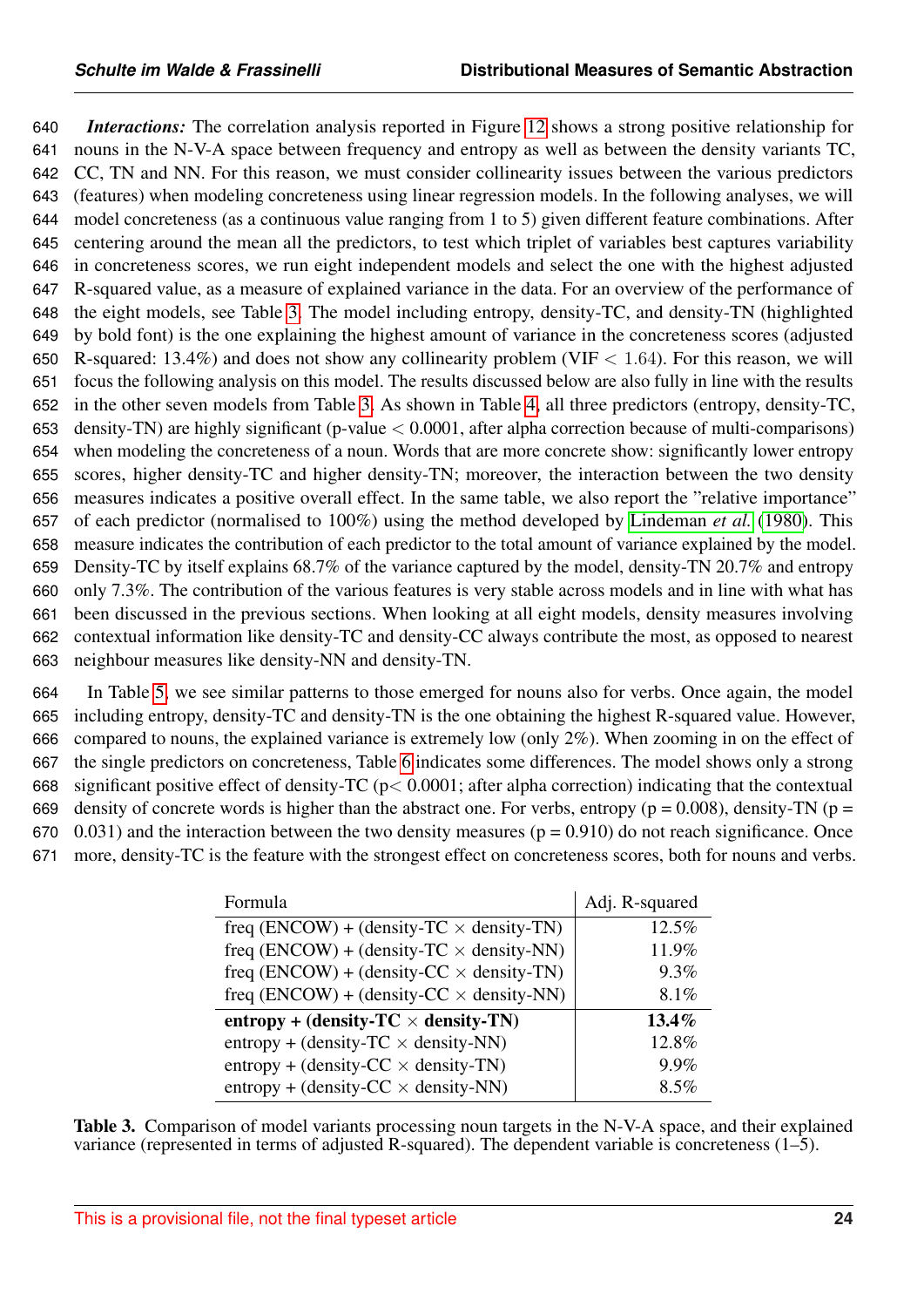<span id="page-24-0"></span>

|                                | Estimate | Std. Error | t-value | p-value | RI      |
|--------------------------------|----------|------------|---------|---------|---------|
| (Intercept)                    | 3.44     | 0.01       | 234.91  | ***     |         |
| entropy                        | $-0.11$  | 0.01       | $-8.53$ | ***     | $7.3\%$ |
| density-TC                     | 2.80     | 0.17       | 16.76   | ***     | 68.8%   |
| density-TN                     | 0.83     | 0.12       | 7.07    | ***     | 20.7%   |
| density-TC $\times$ density-TN | 4.45     | 0.86       | 5.20    | ***     | 2.3%    |

Significant codes: 0 '\*\*\*' 0.0001 '\*\*' 0.001 '\*' 0.006 ' ' 1

Table 4. Linear regression output for the best predictor combination for nouns in the N-V-A condition: entropy + (density-TC  $\times$  density-TN). RI indicates the relative importance (normalised to 100%). The significance codes are all adjusted because of the 8 multi-comparisons.

<span id="page-24-1"></span>

| Formula                                          | Adj. R-squared |
|--------------------------------------------------|----------------|
| freq (ENCOW) + (density-TC $\times$ density-TN)  | 1.5%           |
| freq (ENCOW) + (density-TC $\times$ density-NN)  | 1.2%           |
| freq (ENCOW) + (density- $CC \times$ density-TN) | $-0.2%$        |
| freq (ENCOW) + (density-CC $\times$ density-NN)  | $-0.2%$        |
| entropy + (density- $TC \times$ density- $TN$ )  | $2.0\%$        |
| $entropy + (density-TC \times density-NN)$       | 1.6%           |
| $entropy + (density-CC \times density-TN)$       | 0.0%           |
| entropy + (density- $CC \times$ density-NN)      | 0.0%           |

Table 5. Comparison of model variants processing verb targets in the N-V-A space, and their explained variance (represented in terms of adjusted R-squared). The dependent variable is concreteness (1-5).

<span id="page-24-2"></span>

|                                                                  | Estimate | Std. Error | $t$ -value | p-value | RI      |
|------------------------------------------------------------------|----------|------------|------------|---------|---------|
| ( <i>Intercept</i> )                                             | 2.58     | 0.02       | 140.42     | ***     |         |
| entropy                                                          | $-0.04$  | 0.02       | $-2.67$    |         | 18.5%   |
| density-TC                                                       | 1.21     | 0.25       | 4.84       | ***     | 72.4%   |
| density-TN                                                       | $-0.33$  | 0.15       | $-2.16$    |         | 9.0%    |
| density- $TC \times density-TN$                                  | $-0.16$  | 1.40       | $-0.11$    |         | $0.0\%$ |
| Significant codes: $0$ '***' $0.0001$ '**' $0.001$ '*' $0.006$ ' |          |            |            |         |         |

Significant codes: 0 '\*\*\*' 0.0001 '\*\*' 0.001 '\*' 0.006 ' ' 1

Table 6. Linear regression output for the best predictor combination for verbs in the N-V-A condition: entropy + (density-TC  $\times$  density-TN). RI indicates the relative importance (normalised to 100%). The significance codes are all adjusted because of the 8 multi-comparisons.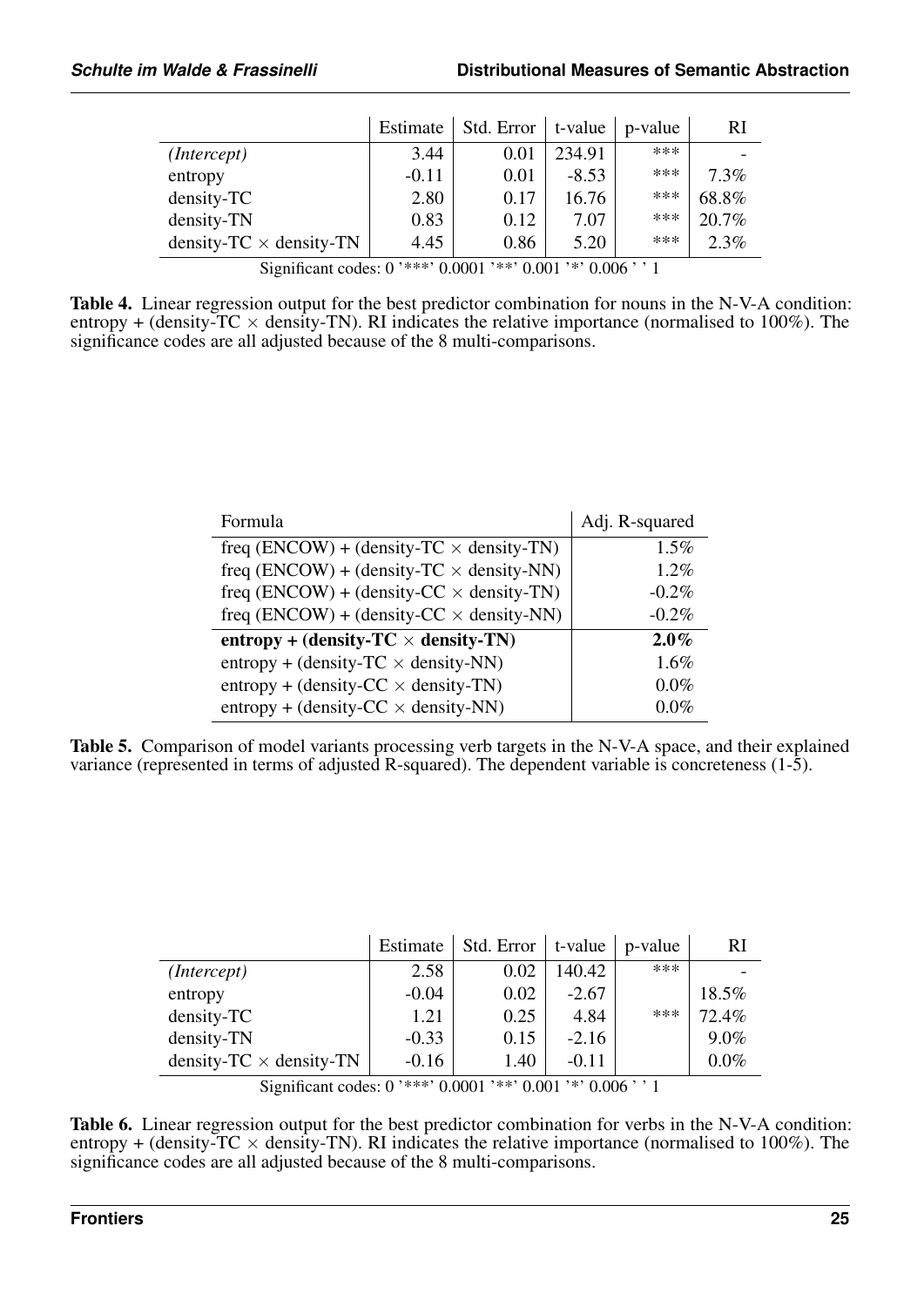## <span id="page-25-0"></span>**5 DISCUSSION**

 The previous section provided a series of vector-space experiments to investigate two conceptual categorisations of lexical-semantic abstraction (abstractness–concreteness and generality–specificity) through variants of distributional computational measures. The current section summarises, interprets and discusses the insights from the empirical experiments with respect to differences in the conceptual organisation of English nouns and verbs, and the roles of corpus frequency, distributional co-occurrence, distributional similarity and distributional neighbourhoods for mental distinctions between degrees of semantic abstraction.

 Our experiments brought together a variety of distributional vector-space measures that had previously been applied to different tasks of lexical-semantic abstraction. We focused on the two types of semantic [a](#page-33-3)bstraction originally suggested by [Spreen and Schulz](#page-33-2) [\(1966\)](#page-33-2) and brought back to attention by [Theijssen](#page-33-3) *[et al.](#page-33-3)* [\(2011\)](#page-33-3) and [Bolognesi](#page-29-1) *et al.* [\(2020\)](#page-29-1). They distinguished abstraction in terms of the abstract–concrete dichotomy (e.g., *glory* is more abstract than *banana*), and abstraction in terms of the generality–specificity distinction (e.g., *animal* is more abstract than *fish*). Assuming that a large-scale web corpus provides an adequate basis for general-language distributional information, we empirically explored corpus frequency and corpus co-occurrence as proxies to lexical-semantic meaning and lexical meaning relatedness. We thereby relied on the distributional hypothesis [\(Harris, 1954;](#page-30-0) [Firth, 1957\)](#page-30-1) indicating that words which are similar in meaning also occur in similar linguistic distributions.

 In this vein, we induced variants of neighbourhood densities (context-based and neighbour-based), token- and type variants of the distributional, vector-based inclusion measure *WeedsPrec*, as well as word frequency and word entropy, in order to empirically capture noun and verb target words differing in their degrees of semantic abstraction. We applied these distributional measures to distinguish between degrees of abstraction regarding the abstract–concrete dichotomy as well as regarding the generality–specificity distinction. Overall, we identified reliable vector-space measures for both instantiations of lexical-semantic abstraction (reaching a precision higher than 0.7), but the measures clearly differed for concreteness vs. hypernymy and for nouns vs. verbs. In order to distinguish between more and less abstract words in terms of hypernymy, we found that word frequency computed on corpus data, word entropy, and the distributional inclusion measure (originally suggested for hypernymy) were the most salient predictors, while neighbourhood density measures could hardly beat the random baseline. In order to distinguish between more and less abstract words in terms of concreteness, the neighbourhood density measures were generally more successful than frequency, word entropy and distributional inclusion, especially when integrating only the strongest contexts/neighbours. Among the density measures the variant that considers the distributional similarity between a target word and its strongest context words (density-TC) seems the most appropriate and is also the one with the highest impact in the regression studies. This overall picture was similar for concreteness ratings for nouns and verbs, but (i) the precision scores for verbs were generally lower than for nouns and could hardly beat the random baseline, and (ii) frequency, entropy and weeds-token were not much different from (or even better than) the density variants CC, NN and TN.

 As a side line of research we explored differences in distinctions between degrees of abstraction regarding variants of vector spaces in the experimental paradigm. While our main set of experiments did not go into depth regarding this variable, our full results in the Appendix demonstrate surprisingly clear differences regarding window size and parts-of-speech of vector dimensions: Results exploiting vector spaces induced 712 from a co-occurrence window of  $\pm 20$  words (in comparison to only  $\pm 2$  words) and density variants taking only single-POS words as contexts/neighbours into account generally provided the best results.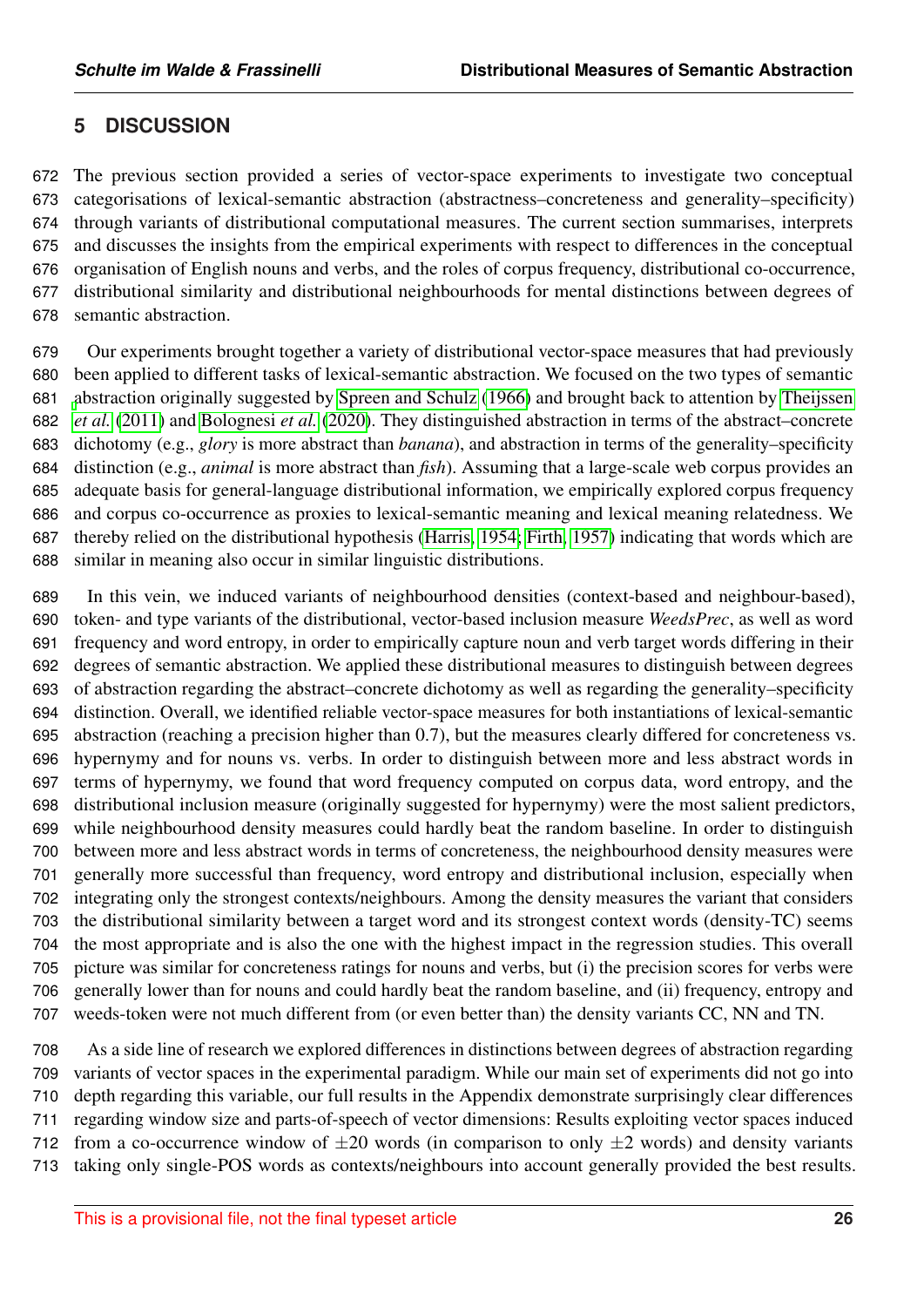Whether it was more profitable to rely on noun-only vs. N-V-A (nouns, verbs, adjectives) dimensions in the co-occurrence vectors depended on the target POS and type of abstraction: For noun concreteness the N-V-A spaces seemed more indicative, while for verb concreteness and noun and verb specificity the noun-only spaces were more salient.

 When zooming into the role of measure-based distinctions according to the strengths of concreteness and the levels of hypernymy, i.e., hypothesising that the measures are more or less successful with respect to how "different" the concrete and abstract words are in their degrees of concreteness, and how "different" the hypernyms and hyponyms are in their degrees of specificity, our insights from the main experiments were largely confirmed and partially even strengthened: The stronger the differences in concreteness, the better the quality of distinctions in terms of precision. While this is true for both noun and verb targets, the picture was again clearer for nouns than for verbs; in the latter case, distinctions for target verbs involving the mid-range scale of concreteness were worse than those involving any of the extreme ranges. Taking into account that the concreteness ranges for verbs in the mid-range subsets are rather small ([2.0; 2.3] for subset 2; [2.3; 2.6] for subset 3; and [2.6; 3.1] for subset 4), this tendency is reasonable because concreteness scores from different subsets were still rather similar to each other. Also, mid-range concreteness scores are generally more difficult in their generation by humans and consequently noisier in their distributional representation [\(Pollock, 2018\)](#page-32-6). Finally, verbs are generally more ambiguous than nouns, especially when their semantic properties have been evaluated out of context, and furthermore perception-based concreteness ratings might not be as appropriate for verbs as they are for nouns. Regarding abstraction measures, our zooming-in experiments confirmed that the target–context measure density-TC is the best one for predicting abstraction in terms of concreteness, while frequency, entropy and weeds-token/-type are the best ones for predicting abstraction in terms of hypernymy.

 A final study looked into correlations between concreteness and specificity ratings, the abstraction measure, and their interactions. These correlations confirmed that corpus frequency and word entropy measure abstraction in a similar way, and ditto for the context-based density measures CC and TC and the neighbour-based density measures NN and TN (while density-NN seems to differ most from the other density variants). Moreover, based on a series of regression studies, we confirmed that density-TC is the strongest option to quantify concreteness both for nouns and for verbs.

 Bringing together our results across experiments, we can identify two groups of measures, (i) frequency and word entropy, whose distinctions are correlated and which are stronger than neighbourhood density measures when distinguishing between more and less abstract words in terms of the generality–specificity distinction, and (ii) the neighbourhood density variants, which are stronger than group (i) when distinguishing between more and less abstract words in terms of the abstractness–concreteness dichotomy. The distributional inclusion variants of WeedsPrec cluster together with frequency and entropy, and are clearly more useful for hypernymy than for concreteness. Regarding group (i), the relationship between frequency, word entropy and the lexical-semantic relation hypernymy has been demonstrated before [\(Shwartz](#page-33-5) *et al.*, [2017;](#page-33-5) Bott *[et al.](#page-29-17)*, [2021\)](#page-29-17), and our experiments confirmed this strong interaction across a variety of experimental conditions regarding strength of hypernymy. Regarding group (ii), we effectively and successfully exploited the usefulness of neighbourhood density measures that had previously been suggested and applied to different instantiations of lexical-semantic abstraction. At the same time we demonstrated that there are indeed conceptual differences between the measures that result in different distinction qualities for our two target types of abstraction.

 Now let us look at these empirical results and insights from a conceptual perspective. First of all, we can induce from our results that lexical-semantic abstraction in terms of generality in the human lexicon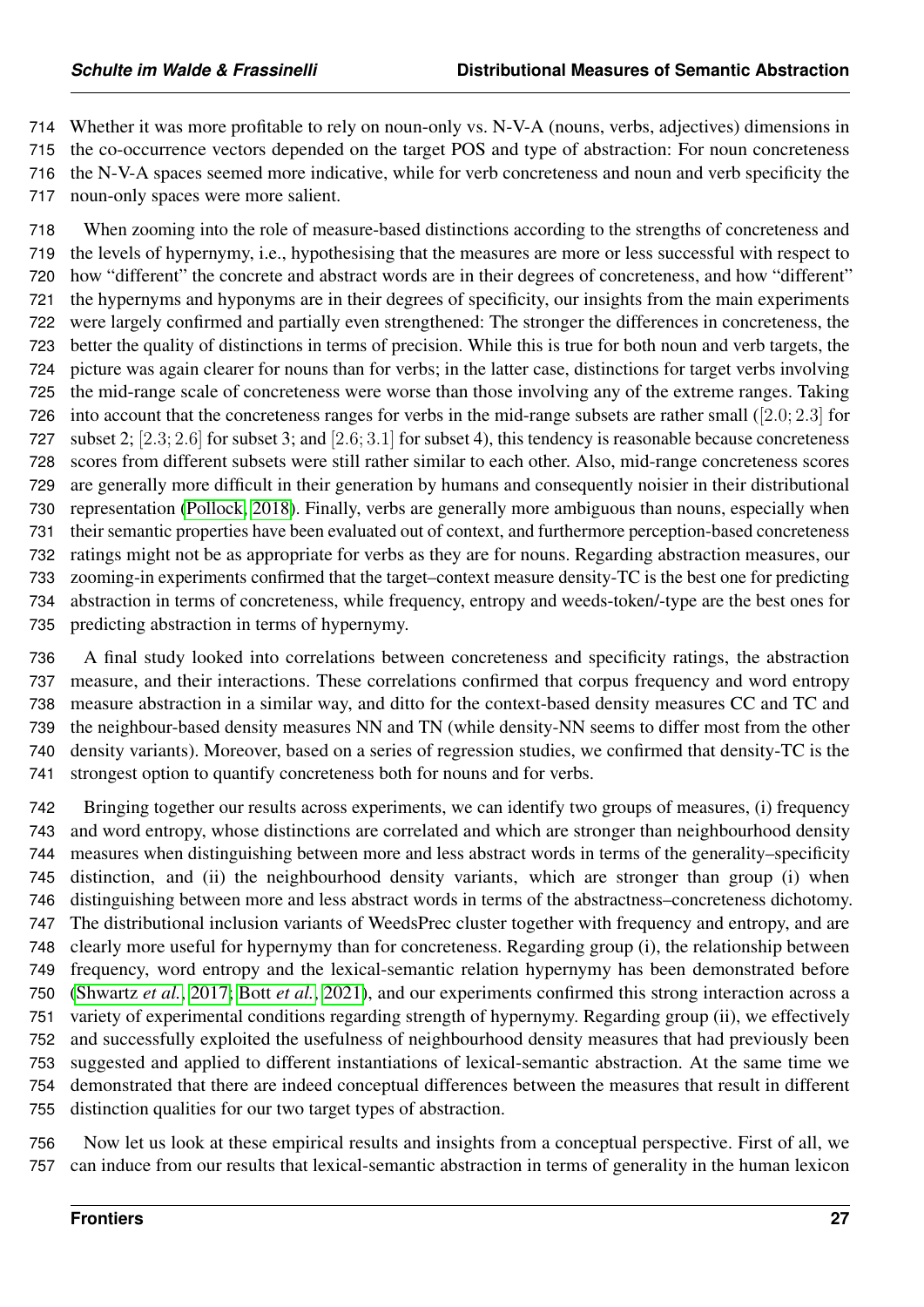is mirrored by how often we use words, which itself is highly correlated with the words' entropy values. While this is neither surprising nor novel, one might not have expected such a clear picture over diverse settings regarding degrees of generality. I.e., more general words are used more often and are therefore also less surprising. The density measures do not seem appropriate to model the generality–specificity distinction, thus indicating that they do not capture degrees of semantic relatedness (which is taken into account by the vector similarity variants of WeedsPrec, for example). Secondly, we can induce from our results that contextual diversity/neighbourhood density is a strong indicator of lexical-semantic abstraction in terms of concreteness. Given that density-TC seems to represent the overall most salient measure, we may induce that abstract words establish themselves empirically in semantically more diverse contexts than concrete words, thus abstract concepts are lexically connected to more different concepts, while concrete concepts are lexically connected to less diverse but on the other hand semantically more strongly associated concepts, and these semantically most indicative associated words are predominantly represented by nouns. In this vein, lexical entries of abstract and concrete words may be refined with respect to their tendencies to co-occur with more or less highly distributionally similar, and consequently –according to the distributional hypothesis– also more or less semantically related words (nouns). The differences in the success of the abstraction measures regarding our two target types of semantic abstraction seems directly related to a core distinction: while words differing in their degree of concreteness are not necessarily semantically related (e.g., *glory–banana*), words differing in their degree of specificity (e.g., *animal–fish*) are, at least with regard to hypernymy in WordNet. Overall, our insights should generally be useful for computational models exploiting degrees of semantic abstraction, such as standard classification approaches and topic models, and similarly for more complex computational systems where the degree of contextual abstraction plays a role, such as figurative language detection, text simplification, summarisation, and machine translation.

 Our experiments also point out once more that distributional measures, distributional similarity and distributional semantic relatedness differ across word classes. On the one hand, concreteness and hypernymy represent two lexical-semantic types of abstraction, and therefore their organisation is also defined in different ways in the respective resources. I.e., concreteness scores had been collected on a word-type basis, where participants were not provided a part-of-speech categorisation and part-of-speech tags were assigned post-hoc. Even though we applied a rather restrictive procedure to POS label identification and discarded ambiguous words, this basis is sub-optimal for any word-class-dependent analyses: we calculated Spearman's ρ correlation for the POS assignment based on SUBTLEX [\(Brysbaert](#page-29-16) *et al.*, [2012\)](#page-29-16) and our 788 ENCOW-based procedure, obtaining  $\rho$ =0.624 for our noun targets and  $\rho$ =0.750 for our verb targets, which we consider as rather low and pointing to an undesired disagreement in POS assignment. On the other hand, all our studies have been on a type-basis: vector spaces and concreteness ratings are type-based, and while WordNet does distinguish between word senses, we only indirectly used this option, because we utilised all senses in word pairs, but we did not distinguish between senses. This is more crucial for verbs than for nouns, which are notoriously more ambiguous. Overall, future work should therefore target contextualised, token-based distributional representations and sense-based abstraction ratings.

### **6 CONCLUSION**

 In this article, we provided a series of empirical studies that investigated conceptual categories of semantic abstraction through distributional variants of abstraction measures. We distinguished abstraction in terms of the abstract–concrete dichotomy and in terms of the generality–specificity distinction, and brought together a variety of distributional measures that had previously been applied to different tasks of lexical-semantic abstraction. We thus suggested a novel perspective that exploited empirical measures across two types of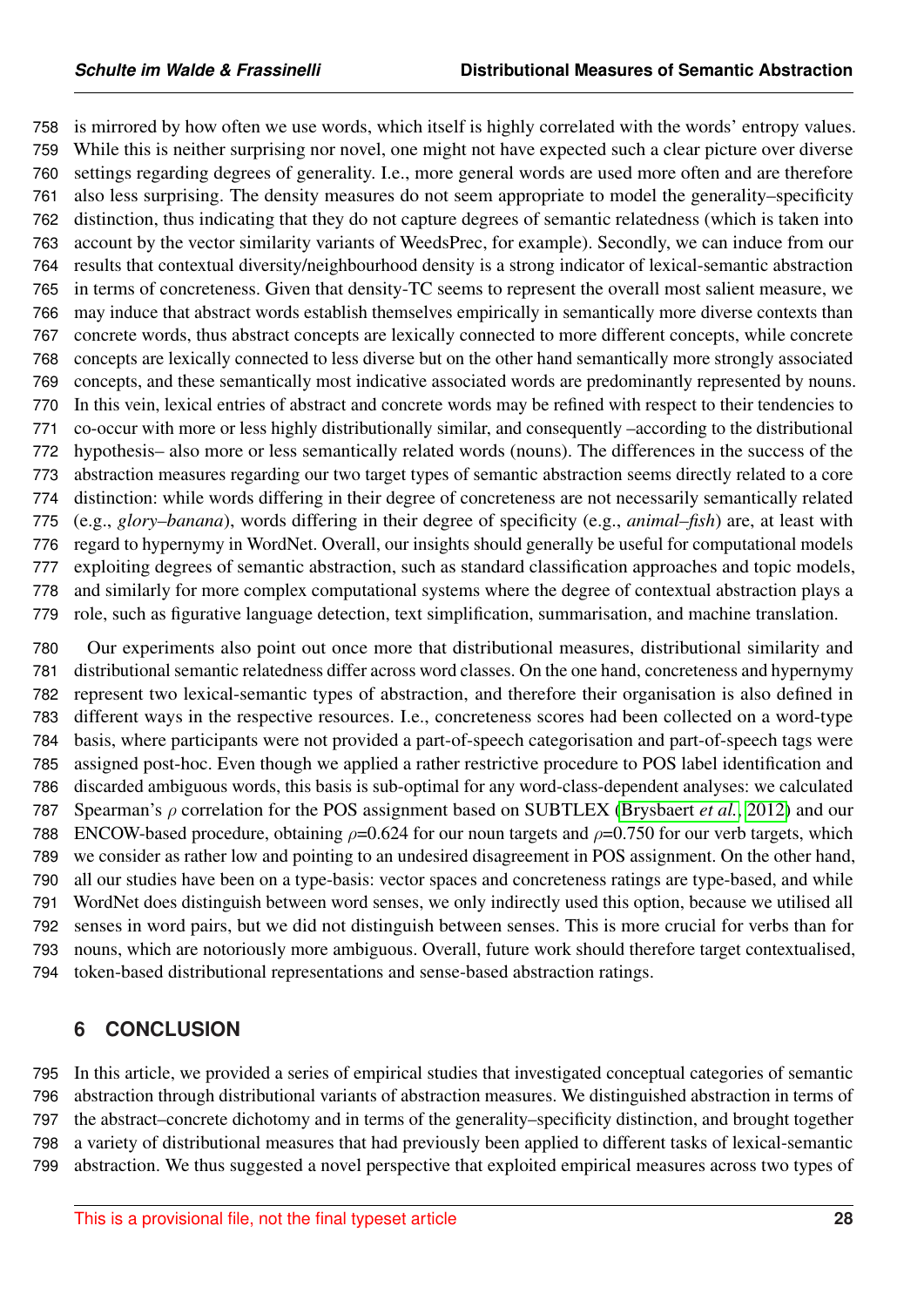semantic abstraction, in order to compare the strengths and weaknesses of the measures for categorisations of abstraction, and to determine and investigate conceptual differences as captured by the measures.

 In a series of experiments we identified reliable vector-space measures for both instantiations of lexical-803 semantic abstraction (reaching a precision of  $>0.7$ ), and we demonstrated that the measures clearly differed for concreteness vs. hypernymy and for nouns vs. verbs. We could identify two groups of measures, (i) frequency, word entropy and weeds-token/-type when distinguishing between more and 806 less abstract words in terms of the generality–specificity distinction, and (ii) the neighbourhood density variants (especially target–context diversity, with nouns providing the most salient context words) when distinguishing between more and less abstract words in terms of the abstractness–concreteness dichotomy. We concluded that more general words are used more often and are therefore also less surprising than more specific words, and that abstract words establish themselves empirically in semantically more diverse 811 contexts than concrete words, i.e., abstract concepts are lexically connected to more different concepts, while concrete concepts are lexically connected to less diverse but at the same time semantically more strongly associated concepts.

 Finally, we demonstrated the need to take word classes and ambiguity into account. On the one hand, results for nouns vs. verbs clearly differ, and both ratings and vector spaces should take semantic differences between word classes into account; on the other hand, ambiguity (which is more severe for verbs than for nouns) prevents from fine-tuning empirical observations and conclusions.

## **7 ACKNOWLEDGEMENTS**

818 We would like to acknowledge our students Simone Beckmann Escandon, Maximilian Bräuninger, Christos Lontos and Daniela Naumann for their great help in performing some of the initial studies for this research, for being always up for interesting discussions and for their strenuous ability to survive the frequent intense discussions between the authors of this paper.

## <span id="page-28-6"></span>**REFERENCES**

- Adelman, J. S., Brown, G. D., and Quesada, J. F. (2006). Contextual Diversity, Not Word Frequency, Determines Word-Naming and Lexical Decision Times. *Psychological Science*, 17(9), 814–823.
- <span id="page-28-3"></span>824 Aedmaa, E., Köper, M., and Schulte im Walde, S. (2018). Combining Abstractness and Language-specific Theoretical Indicators for Detecting Non-Literal Usage of Estonian Particle Verbs. In *Proceedings of the*
- *NAACL 2018 Student Research Workshop*, pages 9–16, New Orleans, LA, USA.
- <span id="page-28-2"></span> Algarabel, S., Ruiz, J. C., and Sanmartin, J. (1988). The University of Valencia's Computerized Word Pool. *Behavior Research Methods, Instruments, and Computers*, 20(4), 398–403.
- <span id="page-28-4"></span> Baroni, M. and Lenci, A. (2010). Distributional Memory: A General Framework for Corpus-based Semantics. *Computational Linguistics*, 36(4), 673–721.
- <span id="page-28-0"></span> Barsalou, L. W. (2003). Abstraction in Perceptual Symbol Systems. *Philosophical Transactions of the Royal Society London B*, 358, 1177–1187.
- <span id="page-28-1"></span>Barsalou, L. W. and Wiemer-Hastings, K. (2005). Situating Abstract Concepts. In D. Pecher and R. Zwaan,
- editors, *Grounding Cognition: The Role of Perception and Action in Memory, Language, and Thinking*, chapter 7, pages 129–163. Cambridge University Press, New York.
- <span id="page-28-5"></span> Bestgen, Y. and Vincze, N. (2012). Checking and Bootstrapping Lexical Norms by Means of Word Similarity Indexes. *Behavior Research Methods*, 44, 998–1006.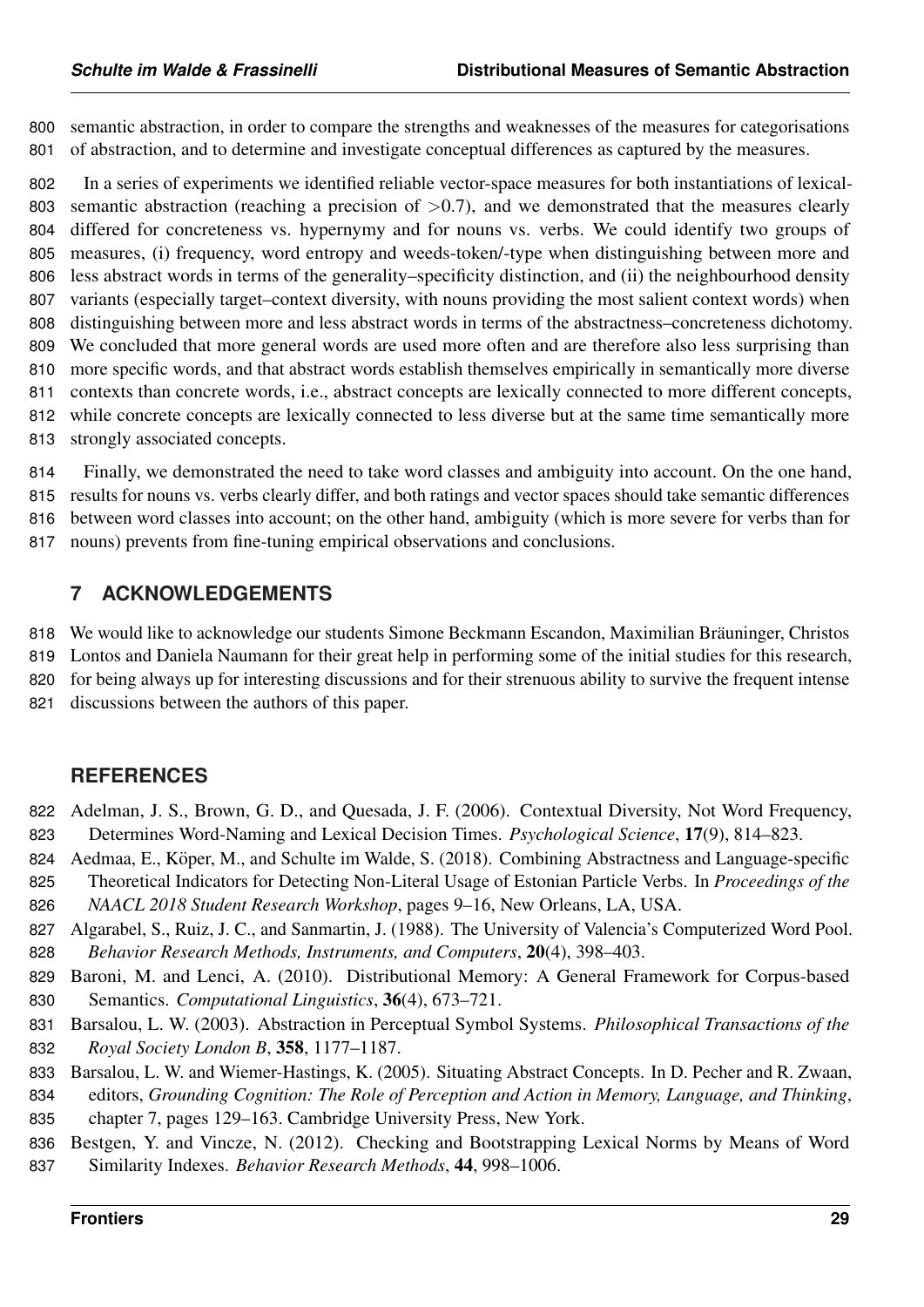- <span id="page-29-1"></span> Bolognesi, M., Burgers, C., and Caselli, T. (2020). On Abstraction: Decoupling Conceptual Concreteness and Categorical Specificity. *Cognitive Processing*, 21, 365–381.
- <span id="page-29-9"></span> Bonin, P., Meot, A., and Bugaiska, A. (2018). Concreteness Norms for 1,659 French Words: Relationships with other Psycholinguistic Variables and Word Recognition Times. *Behavior Research Methods*, 50, 2366–2387.
- <span id="page-29-5"></span> Borghi, A. M., Binkofski, F., Castelfranchi, C., Cimatti, F., Scorolli, C., and Tummolini, L. (2017). The Challenge of Abstract Concepts. *Psychonomic Bulletin*, 143, 263–292.
- <span id="page-29-17"></span> Bott, T., Schlechtweg, D., and Schulte im Walde, S. (2021). More than just Frequency? Demasking Unsupervised Hypernymy Prediction Methods. In *Findings of the Association for Computational Linguistics: ACL-IJCNLP*, pages 186–192, Bangkok, Thailand (online).
- <span id="page-29-7"></span> Bradley, M. M. and Lang, P. J. (1999). Affective Norms for English Words (ANEW): Instruction Manual 849 and Affective Ratings. Technical Report C-1, The Center for Research in Psychophysiology, University of Florida, Philadelphia, PA.
- <span id="page-29-16"></span> Brysbaert, M., New, B., and Keuleers, E. (2012). Adding Part-of-Speech Information to the SUBTLEX-US Word Frequencies. *Behavior Research Methods*, 44, 991–997.
- <span id="page-29-3"></span> Brysbaert, M., Warriner, A. B., and Kuperman, V. (2014). Concreteness Ratings for 40 Thousand generally known English Word Lemmas. *Behavior Research Methods*, 64, 904–911.
- <span id="page-29-11"></span> Burgess, C. (1998). From Simple Associations to the Building Blocks of Language: Modeling Meaning in Memory with the HAL Model. *Behavior Research Methods, Instruments and Computers*, 30, 188–198.
- <span id="page-29-0"></span> Burgoon, E. M., Henderson, M. D., and Markman, A. B. (2013). There Are Many Ways to See the Forest for the Trees: A Tour Guide for Abstraction. *Perspectives on Psychological Science*, 8(5), 501–520.
- <span id="page-29-12"></span> Cimiano, P., Schmidt-Thieme, L., Pivk, A., and Staab, S. (2004). Learning Taxonomic Relations from Heterogeneous Evidence. In *Proceedings of the ECAI Workshop on Ontology Learning and Population*, Valencia, Spain.
- <span id="page-29-14"></span> Clark, P., Murray, W. R., Thompson, J., Harrison, P., Hobbs, J., and Fellbaum, C. (2007). On the Role of Lexical and World Knowledge in RTE3. In *Proceedings of the Workshop on Textual Entailment and Paraphrasing*, pages 54–59, Prague, Czech Republic.
- <span id="page-29-2"></span> Coltheart, M. (1981). The MRC Psycholinguistic Database. *Quarterly Journal of Experimental Psychology*, 33A, 497–505.
- <span id="page-29-10"></span> Cruse, D. A. (1986). *Lexical Semantics*. Cambridge Textbooks in Linguistics. Cambridge University Press, Cambridge, UK.
- <span id="page-29-6"></span> Crutch, S. J. and Warrington, E. K. (2010). The Differential Dependence of Abstract and Concrete Words upon Associative and Similarity-based Information: Complementary Semantic Interference and
- Facilitation Effects. *Cognitive Neuropsychology*, 27, 46–71.
- <span id="page-29-13"></span> Dagan, I., Glickman, O., and Magnini, B. (2006). The PASCAL Recognising Textual Entailment Challenge. *Lecture Notes in Computer Science*, 3944, 177–190.
- <span id="page-29-15"></span> Danguecan, A. N. and Buchanan, L. (2016). Semantic Neighborhood Effects for Abstract versus Concrete Words. *Frontiers in Psychology*, 7(1034).
- <span id="page-29-4"></span> Darley, F. L., Sherman, D., and Siegel, G. M. (1959). Scaling of Abstraction Level of Single Words. *Journal of Speech and Hearing Research*, 2(2), 161–167.
- <span id="page-29-8"></span>Della Rosa, P. A., Catricala, E., Vigliocco, G., and Cappa, S. F. (2010). Beyond the Abstract–Concrete
- Dichotomy: Mode of Acquisition, Concreteness, Imageability, Familiarity, Age of Acquisition, Context
- Availability, and Abstractness Norms for a Set of 417 Italian Words. *Behavior Research Methods*, 42(4), 1042–1048.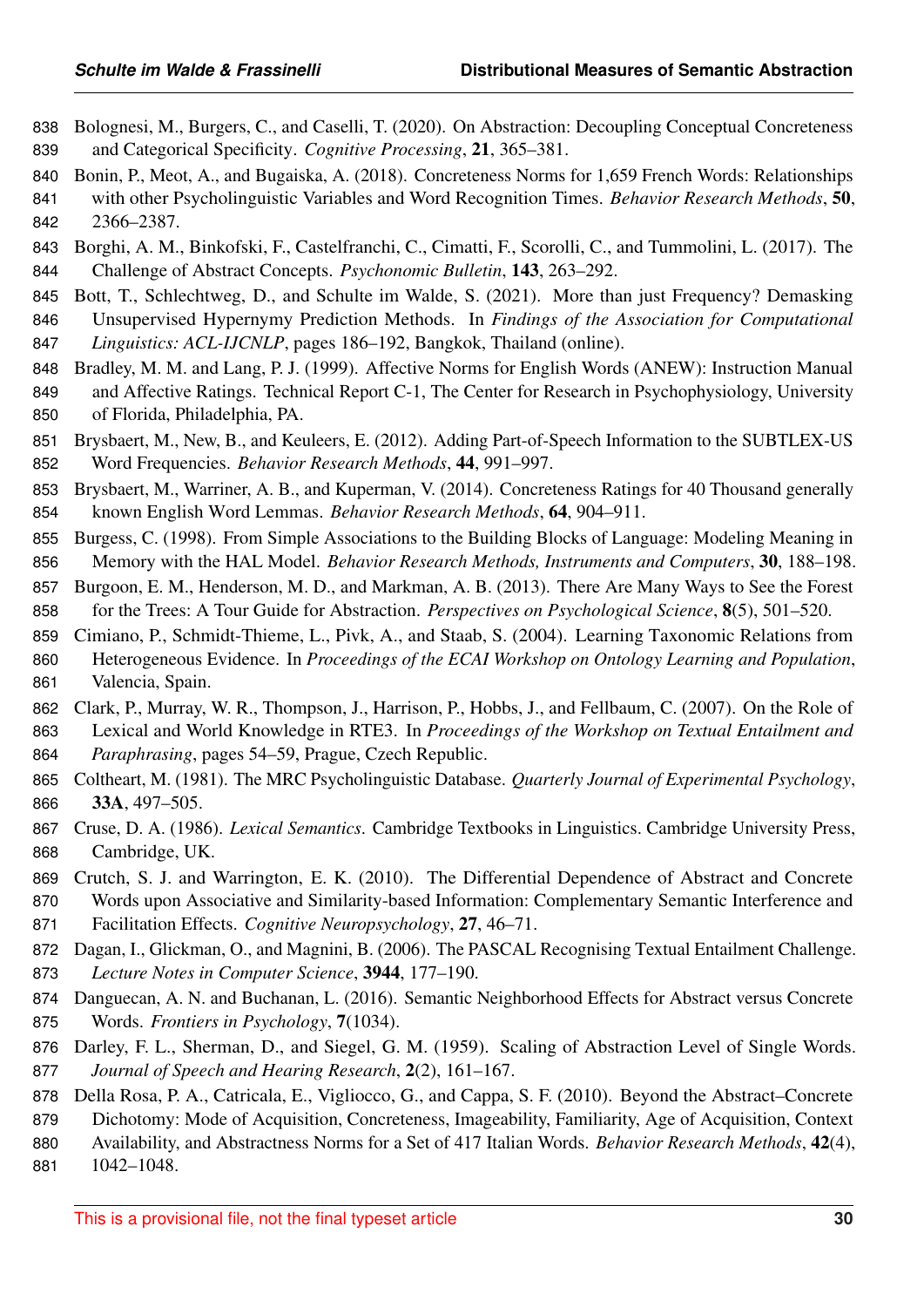<span id="page-30-19"></span>Dinu, G., Lazaridou, A., and Baroni, M. (2015). Improving Zero-Shot Learning by Mitigating the Hubness

 Problem. In *Proceedings of the International Conference on Learning Representations, Workshop Track*, San Diego, CA, USA.

<span id="page-30-20"></span> Evert, S. (2005). *The Statistics of Word Co-Occurrences: Word Pairs and Collocations*. Ph.D. thesis, 886 Institut für Maschinelle Sprachverarbeitung, Universität Stuttgart.

- <span id="page-30-11"></span>Fellbaum, C. (1990). English Verbs as a Semantic Net. *Journal of Lexicography*, 3(4), 278–301.
- <span id="page-30-17"></span>Fellbaum, C. (1998a). A Semantic Network of English Verbs. In [Fellbaum](#page-30-4) [\(1998b\)](#page-30-4), pages 69–104.
- <span id="page-30-4"></span> Fellbaum, C., editor (1998b). *WordNet – An Electronic Lexical Database*. Language, Speech, and Communication. MIT Press, Cambridge, MA, USA.
- <span id="page-30-16"></span> Fellbaum, C. and Chaffin, R. (1990). Some Principles of the Organization of Verbs in the Mental Lexicon. In *Proceedings of the 12th Annual Conference of the Cognitive Science Society of America*, pages 420–427, Cambridge, MA, USA.
- <span id="page-30-1"></span>Firth, J. R. (1957). *Papers in Linguistics 1934-51*. Longmans, London, UK.
- <span id="page-30-9"></span> Frassinelli, D. and Lenci, A. (2012). Concepts in Context: Evidence from a Feature-Norming Study. In *Proceedings of the 34th Annual Meeting of the Cognitive Science Society*, Sapporo, Japan.
- <span id="page-30-5"></span> Frassinelli, D. and Schulte im Walde, S. (2019). Distributional Interaction of Concreteness and Abstractness in Verb–Noun Subcategorisation. In *Proceedings of the 13th International Conference on Computational Semantics*, pages 38–43, Gothenburg, Sweden.
- <span id="page-30-3"></span> Frassinelli, D., Naumann, D., Utt, J., and Schulte im Walde, S. (2017). Contextual Characteristics of Concrete and Abstract Words. In *Proceedings of the 12th International Conference on Computational Semantics*, Montpellier, France.
- <span id="page-30-13"></span> Glenberg, A. M. and Robertson, D. A. (2000). Symbol Grounding and Meaning: A Comparison of High-Dimensional and Embodied Theories of Meaning. *Journal of Memory and Language*, 43, 379–401.
- <span id="page-30-6"></span> Gorman, A. M. (1961). Recognition Memory for Nouns as a Function of Abstractness and Frequency. *Journal of Experimental Psychology*, 61, 23–29.
- <span id="page-30-12"></span> Gross, D. and Miller, K. J. (1990). Adjectives in wordnet. *International Journal of Lexicography*, 3(4), 265–277.
- <span id="page-30-8"></span> Hare, M., Jones, M., Thomson, C., Kelly, S., and McRae, K. (2009). Activating Event Knowledge. *Cognition*, 111, 151–167.
- <span id="page-30-0"></span>Harris, Z. (1954). Distributional structure. *Word*, 10(23), 146–162.
- <span id="page-30-15"></span> Hearst, M. (1992). Automatic Acquisition of Hyponyms from Large Text Corpora. In *Proceedings of the 14th International Conference on Computational Linguistics*, pages 539–545, Nantes, France.
- <span id="page-30-14"></span>Hearst, M. (1998). Automated Discovery of WordNet Relations. In [Fellbaum](#page-30-4) [\(1998b\)](#page-30-4).
- <span id="page-30-7"></span> Hill, F., Korhonen, A., and Bentz, C. (2014). A Quantitative Empirical Analysis of the Abstract/Concrete Distinction. *Cognitive Science*, 38, 162–177.
- <span id="page-30-18"></span> Hoffman, P. and Woollams, A. M. (2015). Opposing Effects of Semantic Diversity in Lexical and Semantic Relatedness Decisions. *Journal of Experimental Psychology: Human Perception and Performance*, 41(2), 385–402.
- <span id="page-30-2"></span> Hoffman, P., Lambon Ralph, M. A., and Rogers, T. T. (2013). Semantic Diversity: A Measure of Semantic Ambiguity based on Variability in the Contextual Usage of Words. *Behavior Research Methods*, 45, 718–730.
- <span id="page-30-10"></span> Kanske, P. and Kotz, S. A. (2010). Leipzig Affective Norms for German: A Reliability Study. *Behavior Research Methods*, 42(4), 987–991.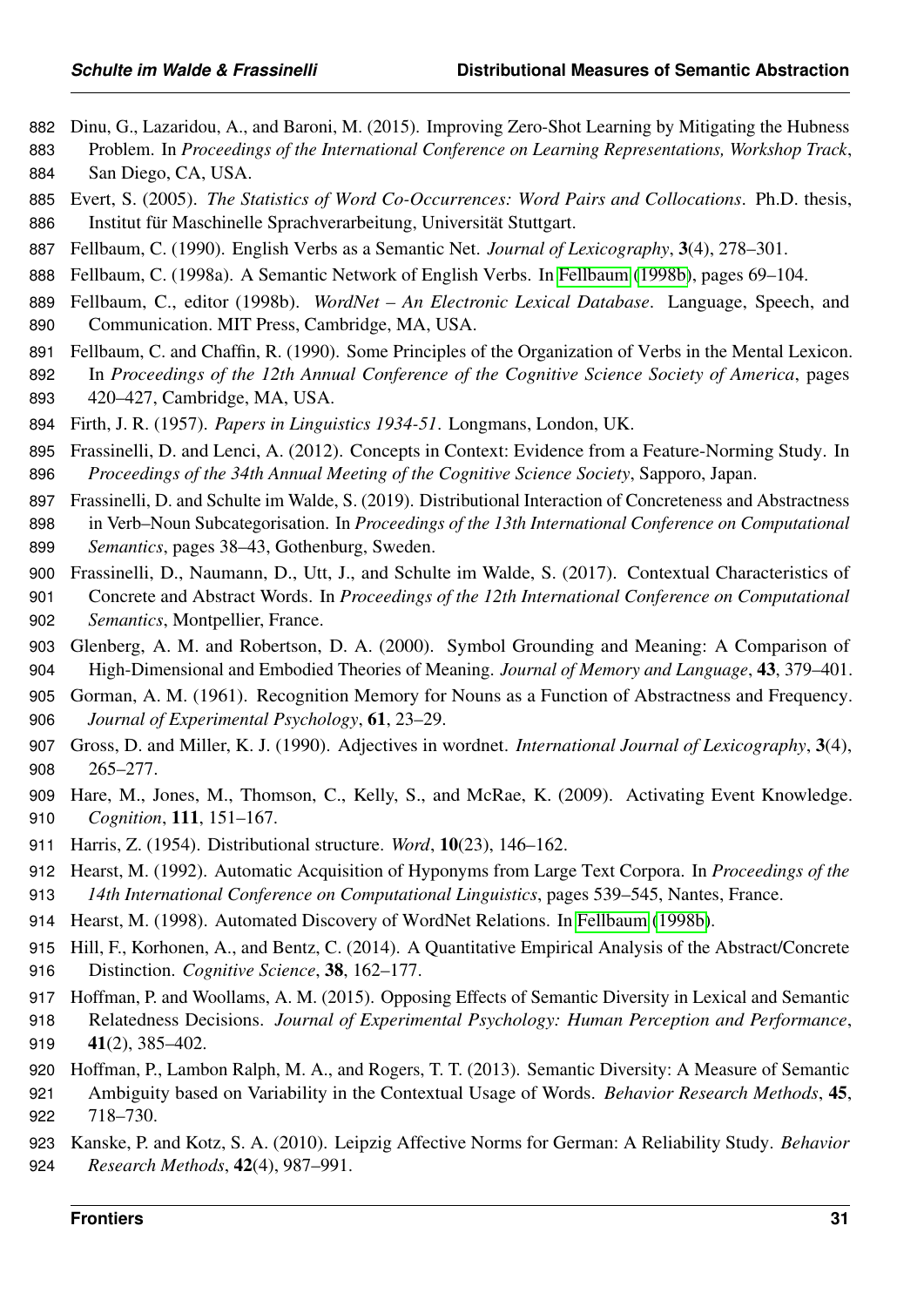- <span id="page-31-9"></span>925 Köper, M. and Schulte im Walde, S. (2016). Automatically Generated Affective Norms of Abstractness,
- Arousal, Imageability and Valence for 350 000 German Lemmas. In *Proceedings of the 10th International*
- *Conference on Language Resources and Evaluation*, pages 2595–2598, Portoroz, Slovenia.
- <span id="page-31-10"></span>928 Köper, M. and Schulte im Walde, S. (2017). Improving Verb Metaphor Detection by Propagating Abstractness to Words, Phrases and Individual Senses. In *Proceedings of the 1st Workshop on Sense, Concept and Entity Representations and their Applications*, pages 24–30, Valencia, Spain.
- <span id="page-31-17"></span>931 Köper, M., Schulte im Walde, S., Kisselew, M., and Padó, S. (2016). Improving Zero-Shot-Learning for German Particle Verbs by using Training-Space Restrictions and Local Scaling. In *Proceedings of the 5th Joint Conference on Lexical and Computational Semantics*, pages 91–96, Berlin, Germany.
- <span id="page-31-14"></span> Kotlerman, L., Dagan, I., Szpektor, I., and Zhitomirsky-Geffet, M. (2010). Directional Distributional Similarity for Lexical Inference. *Natural Language Engineering*, 16(4), 359–389.
- <span id="page-31-2"></span> Kousta, S.-T., Vigliocco, G., Vinson, D. P., Andrews, M., and Del Campo, E. (2011). The Representation of Abstract Words: Why Emotion Matters. *Journal of Experimental Psychology: General*, 140(1), 14–34.
- <span id="page-31-7"></span>938 Lahl, O., Göritz, A. S., Pietrowsky, R., and Rosenberg, J. (2009). Using the World-Wide Web to obtain
- Large-Scale Word Norms: 190,212 Ratings on a Set of 2,654 German Nouns. *Behavior Research Methods*, 41(1), 13–19.
- <span id="page-31-15"></span> Lenci, A. and Benotto, G. (2012). Identifying Hypernyms in Distributional Semantic Spaces. In *Proceedings of the 1st Joint Conference on Lexical and Computational Semantics*, pages 75–79, Montréal, Canada.
- <span id="page-31-13"></span> Lenci, A., Lebani, G. E., and Passaro, L. C. (2018). The Emotions of Abstract Words: A Distributional Semantic Analysis. *Topics in Cognitive Science*, 10, 550–572.
- <span id="page-31-18"></span> Lindeman, R. H., Merenda, P., and Gold, R. (1980). *Introduction to Bivariate and Multivariate Analysis*, volume 119. Glenview, IL.
- <span id="page-31-4"></span> Lynott, D. and Connell, L. (2009). Modality Exclusivity Norms for 423 Object Properties. *Behavior Research Methods*, 41(2), 558–564.
- <span id="page-31-5"></span> Lynott, D. and Connell, L. (2013). Modality Exclusivity Norms for 400 Nouns: The Relationship between Perceptual Experience and Surface Word Form. *Behavior Research Methods*, 45, 516–526.
- <span id="page-31-6"></span> Lynott, D., Connell, L., Brysbaert, M., Brand, J., and Carney, J. (2020). The Lancaster Sensorimotor Norms: Multidimensional Measures of Perceptual and Action Strength for 40,000 English Words. *Behavior Research Methods*, 52, 1–21.
- <span id="page-31-8"></span> Mandera, P., Keuleers, E., and Brysbaert, M. (2015). How useful are Corpus-based Methods for Extrapolating Psycholinguistic Variables? *The Quarterly Journal of Experimental Psychology*, 68(8), 1623–1642.
- <span id="page-31-16"></span> McDonald, S. A. and Shillcock, R. C. (2001). Rethinking the Word Frequency Effect: The Neglected Role of Distributional Information in Lexical Processing. *Language and Speech*, 44(3), 295–323.
- <span id="page-31-1"></span>Miller, G. A. and Fellbaum, C. (1991). Semantic Networks of English. *Cognition*, 41, 197–229.
- <span id="page-31-12"></span> Miller, G. A., Beckwith, R., Fellbaum, C., Gross, D., and Miller, K. J. (1990). Introduction to Wordnet: An On-line Lexical Database. *International Journal of Lexicography*, 3(4), 235–244.
- <span id="page-31-3"></span> Mohammad, S. M. (2018). Obtaining Reliable Human Ratings of Valence, Arousal, and Dominance for 20,000 English Words. In *Proceedings of the 56th Annual Meeting of the Association for Computational Linguistics*, Melbourne, Australia.
- <span id="page-31-11"></span>Murphy, M. L. (2003). *Semantic Relations and the Lexicon*. Cambridge University Press.
- <span id="page-31-0"></span>Naumann, D., Frassinelli, D., and Schulte im Walde, S. (2018). Quantitative Semantic Variation in the
- Contexts of Concrete and Abstract Words. In *Proceedings of the 7th Joint Conference on Lexical and*
- *Computational Semantics*, pages 76–85, New Orleans, LA, USA.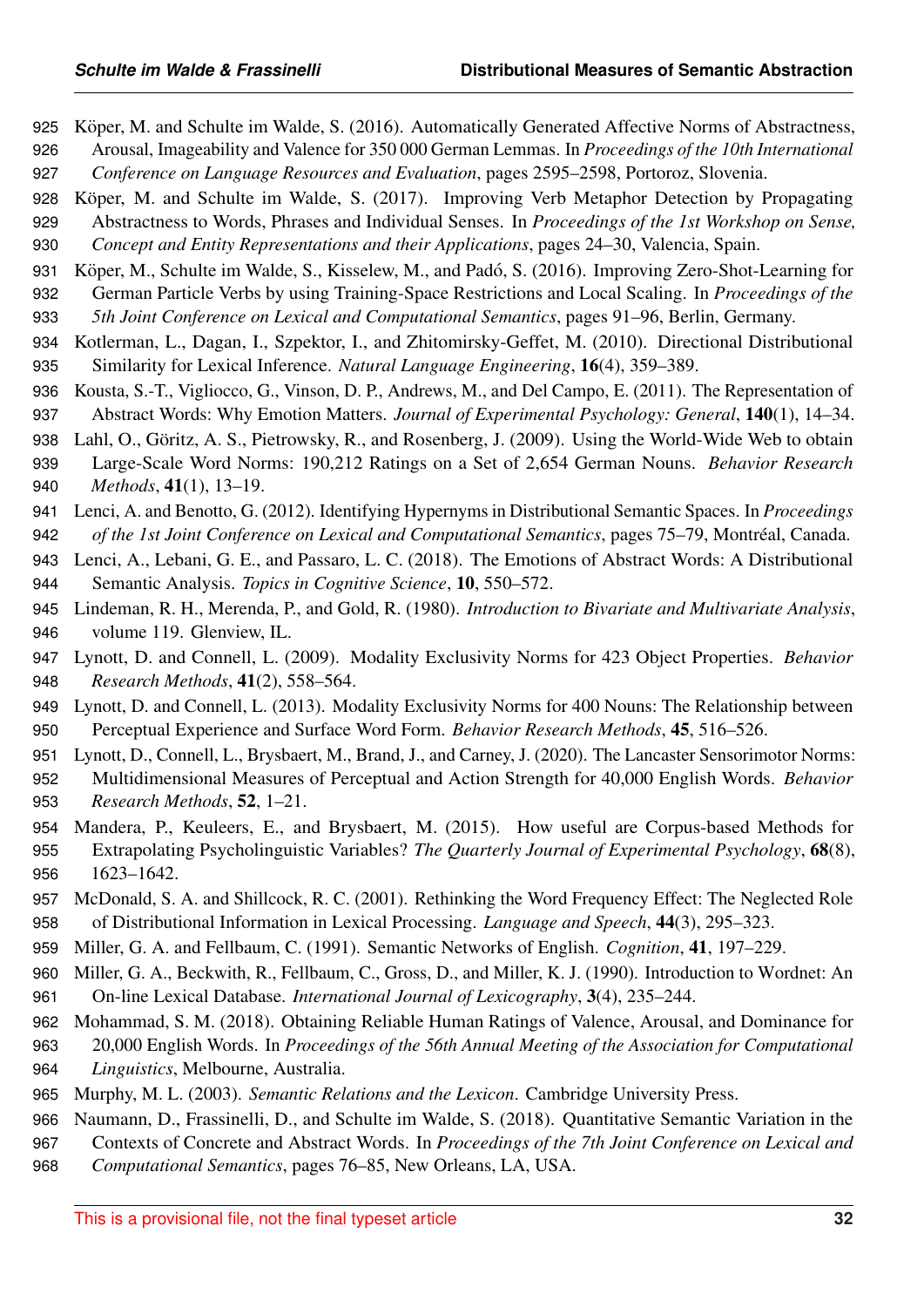- <span id="page-32-11"></span> Navigli, R. and Ponzetto, S. (2012). BabelNet: The Automatic Construction, Evaluation and Application of a Wide-Coverage Multilingual Semantic Network. *Artificial Intelligence*, 193, 217–250.
- <span id="page-32-14"></span>971 Nguyen, K. A., Köper, M., Schulte im Walde, S., and Vu, N. T. (2017). Hierarchical Embeddings for Hypernymy Detection and Directionality. In *Proceedings of the Conference on Empirical Methods in Natural Language Processing*, pages 233–243, Copenhagen, Denmark.
- <span id="page-32-2"></span> Paivio, A. (1971). Imagery and Language. In S. J. Segal, editor, *Imagery: Current Cognitive Approaches*, pages 7–32. Academic Press, New York and London.
- <span id="page-32-5"></span> Paivio, A. and Begg, I. (1971). Imagery and Comprehension Latencies as a Function of Sentence Concreteness and Structure. *Perception and Psychophysics*, 10(6), 408–412.
- <span id="page-32-4"></span> Paivio, A., Yuille, J. C., and Madigan, S. A. (1968). Concreteness, Imagery, and Meaningfulness Values for 925 Nouns. *Journal of Experimental Psychology (Monograph Supplement)*, 76(1/2), 1–25.
- <span id="page-32-12"></span>Pantel, P. and Pennacchiotti, M. (2006). Espresso: Leveraging Generic Patterns for Automatically
- Harvesting Semantic Relations. In *Proceedings of the 21st International Conference on Computational*
- *Linguistics and the 44th Annual Meeting of the Association for Computational Linguistics*, pages 113–120, Sydney, Australia.
- <span id="page-32-3"></span> Pecher, D., Boot, I., and Van Dantzig, S. (2011). Abstract Concepts. Sensory-Motor Grounding, Metaphors, and Beyond. *Psychology of Learning and Motivation – Advances in Research and Theory*, 54, 217–248.
- <span id="page-32-6"></span> Pollock, L. (2018). Statistical and Methodological Problems with Concreteness and other Semantic Variables: A List Memory Experiment Case Study. *Behavior Research Methods*, 50, 1198–1216.
- <span id="page-32-9"></span> Rabinovich, E., Sznajder, B., Spector, A., Shnayderman, I., Aharonov, R., Konopnicki, D., and Slonim, N. (2018). Learning Concept Abstractness Using Weak Supervision. arXiv:1809.01285.
- <span id="page-32-17"></span>990 Radovanović, M., Nanopoulos, A., and Ivanović, M. (2010). Hubs in Space: Popular Nearest Neighbors in High-Dimensional Data. *Journal of Machine Learning Research*, 11, 2487–2531.
- <span id="page-32-7"></span> Recchia, G. and Jones, M. N. (2012). The Semantic Richness of Abstract Concepts. *Frontiers in Human Neuroscience*, 6(315).
- <span id="page-32-8"></span> Recchia, G. and Louwerse, M. M. (2015). Reproducing Affective Norms with Lexical Co-Occurrence Statistics: Predicting Valence, Arousal, and Dominance. *The Quarterly Journal of Experimental Psychology*, 68(8), 1584–1598.
- <span id="page-32-15"></span> Reilly, M. and Desai, R. H. (2017). Effects of Semantic Neighborhood Density in Abstract and Concrete Words. *Cognition*, 169, 46–53.
- <span id="page-32-16"></span> Richens, T. (2008). Anomalies in the WordNet Verb Hierarchy. In *Proceedings of the 22nd International Conference on Computational Linguistics*, pages 729–736, Manchester, UK.
- <span id="page-32-1"></span>Rimell, L. (2014). Distributional Lexical Entailment by Topic Coherence. In *Proceedings of the 14th*
- *Conference of the European Chapter of the Association for Computational Linguistics*, pages 511–519, Gothenburg, Sweden.
- <span id="page-32-13"></span> Roth, M. and Schulte im Walde, S. (2014). Combining Word Patterns and Discourse Markers for Paradigmatic Relation Classification. In *Proceedings of the 52nd Annual Meeting of the Association for Computational Linguistics*, pages 524–530, Baltimore, MD, USA.
- <span id="page-32-0"></span>Sagi, E., Kaufmann, S., and Clark, B. (2009). Semantic Density Analysis: Comparing Word Meaning
- across Time and Phonetic Space. In *Proceedings of the EMNLP Workshop on Geometrical Models for Natural Language Semantics*, pages 104–111, Athens, Greece.
- <span id="page-32-10"></span> Salton, G., Wong, A., and Yang, C.-S. (1975). A Vector Space Model for Automatic Indexing. *Communications of the ACM*, 18(11), 613–620.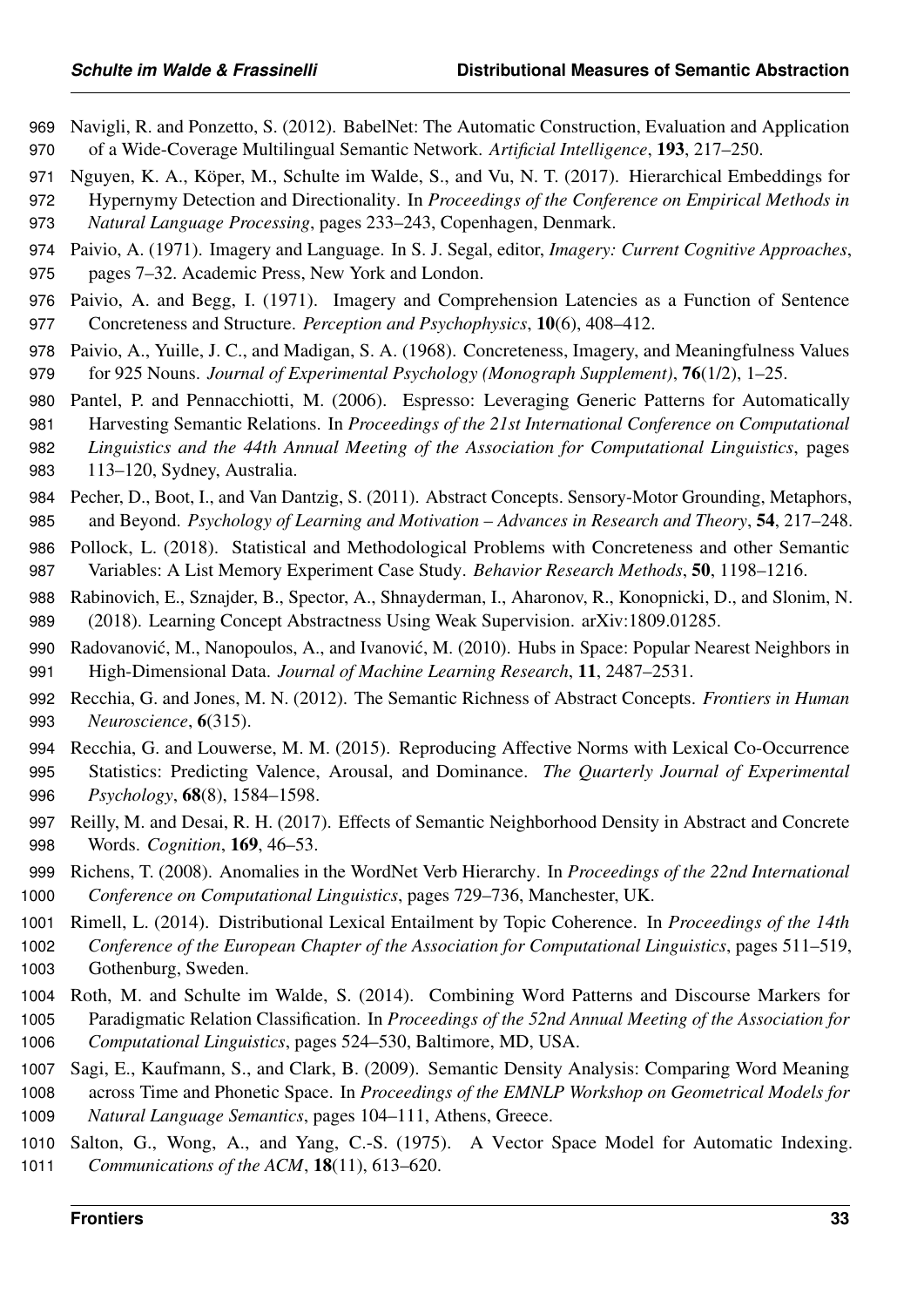- <span id="page-33-0"></span>Santus, E., Lenci, A., Lu, Q., and Schulte im Walde, S. (2014). Chasing Hypernyms in Vector Spaces
- with Entropy. In *Proceedings of the 14th Conference of the European Chapter of the Association for Computational Linguistics*, pages 38–42, Gothenburg, Sweden.
- <span id="page-33-13"></span> Santus, E., Lenci, A., Chiu, T.-S., Lu, Q., and Huang, C.-R. (2016). Unsupervised Measure of Word Similarity: How to Outperform Cooccurrence and Vector Cosine in VSMs. In *Proceedings of the 13th AAAI Conference on Artificial Intelligence*, pages 4260–4261, Phoenix, Arizona, USA.
- <span id="page-33-14"></span>1018 Schäfer, R. (2015). Processing and Querying Large Web Corpora with the COW14 Architecture. In
- *Proceedings of the 3rd Workshop on Challenges in the Management of Large Corpora*, pages 28–34, Mannheim, Germany.
- <span id="page-33-6"></span>1021 Schäfer, R. and Bildhauer, F. (2012). Building Large Corpora from the Web Using a New Efficient Tool Chain. In *Proceedings of the 8th International Conference on Language Resources and Evaluation*, pages 486–493, Istanbul, Turkey.
- <span id="page-33-1"></span> Schlechtweg, D., Eckmann, S., Santus, E., Schulte im Walde, S., and Hole, D. (2017). German in Flux: Detecting Metaphoric Change via Word Entropy. In *Proceedings of the 21st Conference on Computational Natural Language Learning*, pages 354–367, Vancouver, Canada.
- <span id="page-33-4"></span> Schulte im Walde, S. (2020). Distinguishing between Paradigmatic Semantic Relations across Word Classes: Human Ratings and Distributional Similarity. *Journal of Language Modelling*, 8(1), 53–101.
- <span id="page-33-12"></span>1029 Schulte im Walde, S. and Köper, M. (2013). Pattern-based Distinction of Paradigmatic Relations for German Nouns, Verbs, Adjectives. In I. Gurevych, C. Biemann, and T. Zesch, editors, *Language Processing and Knowledge in the Web. Proceedings of the 25th International Conference of the German*
- *Society for Computational Linguistics and Language Technology*, volume 8105 of *Lecture Notes in*
- *Computer Science*, pages 184–198. Springer.
- <span id="page-33-7"></span> Schwanenflugel, P. J. and Shoben, E. J. (1983). Differential Context Effects in the Comprehension of Abstract and Concrete Verbal Materials. *Journal of Experimental Psychology: Learning, Memory, and Cognition*, 9(1), 82–102.
- <span id="page-33-5"></span> Shwartz, V., Santus, E., and Schlechtweg, D. (2017). Hypernyms under Siege: Linguistically-motivated Artillery for Hypernymy Detection. In *Proceedings of the 15th Conference of the European Chapter of the Association for Computational Linguistics*, pages 65–75, Valencia, Spain.
- <span id="page-33-15"></span> Siegel, S. and Castellan, N. J. (1988). *Nonparametric Statistics for the Behavioral Sciences*. McGraw-Hill, Boston, MA, USA.
- <span id="page-33-11"></span>Snow, R., Jurafsky, D., and Ng, A. Y. (2006). Semantic Taxonomy Induction from Heterogenous Evidence.
- In *Proceedings of the 45th Annual Meeting of the Association for Computational Linguistics*, pages 801–808, Sydney, Australia.
- <span id="page-33-2"></span> Spreen, O. and Schulz, R. W. (1966). Parameters of Abstraction, Meaningfulness, and Pronunciability for 329 Nouns. *Journal of Verbal Learning Behavior*, 5, 459–468.
- <span id="page-33-3"></span> Theijssen, D., van Halteren, H., Boves, L., and Oostdijk, N. (2011). On the Difficulty of making Concreteness Concrete. *Computational Linguistics in the Netherlands Journal*, 1, 61–77.
- <span id="page-33-10"></span> Troche, J., Crutch, S., and Reilly, J. (2014). Clustering, Hierarchical Organization, and the Topography of Abstract and Concrete Nouns. *Frontiers in Psychology*, 5(360).
- <span id="page-33-8"></span> Turney, P. D. and Pantel, P. (2010). From Frequency to Meaning: Vector Space Models of Semantics. *Journal of Artificial Intelligence Research*, 37, 141–188.
- <span id="page-33-9"></span> Vigliocco, G., Meteyard, L., Andrews, M., and Kousta, T. (2009). Toward a Theory of Semantic Representation. *Language and Cognition*, 1(2), 219–247.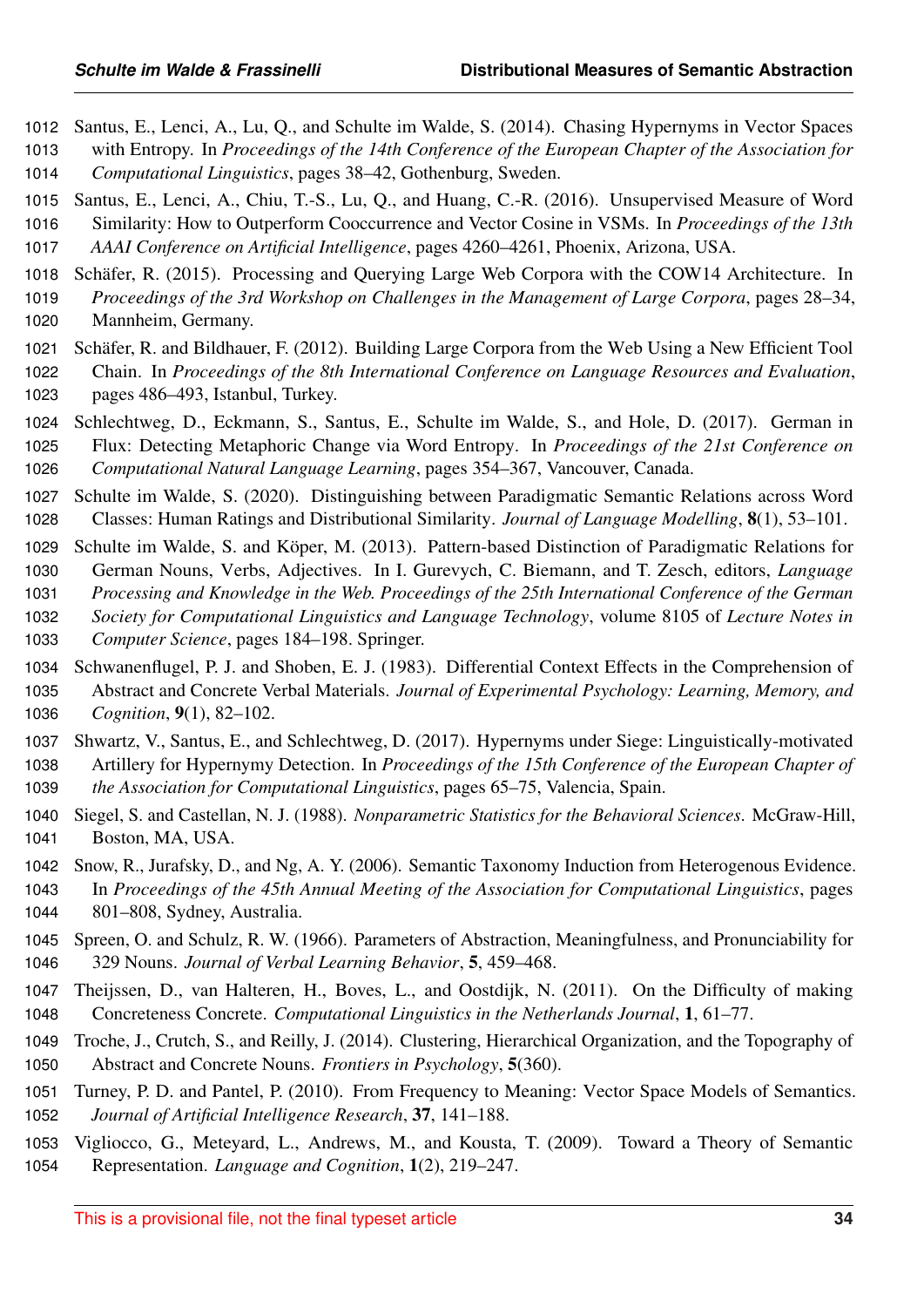- <span id="page-34-1"></span> Vigliocco, G., Kousta, S.-T., Anthony Della Rosa, P., Vinson, D. P., Tettamanti, M., Devlin, J. T., and Cappa, S. F. (2014). The Neural Representation of Abstract Words: The Role of Emotion. *Cerebral Cortex*, 24, 1767–1777.
- <span id="page-34-3"></span> Warriner, A. B., Kuperman, V., and Brysbaert, M. (2013). Norms of Valence, Arousal, and Dominance for 13,915 English Lemmas. *Behavior Research Methods*, 45(4), 1191–1207.
- <span id="page-34-5"></span> Weeds, J. and Weir, D. (2005). A Flexible Framework for Lexical Distributional Similarity. *Computational Linguistics*, 31(4), 439–476.
- <span id="page-34-6"></span> Weeds, J., Weir, D., and McCarthy, D. (2004). Characterising Measures of Lexical Distributional Similarity. In *Proceedings of the 20th International Conference of Computational Linguistics*, pages 1015–1021, Geneva, Switzerland.
- <span id="page-34-0"></span> Weeds, J., Clarke, D., Reffin, J., Weir, D., and Keller, B. (2014). Learning to Distinguish Hypernyms and Co-Hyponyms. In *Proceedings of the 25th International Conference of Computational Linguistics*, pages 2249–2259, Dublin, Ireland.
- <span id="page-34-2"></span> Wiemer-Hastings, K. and Xu, X. (2005). Content Differences for Abstract and Concrete Concepts. *Cognitive Science*, 29, 719–736.
- <span id="page-34-4"></span>Yap, W. and Baldwin, T. (2009). Experiments on Pattern-based Relation Learning. In *Proceedings of the*
- *18th ACM Conference on Information and Knowledge Management*, pages 1657—–1660, Hong Kong.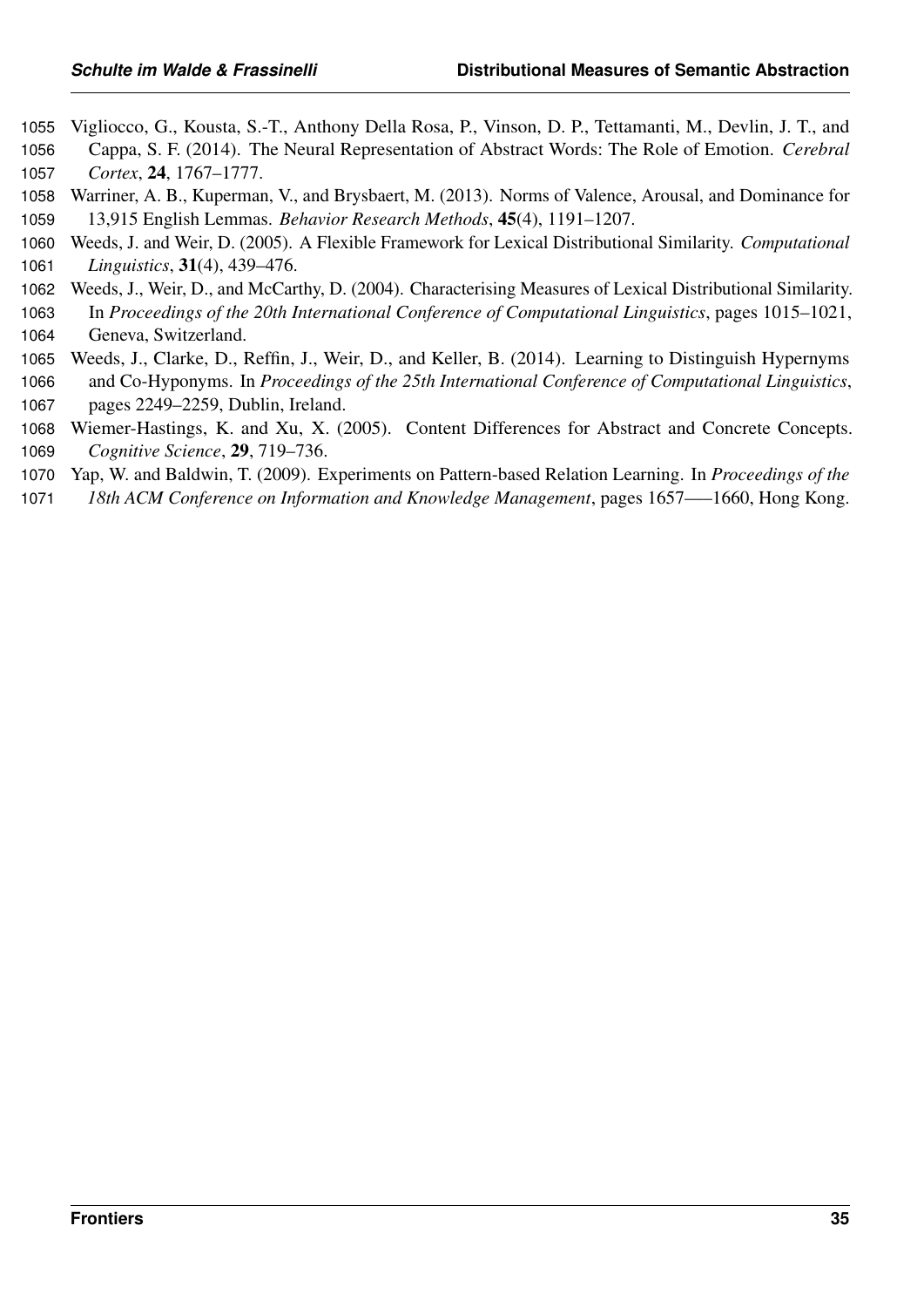## **1 EXAMPLES: CONTEXT AND NEIGHBOUR WORDS**

 Table [7](#page-35-0) shows the five strongest context and neighbour words for a small subset of noun and verb targets, in order to get an impression of conceptual differences between context and neighbour words. Note that strongest noun context words as used in the density-CC and density-TC variants have been selected based on target–context plmi scores, and that strongest nearest neighbours as used in the density-NN and density- TN variants have been selected based on target–neighbour cosine scores, here showing the respective noun neighbours for noun targets and verb neighbours for verb targets.

<span id="page-35-0"></span>

| targets    |             | mean    |            | strongest contexts |        | strongest neighbours |                            |
|------------|-------------|---------|------------|--------------------|--------|----------------------|----------------------------|
|            |             | ratings | word       | plmi               | cosine | word                 | $\overline{\text{cosine}}$ |
|            |             |         | bottle     | 174,811            | 0.75   | vino                 | 0.83                       |
|            |             |         | glass      | 158,713            | 0.63   | demijohn             | 0.81                       |
|            | wine        | 4.79    | beer       | 92,498             | 0.58   | rosé                 | 0.81                       |
|            |             |         | grape      | 69,048             | 0.65   | sommelier            | 0.79                       |
| N concrete |             |         | food       | 55,781             | 0.18   | tasting              | 0.79                       |
|            |             |         | fishing    | 45,436             | 0.55   | grayling             | 0.81                       |
|            |             |         | salmon     | 31,941             | 0.70   | steelhead            | 0.77                       |
|            | trout       | 4.72    | rainbow    | 28,065             | 0.62   | salmon               | 0.70                       |
|            |             |         | fish       | 19,793             | 0.38   | whitefish            | 0.68                       |
|            |             |         | lake       | 14,159             | 0.41   | kokanee              | 0.65                       |
|            |             |         | knowledge  | 33,767             | 0.29   | fount                | 0.51                       |
|            |             |         | word       | 21,322             | 0.20   | foolishness          | 0.47                       |
|            | wisdom      | 1.53    | man        | 14,678             | 0.11   | prajna               | 0.46                       |
|            |             |         | love       | 12,914             | 0.20   | sagacity             | 0.43                       |
| N abstract |             |         | power      | 10,539             | 0.12   | folly                | 0.41                       |
|            |             |         | sense      | 6,559              | 0.12   | aesthetic            | 0.43                       |
|            |             |         | film       | 2,520              | 0.19   | humor                | 0,42                       |
|            | sensibility | 1.52    | pop        | 2,347              | 0.19   | expansiveness        | 0.38                       |
|            |             |         | sensuality | 2,277              | 0.32   | rootlessness         | 0.38                       |
|            |             |         | art        | 1,589              | 0.21   | purposefulness       | 0.38                       |
|            |             |         | room       | 152,949            | 0.46   | seat                 | 0.68                       |
|            |             |         | table      | 144,106            | 0.57   | plop                 | 0.61                       |
|            | sit         | 4.80    | chair      | 134,806            | 0.63   | scoot                | 0.61                       |
|            |             |         | front      | 75,121             | 0.42   | slouch               | 0.51                       |
|            |             |         | seat       | 71,815             | 0.30   | plonk                | 0.50                       |
| V concrete |             |         | air        | 64,932             | 0.51   | humidify             | 0.59                       |
|            |             |         | sigh       | 38,937             | 0.42   | dehumidify           | 0.58                       |
|            | breathe     | 4.07    | life       | 27,472             | 0.25   | condition            | 0.56                       |
|            |             |         | relief     | 24,369             | 0.29   | rarefy               | 0.55                       |
|            |             |         | breath     | 23,892             | 0.41   | gasp                 | 0.54                       |
|            |             |         | result     | 29,932             | 0.22   | anticipate           | 0.60                       |
|            |             |         | price      | 29,408             | 0.35   | forecast             | 0.43                       |
|            | expect      | 1.89    | week       | 28,254             | 0.26   | come                 | 0.38                       |
|            |             |         | level      | 28,192             | 0.28   | rise                 | 0.37                       |
| V abstract |             |         | month      | 27,556             | 0.33   | disappoint           | 0.36                       |
|            |             |         | player     | 1,529              | 0.33   | underrate            | 0.73                       |
|            |             |         | film       | 616                | 0.14   | cogitate             | 0.70                       |
|            | overrate    | 1.86    | opinion    | 521                | 0.12   | crystalize           | 0.70                       |
|            |             |         | game       | 448                | 0.18   | mistake              | 0.61                       |
|            |             |         | bit        | 394                | 0.19   | delude               | 0.59                       |

Table 7. Strongest context and neighbour words for a selection of target nouns and verbs.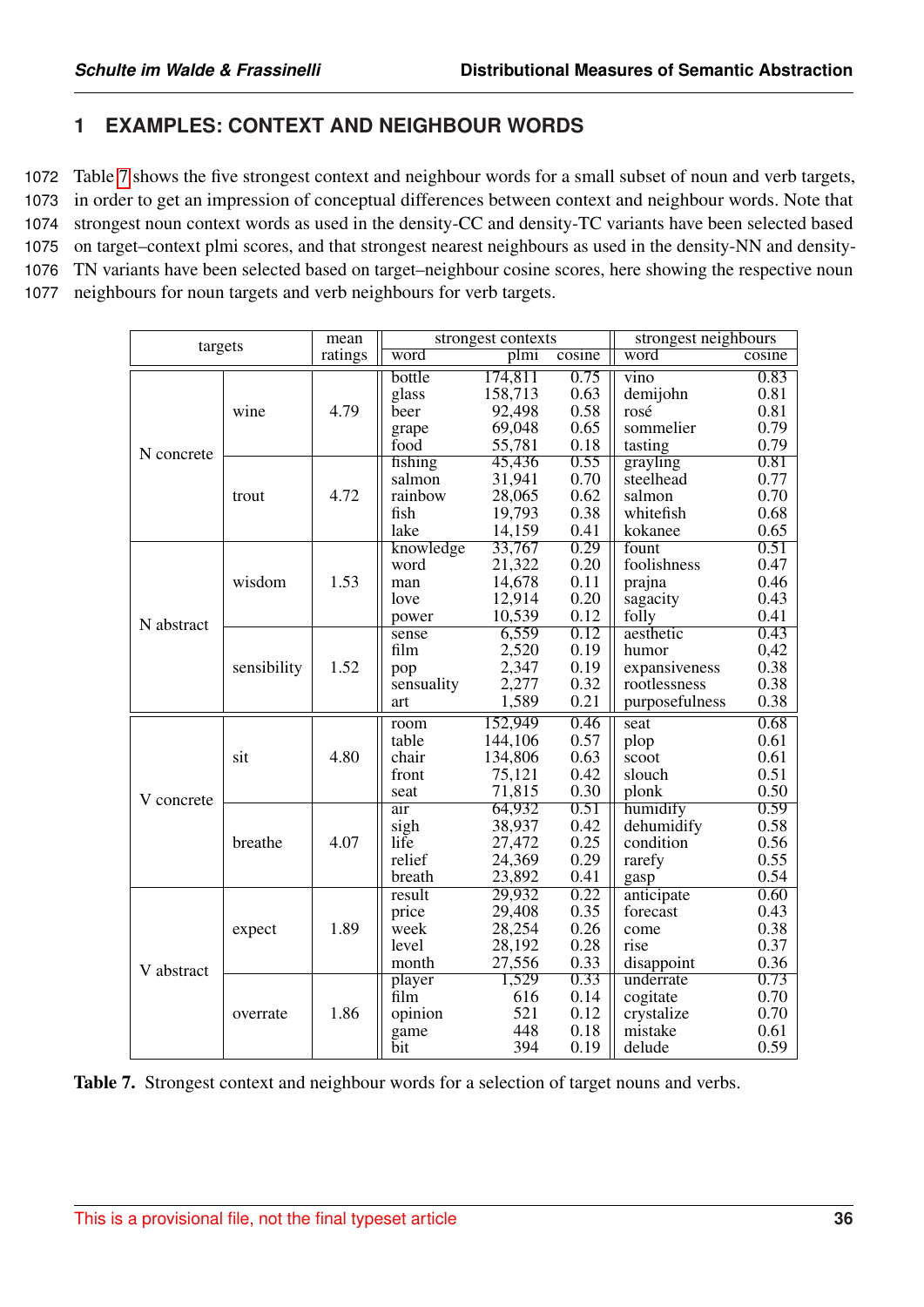## **2 FULL TABLES OF RESULTS**

 Tables [8–](#page-36-0)[11](#page-39-0) provide the full results for pair-wise distinctions between degrees of abstraction in terms of concreteness and hypernymy, both for nouns and for verbs. We applied symmetric co-1080 occurrence windows of  $\pm 2$  and  $\pm 20$  words; vector spaces including only co-occurring nouns (space: N) vs. nouns/verbs/adjectives (space: N-V-A); and density variants taking only nouns or verbs or nouns/verbs/adjectives (all) as context/neighbour words into account. The results show precision scores in combination with the number of pairs for which the distinctions were made. The best result per package is highlighted.

<span id="page-36-0"></span>

|                             | $\overline{\text{window } 2}$<br>window 20 |                 |        |              |                            |           |        |           |
|-----------------------------|--------------------------------------------|-----------------|--------|--------------|----------------------------|-----------|--------|-----------|
|                             |                                            | space: N        |        | space: N-V-A | space: $N$<br>space: N-V-A |           |        |           |
| baseline: frequency         |                                            | 0.4574(250,000) |        |              |                            |           |        |           |
| weeds-token                 | 0.3797                                     | (166, 457)      | 0.4263 | (245, 173)   | 0.3642                     | (250,000) | 0.4157 | (250.000) |
| weeds-type                  | 0.4243                                     | (166, 457)      | 0.4330 | (245, 173)   | 0.4673                     | (250,000) | 0.4758 | (250,000) |
| entropy                     | 0.4451                                     | (249,000)       | 0.4355 | (250,000)    | 0.5255                     | (250,000) | 0.5230 | (250,000) |
| $density-CC-5 (nouns)$      | 0.6833                                     | (247,000)       | 0.6663 | (247,000)    | 0.6965                     | (250,000) | 0.7087 | (250,000) |
| $density-CC-5$ (all)        | 0.6513                                     | (250,000)       | 0.6567 | (250,000)    | 0.6798                     | (250,000) | 0.7044 | (250,000) |
| $density-CC-10 (nouns)$     | 0.6863                                     | (247,000)       | 0.6707 | (247,000)    | 0.7142                     | (250,000) | 0.7272 | (250,000) |
| density-CC-10 (all)         | 0.6524                                     | (250,000)       | 0.6554 | (250,000)    | 0.6900                     | (250,000) | 0.7150 | (250,000) |
| $density-CC-20 (nouns)$     | 0.6878                                     | (247,000)       | 0.6505 | (247,000)    | 0.7088                     | (250,000) | 0.7244 | (250,000) |
| density-CC-20 (all)         | 0.6257                                     | (250,000)       | 0.6417 | (250,000)    | 0.6648                     | (250,000) | 0.6979 | (250,000) |
| $density-CC-50 (nouns)$     | 0.6479                                     | (247,000)       | 0.5673 | (247,000)    | 0.6395                     | (250,000) | 0.6547 | (250,000) |
| density-CC-50 (all)         | 0.5647                                     | (250,000)       | 0.5823 | (250,000)    | 0.5784                     | (250,000) | 0.6233 | (250,000) |
| $density-TC-5$ (nouns)      | 0.5713                                     | (248,000)       | 0.5882 | (249,000)    | 0.7068                     | (250,000) | 0.7799 | (250,000) |
| density-TC-5 $\text{(all)}$ | 0.6037                                     | (248,500)       | 0.6475 | (250,000)    | 0.7357                     | (250,000) | 0.7740 | (250,000) |
| $density-TC-10 (nouns)$     | 0.5834                                     | (248,000)       | 0.6066 | (249,000)    | 0.7235                     | (250,000) | 0.7930 | (250,000) |
| density-TC-10 (all)         | 0.6171                                     | (249,000)       | 0.6572 | (250,000)    | 0.7391                     | (250,000) | 0.7777 | (250,000) |
| $density-TC-20 (nouns)$     | 0.5904                                     | (248,000)       | 0.6108 | (249,000)    | 0.7200                     | (250,000) | 0.7870 | (250,000) |
| density-TC-20 (all)         | 0.6144                                     | (249,000)       | 0.6647 | (250,000)    | 0.7147                     | (250,000) | 0.7690 | (250,000) |
| $density-TC-50 (nouns)$     | 0.5874                                     | (248,000)       | 0.6002 | (249,000)    | 0.6962                     | (250,000) | 0.7613 | (250,000) |
| density-TC-50 (all)         | 0.6019                                     | (249,000)       | 0.6520 | (250,000)    | 0.6698                     | (250,000) | 0.7318 | (250,000) |
| $density-NN-5 (nouns)$      | 0.5160                                     | (249,000)       | 0.4931 | (249,000)    | 0.6541                     | (250,000) | 0.6296 | (250,000) |
| density-NN-5 (all)          | 0.5028                                     | (250,000)       | 0.5002 | (250,000)    | 0.6311                     | (250,000) | 0.6249 | (250,000) |
| $density-NN-10 (nouns)$     | 0.5053                                     | (249,000)       | 0.4804 | (249,000)    | 0.6608                     | (250,000) | 0.6380 | (250,000) |
| density-NN-10 (all)         | 0.4944                                     | (250,000)       | 0.4888 | (250,000)    | 0.6229                     | (250,000) | 0.6185 | (250,000) |
| density-NN-20 (nouns)       | 0.4779                                     | (249,000)       | 0.4501 | (249,000)    | 0.6453                     | (250,000) | 0.6397 | (250,000) |
| density-NN-20 (all)         | 0.4795                                     | (250,000)       | 0.4684 | (250,000)    | 0.6185                     | (250,000) | 0.6181 | (250,000) |
| $density-NN-50 (nouns)$     | 0.4683                                     | (249,000)       | 0.4247 | (249,000)    | 0.6188                     | (250,000) | 0.6276 | (250,000) |
| density-NN-50 (all)         | 0.4480                                     | (250,000)       | 0.4409 | (250,000)    | 0.5815                     | (250,000) | 0.6015 | (250,000) |
| $density-TN-5 (nouns)$      | 0.4995                                     | (249,000)       | 0.4898 | (249,000)    | 0.7325                     | (250,000) | 0.7350 | (250,000) |
| density-TN-5 (all)          | 0.4921                                     | (250,000)       | 0.4930 | (250,000)    | 0.7031                     | (250,000) | 0.7224 | (250,000) |
| $density-TN-10 (nouns)$     | 0.5005                                     | (249,000)       | 0.4818 | (249,000)    | 0.7228                     | (250,000) | 0.7246 | (250,000) |
| density-TN-10 (all)         | 0.4916                                     | (250,000)       | 0.4885 | (250,000)    | 0.6892                     | (250,000) | 0.7090 | (250,000) |
| $density-TN-20 (nouns)$     | 0.4910                                     | (249,000)       | 0.4655 | (249,000)    | 0.7065                     | (250,000) | 0.7102 | (250,000) |
| density-TN-20 (all)         | 0.4824                                     | (250,000)       | 0.4764 | (250,000)    | 0.6685                     | (250,000) | 0.6913 | (250,000) |
| $density-TN-50 (nouns)$     | 0.4749                                     | (249,000)       | 0.4418 | (249,000)    | 0.6665                     | (250,000) | 0.6780 | (250,000) |
| density-TN-50 (all)         | 0.4641                                     | (250,000)       | 0.4539 | (250,000)    | 0.6266                     | (250,000) | 0.6595 | (250,000) |

Table 8. Full results for pair-wise distinctions between degrees of concreteness: nouns.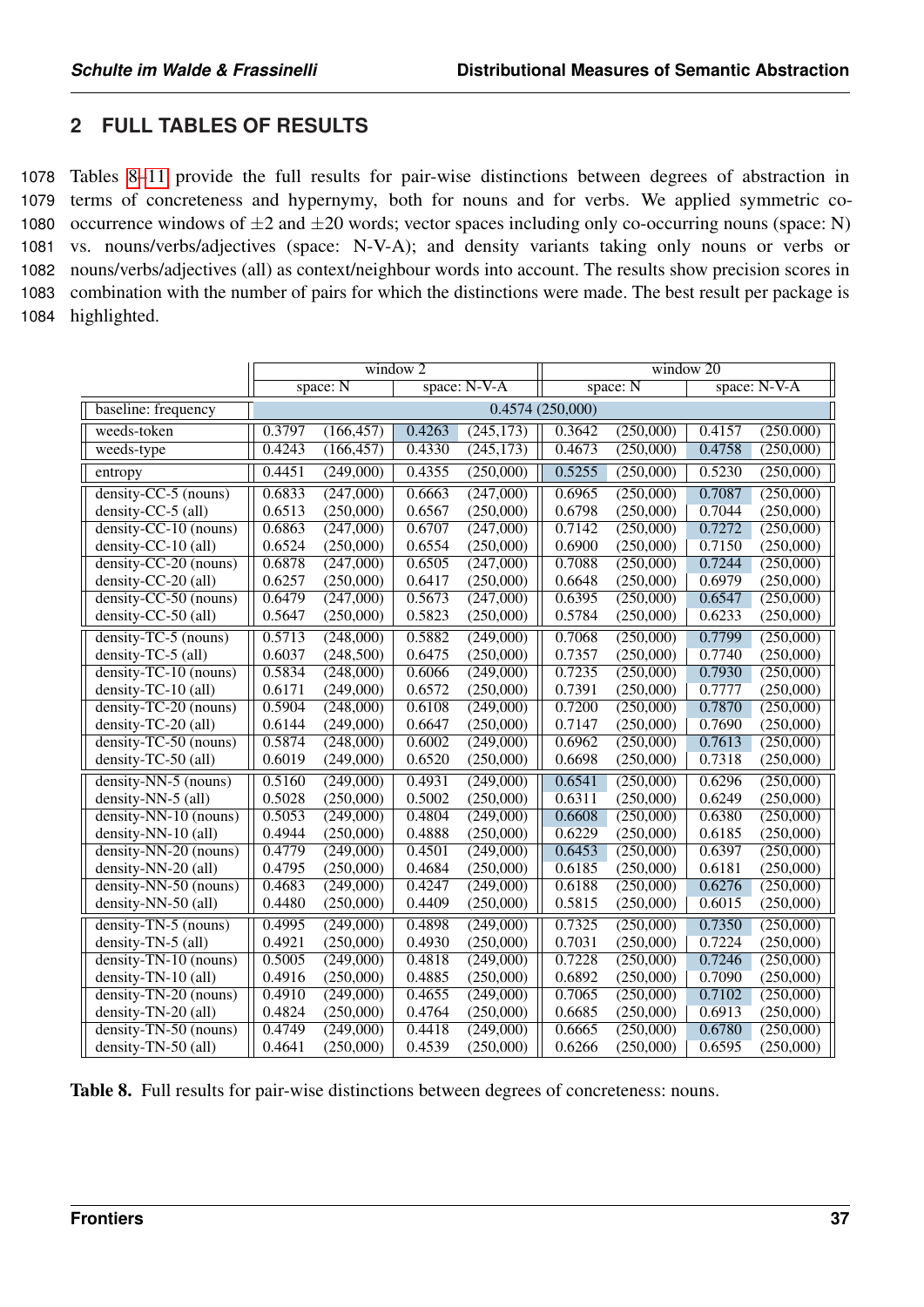|                         | $\overline{\text{window } 2}$ |            |        |              | window 20                |          |        |          |
|-------------------------|-------------------------------|------------|--------|--------------|--------------------------|----------|--------|----------|
|                         |                               | space: $N$ |        | space: N-V-A | space: N<br>space: N-V-A |          |        |          |
| baseline: frequency     |                               |            |        |              | 0.5421(40,000)           |          |        |          |
| weeds-token OLD         | 0.5176                        | (36,966)   | 0.5543 | (38,956)     | 0.6108                   | (40,000) | 0.6083 | (40,000) |
| weeds-type OLD          | 0.4771                        | (36,966)   | 0.4797 | (38,956)     | 0.5463                   | (40,000) | 0.5723 | (40,000) |
| weeds-token             | 0.5072                        | (36,966)   | 0.5084 | (38,956)     | 0.5163                   | (40,000) | 0.5373 | (40,000) |
| weeds-type              | 0.5241                        | (36,966)   | 0.5270 | (38,956)     | 0.5477                   | (40,000) | 0.5501 | (40,000) |
| entropy                 | 0.5371                        | (40,000)   | 0.5280 | (40,000)     | 0.5654                   | (40,000) | 0.5646 | (40,000) |
| $density-CC-5 (nouns)$  | 0.4731                        | (39,800)   | 0.4212 | (39,800)     | 0.5322                   | (40,000) | 0.5295 | (40,000) |
| density-CC-5 (all)      | 0.4646                        | (40,000)   | 0.4316 | (40,000)     | 0.5058                   | (40,000) | 0.5202 | (40,000) |
| $density-CC-10 (nouns)$ | 0.4506                        | (39,800)   | 0.3460 | (39,800)     | 0.5115                   | (40,000) | 0.4980 | (40,000) |
| density-CC-10 (all)     | 0.4148                        | (40,000)   | 0.3546 | (40,000)     | 0.4680                   | (40,000) | 0.4883 | (40,000) |
| $density-CC-20 (nouns)$ | 0.4059                        | (39,800)   | 0.2989 | (39,800)     | 0.4806                   | (40,000) | 0.4556 | (40,000) |
| density-CC-20 (all)     | 0.3983                        | (40,000)   | 0.3212 | (40,000)     | 0.4398                   | (40,000) | 0.4556 | (40,000) |
| $density-CC-50 (nouns)$ | 0.3891                        | (39,800)   | 0.2427 | (39,800)     | 0.4324                   | (40,000) | 0.3927 | (40,000) |
| density-CC-50 (all)     | 0.3646                        | (40,000)   | 0.2840 | (40,000)     | 0.3698                   | (40,000) | 0.3899 | (40,000) |
| $density-TC-5 (nouns)$  | 0.5142                        | (39,800)   | 0.5538 | (40,000)     | 0.5697                   | (40,000) | 0.6650 | (40,000) |
| density-TC-5 (all)      | 0.5139                        | (40,000)   | 0.5591 | (40,000)     | 0.6151                   | (40,000) | 0.6475 | (40,000) |
| $density-TC-10 (nouns)$ | 0.5142                        | (39,800)   | 0.5500 | (40,000)     | 0.5454                   | (40,000) | 0.6381 | (40,000) |
| density-TC-10 (all)     | 0.5211                        | (40,000)   | 0.5613 | (40,000)     | 0.5659                   | (40,000) | 0.6257 | (40,000) |
| $density-TC-20 (nouns)$ | 0.5389                        | (39,800)   | 0.5664 | (40,000)     | 0.5141                   | (40,000) | 0.6028 | (40,000) |
| density-TC-20 (all)     | 0.5188                        | (40,000)   | 0.5658 | (40,000)     | 0.5289                   | (40,000) | 0.5938 | (40,000) |
| $density-TC-50 (nouns)$ | 0.5492                        | (39,800)   | 0.5637 | (40,000)     | 0.4870                   | (40,000) | 0.5604 | (40,000) |
| density-TC-50 (all)     | 0.4932                        | (40,000)   | 0.5378 | (40,000)     | 0.4625                   | (40,000) | 0.5292 | (40,000) |
| density-NN-5 (verbs)    | 0.5925                        | (40,000)   | 0.5698 | (40,000)     | 0.5789                   | (40,000) | 0.5454 | (40,000) |
| density-NN-5 (all)      | 0.5624                        | (40,000)   | 0.5756 | (40,000)     | 0.6319                   | (40,000) | 0.6035 | (40,000) |
| density-NN-10 (verbs)   | 0.6020                        | (40,000)   | 0.5436 | (40,000)     | 0.5695                   | (40,000) | 0.5284 | (40,000) |
| density-NN-10 (all)     | 0.5962                        | (40,000)   | 0.6049 | (40,000)     | 0.6319                   | (40,000) | 0.6186 | (40,000) |
| density-NN-20 (verbs)   | 0.5861                        | (40,000)   | 0.5509 | (40,000)     | 0.5353                   | (40,000) | 0.5023 | (40,000) |
| density-NN-20 (all)     | 0.6048                        | (40,000)   | 0.6043 | (40,000)     | 0.6223                   | (40,000) | 0.6075 | (40,000) |
| density-NN-50 (verbs)   | 0.5832                        | (40,000)   | 0.5355 | (40,000)     | 0.4829                   | (40,000) | 0.4409 | (40,000) |
| density-NN-50 (all)     | 0.6054                        | (40,000)   | 0.5813 | (40,000)     | 0.6211                   | (40,000) | 0.5976 | (40,000) |
| $density-TN-5 (verbs)$  | 0.5081                        | (40,000)   | 0.4818 | (40,000)     | 0.5275                   | (40,000) | 0.5120 | (40,000) |
| density-TN-5 (all)      | 0.4891                        | (40,000)   | 0.4656 | (40,000)     | 0.5586                   | (40,000) | 0.5499 | (40,000) |
| density-TN-10 (verbs)   | 0.5241                        | (40,000)   | 0.4919 | (40,000)     | 0.5206                   | (40,000) | 0.5098 | (40,000) |
| density-TN-10 (all)     | 0.5128                        | (40,000)   | 0.4932 | (40,000)     | 0.5640                   | (40,000) | 0.5605 | (40,000) |
| density-TN-20 (verbs)   | 0.5260                        | (40,000)   | 0.4903 | (40,000)     | 0.5057                   | (40,000) | 0.4972 | (40,000) |
| density-TN-20 (all)     | 0.5305                        | (40,000)   | 0.5167 | (40,000)     | 0.5644                   | (40,000) | 0.5638 | (40,000) |
| $density-TN-50 (verbs)$ | 0.5087                        | (40,000)   | 0.4762 | (40,000)     | 0.4608                   | (40,000) | 0.4569 | (40,000) |
| density-TN-50 (all)     | 0.5436                        | (40,000)   | 0.5288 | (40,000)     | 0.5548                   | (40,000) | 0.5529 | (40,000) |

Table 9. Full results for pair-wise distinctions between degrees of concreteness: verbs.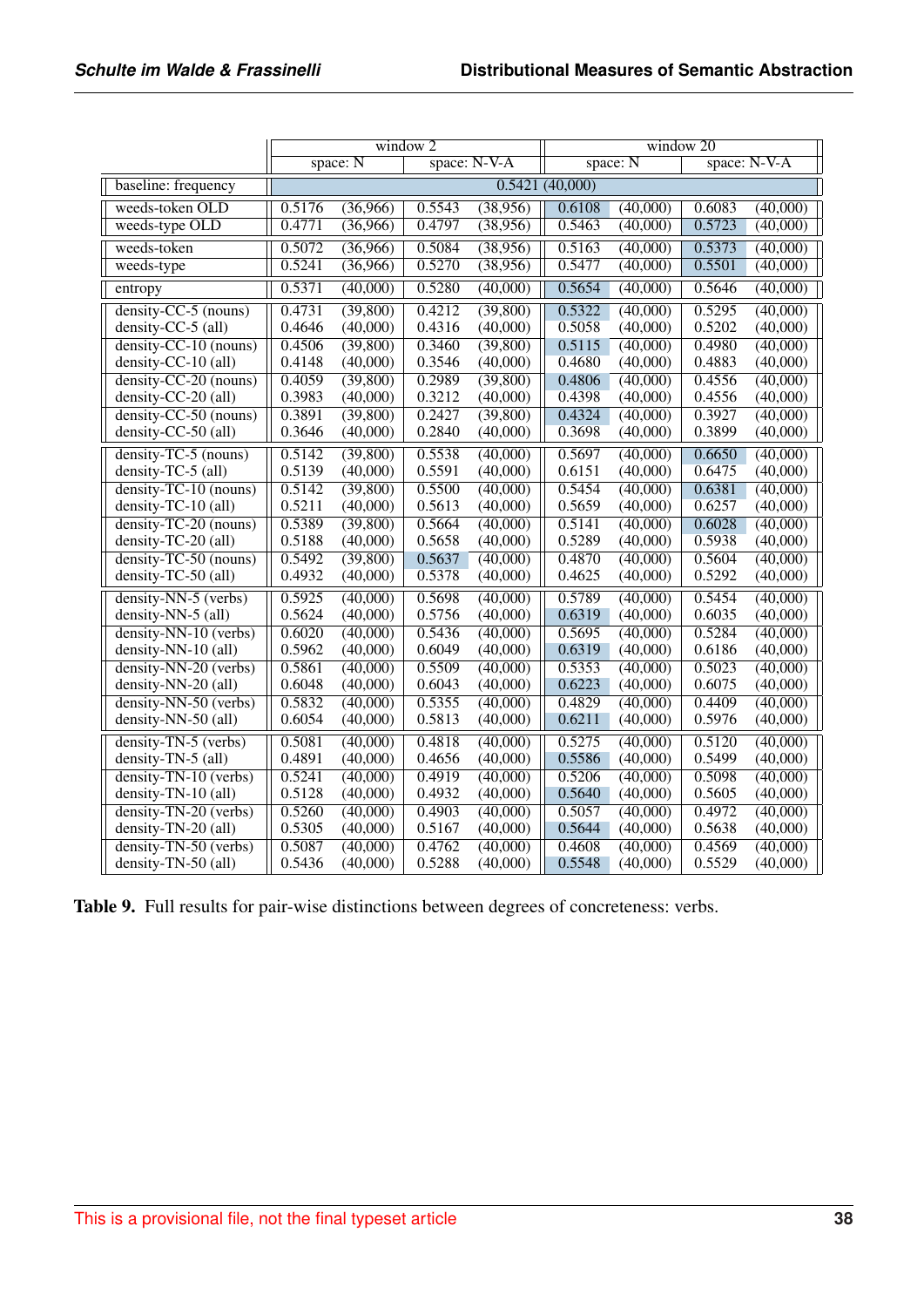|                         | $\overline{\text{window 2}}$ |           |        | window $20$                |        |                       |        |           |
|-------------------------|------------------------------|-----------|--------|----------------------------|--------|-----------------------|--------|-----------|
|                         | space: $N$<br>space: N-V-A   |           |        | space: $N$<br>space: N-V-A |        |                       |        |           |
| baseline: frequency     | 0.7276(86,636)               |           |        |                            |        |                       |        |           |
| weeds-token OLD         | 0.5110                       | (38,890)  | 0.5424 | (46,677)                   | 0.5387 | (58, 382)             | 0.5382 | (60, 985) |
| weeds-type OLD          | 0.4246                       | (38, 890) | 0.4054 | (46,677)                   | 0.3845 | (58, 382)             | 0.3916 | (60, 985) |
| weeds-token             | 0.7064                       | (38,890)  | 0.7141 | (46, 677)                  | 0.7220 | (58, 382)             | 0.7221 | (60, 985) |
| weeds-type              | 0.7167                       | (38,890)  | 0.7227 | (46, 677)                  | 0.7279 | (58, 382)             | 0.7250 | (60, 985) |
| entropy                 | 0.7068                       | (49, 139) | 0.7152 | (53, 735)                  | 0.7241 | (61, 152)             | 0.7244 | (62, 882) |
| $density-CC-5 (nouns)$  | 0.4138                       | (42, 371) | 0.4342 | (42, 371)                  | 0.4934 | (57,062)              | 0.4895 | (57,062)  |
| density-CC-5 (all)      | 0.3904                       | (48, 114) | 0.4016 | (48, 114)                  | 0.4572 | (59, 475)             | 0.4665 | (59, 475) |
| $density-CC-10 (nouns)$ | 0.4114                       | (42, 371) | 0.4293 | (42, 371)                  | 0.4903 | (57,062)              | 0.4862 | (57,062)  |
| density-CC-10 (all)     | 0.3637                       | (48, 114) | 0.3755 | (48, 114)                  | 0.4487 | (59, 475)             | 0.4613 | (59, 475) |
| $density-CC-20 (nouns)$ | 0.4172                       | (42, 371) | 0.4313 | (42, 371)                  | 0.4823 | (57,062)              | 0.4797 | (57,062)  |
| density-CC-20 (all)     | 0.3612                       | (48, 114) | 0.3713 | (48, 114)                  | 0.4451 | (59, 475)             | 0.4556 | (59, 475) |
| $density-CC-50 (nouns)$ | 0.4381                       | (42,371)  | 0.4556 | (42, 371)                  | 0.4850 | (57,062)              | 0.4844 | (57,062)  |
| density-CC-50 (all)     | 0.3695                       | (48, 114) | 0.3806 | (48, 114)                  | 0.4396 | (59, 475)             | 0.4539 | (59, 475) |
| $density-TC-5$ (nouns)  | 0.4664                       | (46, 866) | 0.4569 | (47, 724)                  | 0.5089 | (61,006)              | 0.5020 | (61,016)  |
| density-TC-5 (all)      | 0.4691                       | (47, 669) | 0.4609 | (50526)                    | 0.4671 | (61,067)              | 0.4676 | (62, 775) |
| $density-TC-10 (nouns)$ | 0.4638                       | (46, 866) | 0.4498 | (47, 724)                  | 0.4977 | (61,006)              | 0.4903 | (61,016)  |
| density-TC-10 (all)     | 0.4588                       | (47, 734) | 0.4496 | (50, 526)                  | 0.4449 | (61,067)              | 0.4497 | (62, 775) |
| $density-TC-20 (nouns)$ | 0.4640                       | (46, 866) | 0.4473 | (47, 724)                  | 0.4954 | (61,006)              | 0.4836 | (61,016)  |
| density-TC-20 (all)     | 0.4534                       | (47, 744) | 0.4431 | (50, 526)                  | 0.4346 | (61,067)              | 0.4408 | (62, 775) |
| $density-TC-50 (nouns)$ | 0.4649                       | (46, 866) | 0.4447 | (47, 724)                  | 0.4981 | (61,006)              | 0.4846 | (61,016)  |
| density-TC-50 (all)     | 0.4439                       | (47, 744) | 0.4317 | (50, 526)                  | 0.4245 | (61,067)              | 0.4336 | (62, 775) |
| $density-NN-5 (nouns)$  | 0.4756                       | (48,770)  | 0.4934 | (53, 452)                  | 0.5117 | (61,037)              | 0.5172 | (62, 797) |
| density-NN-5 (all)      | 0.4640                       | (48, 868) | 0.4890 | (53, 517)                  | 0.4857 | (61,090)              | 0.4990 | (62, 813) |
| $density-NN-10 (nouns)$ | 0.4778                       | (48,770)  | 0.4785 | (53, 456)                  | 0.5187 | (61, 037)             | 0.5149 | (62, 797) |
| density-NN-10 (all)     | 0.4753                       | (48, 868) | 0.4872 | (53,517)                   | 0.4933 | (61,090)              | 0.5017 | (62, 813) |
| $density-NN-20 (nouns)$ | 0.4679                       | (48,770)  | 0.4717 | (53, 456)                  | 0.5256 | (61,037)              | 0.5141 | (62, 797) |
| density-NN-20 (all)     | 0.4691                       | (48, 868) | 0.4801 | (53,517)                   | 0.4965 | (61,090)              | 0.4983 | (62, 813) |
| $density-NN-50 (nouns)$ | 0.4556                       | (48,770)  | 0.4576 | (53, 456)                  | 0.5294 | (61,037)              | 0.5129 | (62, 797) |
| density-NN-50 (all)     | 0.4569                       | (48, 868) | 0.4714 | (53, 517)                  | 0.5021 | (61,090)              | 0.4987 | (62, 813) |
| $density-TN-5 (nouns)$  | 0.5197                       | (48, 894) | 0.5211 | (53, 564)                  | 0.4676 | (61,055)              | 0.4789 | (62, 821) |
| density-TN-5 (all)      | 0.5283                       | (48, 977) | 0.5329 | (53, 597)                  | 0.4476 | (61, 108)             | 0.4663 | (62, 821) |
| density-TN-10 (nouns)   | 0.5019                       | (48, 894) | 0.5015 | (53, 564)                  | 0.4611 | (61,055)              | 0.4708 | (62, 821) |
| density-TN-10 (all)     | 0.5083                       | (48, 977) | 0.5156 | (53, 597)                  | 0.4397 | (61, 108)             | 0.4558 | (62, 821) |
| density-TN-20 (nouns)   | 0.4864                       | (48, 894) | 0.4810 | (53, 564)                  | 0.4569 | $\overline{(61,055)}$ | 0.4587 | (62, 821) |
| density-TN-20 (all)     | 0.4913                       | (48, 977) | 0.4971 | (53, 597)                  | 0.4340 | (61, 108)             | 0.4464 | (62, 821) |
| $density-TN-50 (nouns)$ | 0.4627                       | (48, 894) | 0.4521 | (53, 564)                  | 0.4494 | (61,055)              | 0.4414 | (62, 821) |
| density-TN-50 (all)     | 0.4677                       | (48, 977) | 0.4739 | (53, 597)                  | 0.4255 | (61, 108)             | 0.4318 | (62, 821) |

Table 10. Full results for pair-wise distinctions between degrees of specificity: nouns.